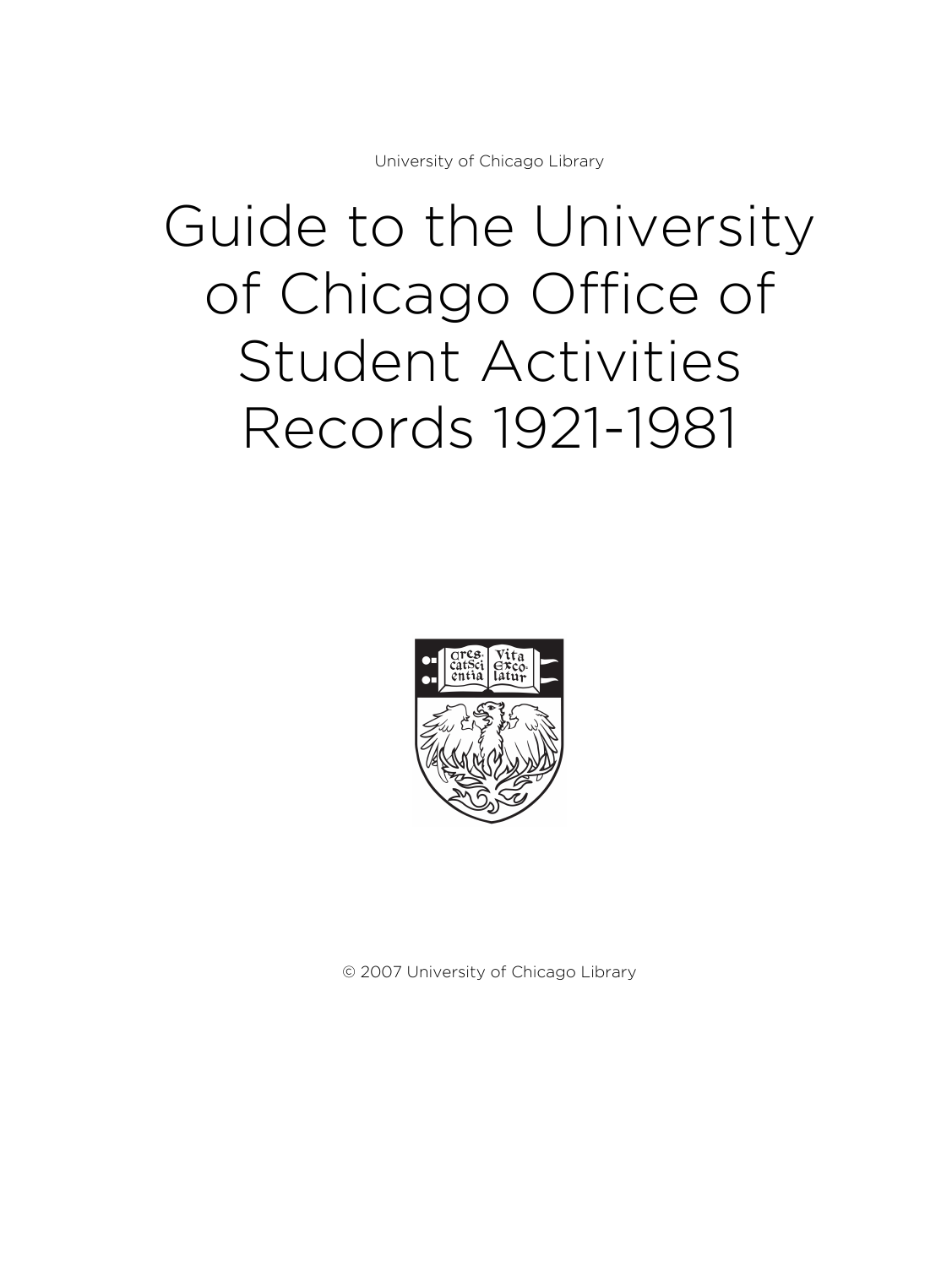# **Table of Contents**

| Descriptive Summary                                             | 3  |
|-----------------------------------------------------------------|----|
| Information on Use                                              | 3  |
| Access                                                          | 3  |
| Citation                                                        | 3  |
| <b>Historical Note</b>                                          | 3  |
| Scope Note                                                      | 4  |
| <b>Related Resources</b>                                        |    |
| Subject Headings                                                |    |
| <b>INVENTORY</b>                                                |    |
| Series I: General Files                                         |    |
| Series II: Student Organizations                                |    |
| Series III: Programming                                         | 43 |
| Series IV: Correspondence of the Director of Student Activities | 44 |
| Series V: Oversize Material                                     | 44 |
| Subseries 1: General Files                                      | 44 |
| Subseries 2: Student Organizations                              | 44 |
| Subseries 3: Programming                                        |    |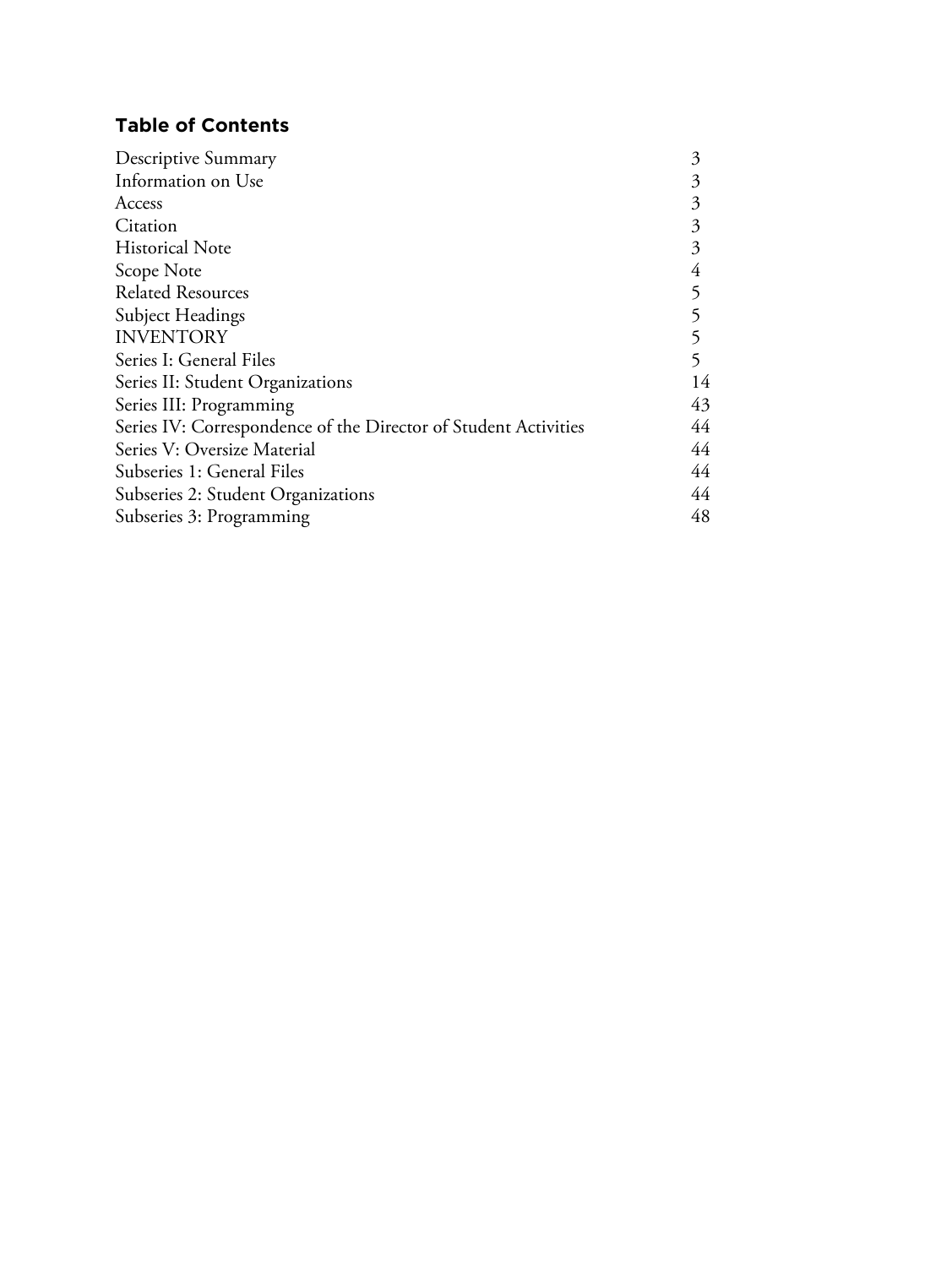# **Descriptive Summary**

| <b>Identifier</b> | ICU.SPCL.OFCSTDTACTVTS                                                                                                                                                                                                                                                                                                                                                                                                                                                                                                                                                                                                                                                                                    |
|-------------------|-----------------------------------------------------------------------------------------------------------------------------------------------------------------------------------------------------------------------------------------------------------------------------------------------------------------------------------------------------------------------------------------------------------------------------------------------------------------------------------------------------------------------------------------------------------------------------------------------------------------------------------------------------------------------------------------------------------|
| <b>Title</b>      | University of Chicago. Office of Student Activities. Records                                                                                                                                                                                                                                                                                                                                                                                                                                                                                                                                                                                                                                              |
| Date              | 1921-1981                                                                                                                                                                                                                                                                                                                                                                                                                                                                                                                                                                                                                                                                                                 |
| <b>Size</b>       | 26.5 linear feet (42 boxes)                                                                                                                                                                                                                                                                                                                                                                                                                                                                                                                                                                                                                                                                               |
| <b>Repository</b> | Special Collections Research Center<br>University of Chicago Library<br>1100 East 57th Street<br>Chicago, Illinois 60637 U.S.A.                                                                                                                                                                                                                                                                                                                                                                                                                                                                                                                                                                           |
| <b>Abstract</b>   | The University of Chicago's Office of Student Activities supported student<br>life by advising and advocating for student organizations, coordinating space<br>and facilities for events and meetings, creating programming, and helping<br>student groups maintain financial stability. This collection consists of the<br>administrative records of the Office of Student Activities from 1921 to 1981,<br>with a concentration of material in the 1960s and 1970s. While recording<br>the routine administrative functions of the Office of Student Activities,<br>the collection also documents University of Chicago student activities and<br>campus groups in the mid- and late-twentieth century. |

# **Information on Use**

# **Access**

Open for research. No restrictions.

# **Citation**

When quoting material from this collection, the preferred citation is: University of Chicago. Office of Student Activities. Records, [Box #, Folder #], Special Collections Research Center, University of Chicago Library

# **Historical Note**

Headed by the Director of Student Activities, the University of Chicago's Office of Student Activities supported student organizations and events. Groups of students wishing to meet or hold events on campus were required to register with the office for recognition as a student organization; the office monitored their activities and financial status to ensure that registered groups remained in good standing. In turn, the Office of Student Activities served as advisors and advocates for student organizations, coordinated space and facilities for events and meetings, and helped student groups maintain financial stability. The Office of Student Activities also managed programming such as the "Summer on the Quads" series.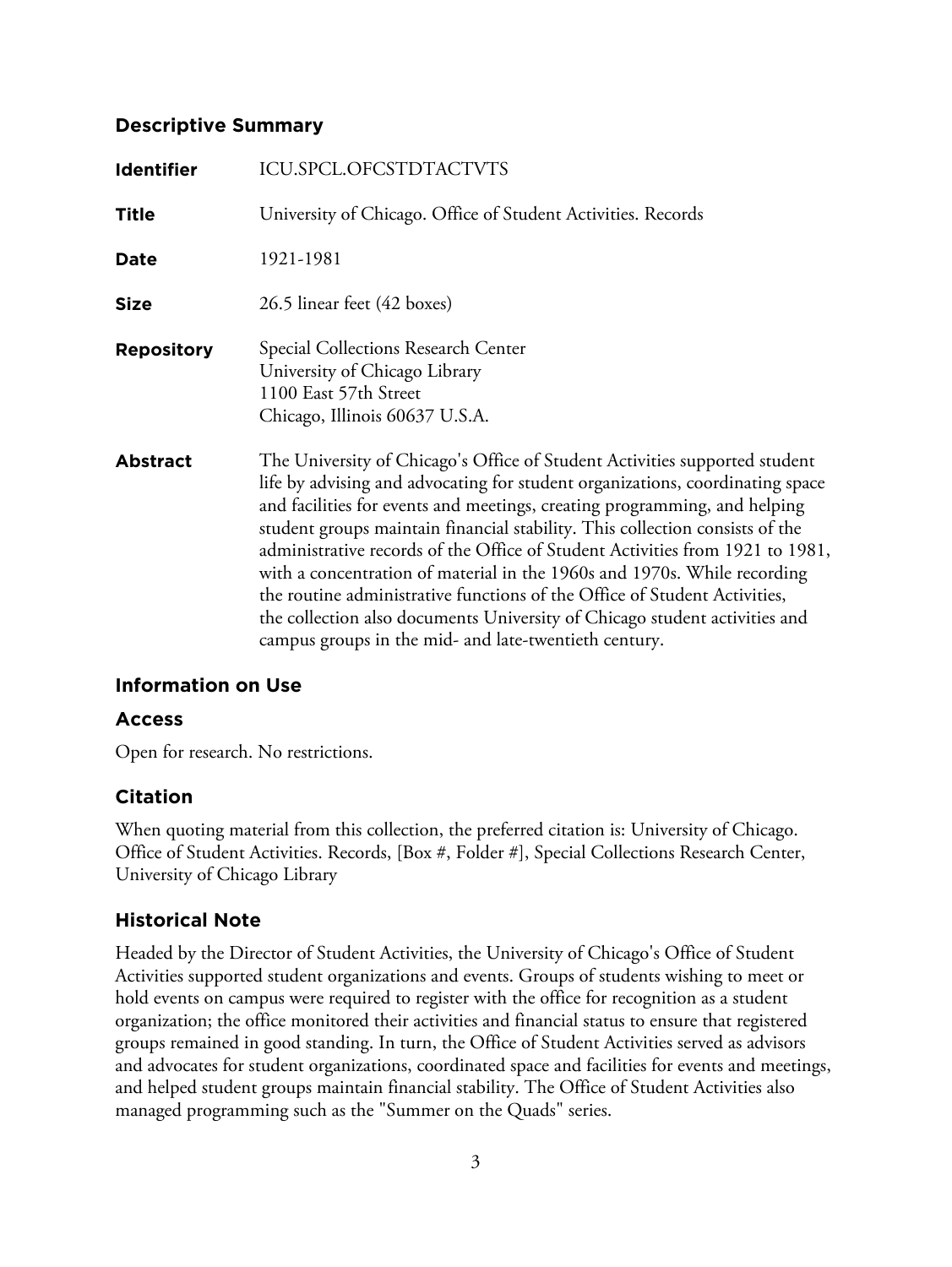From the 1960s to the early 1970s, student groups proliferated at the University of Chicago. Student organizations formed around issues such as racial equality and civil rights, feminism and gender, and the Vietnam War. Students protested the termination of Professor Marlene Dixon, and university policies such as academic ranking of draft-eligible students. Student-run cultural events brought significant academics and entertainers to campus. By providing advisory and material support to student groups, the Office of Student Activities played a role in making all of this activity possible.

In 1996, the Office of Student Activities merged with the Office of the Reynolds Club, becoming the Office of Reynolds Club and Student Activities (ORCSA).

# **Scope Note**

This collection consists of the administrative records of the Office of Student Activities from 1921 to 1981, with a concentration of material in the 1960s and 1970s. As such, this collection documents student activities and campus groups in the mid- and late-twentieth century, as well as the administrative activities of the office.

Series I, General Files is an alphabetical subject file, containing mainly routine administrative material. This series documents the variety of campus events and student groups at the university, as well as the challenges the office faced in providing space, facilities, and funding. This series includes financial reports of several campus fraternities, samples of student publications, and files on campus events such as the Marlene Dixon sit-in.

Series II, Student Organizations, collects material related to individual student organizations. Most of these groups filed with the Office of Student Activities for official recognition as a student organization; this routine paperwork is found alongside broadsides, publications, event programs and other material produced by student groups. This material represents both the number and variety of student organizations on the university campus in the twentieth century - Groups formed around academic interests, politics and social action, gender, ethnicity, race and religion. Others organized around popular college activities such as athletics, music, theater and drinking, as well as some rather more obscure avocations (The Jack the Ripper Society was dedicated to tearing down fliers that had been thoughtlessly nailed to trees; the Sheena Fan Club sought to "further the high ideals of womanhood in conflict with an ever-changing environment" through collective appreciation of the 1950s television show Sheena, Queen of the Jungle). University of Chicago branches of national groups are represented (Congress of Racial Equality, National Student Association), as are definitively local groups (The Society for the Protection and Perpetuation of Gargoyles).

Series III, Programming, collects calendars, broadsides and other material promoting seasonal programming of the Office of Student Activities. Correspondence and administrative material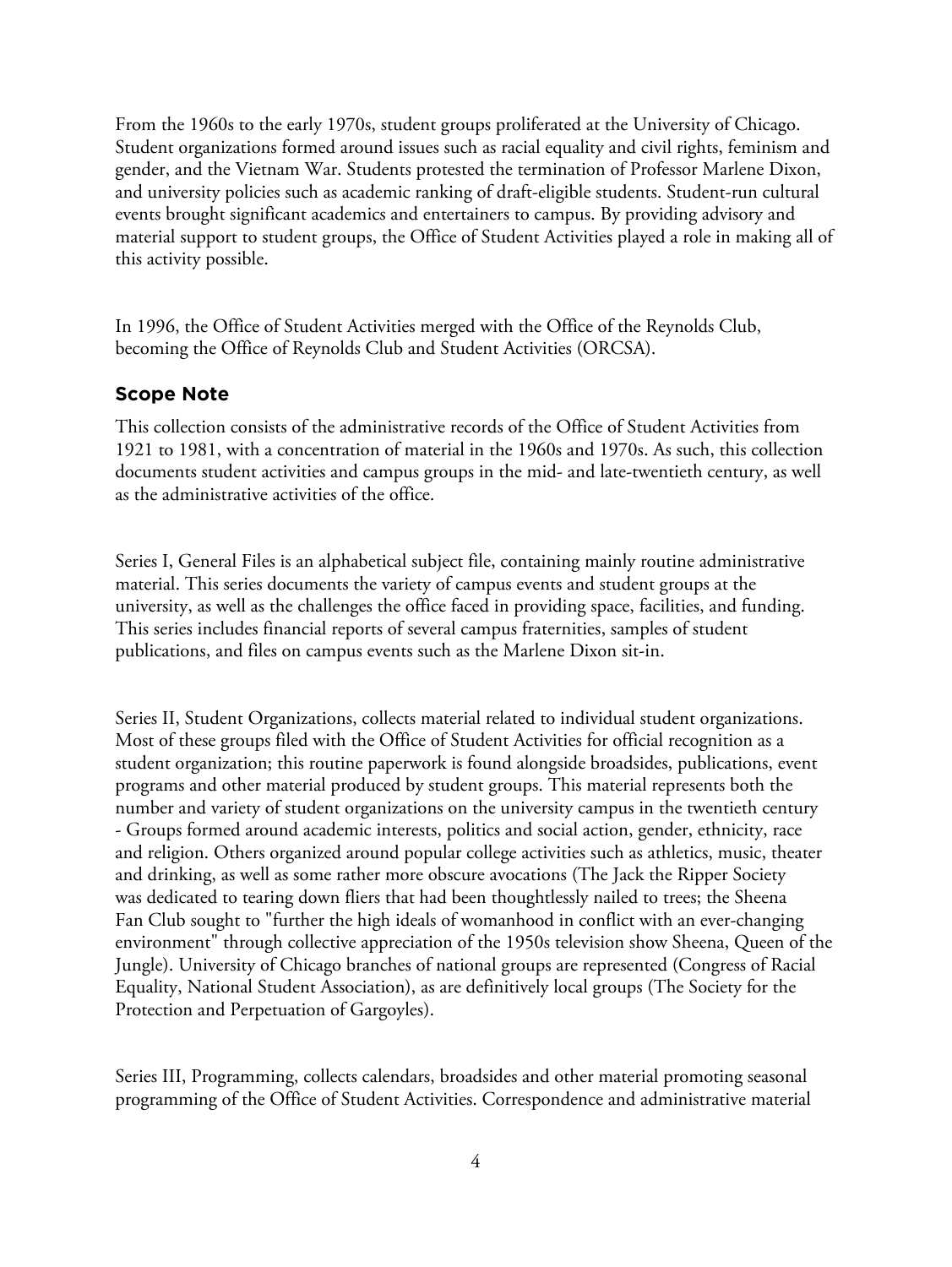relating to planning seasonal programs is also found in this series. This series is arranged by seasons corresponding roughly to the quarterly academic calendar.

Series IV, Correspondence of the Director of Student Activities, consists primarily of outgoing memoranda and letters spanning the years 1971-1975. During this period, the position of Director was held by Dan B. "Skip" Landt; Marie Hauville served as Acting Director beginning in 1975. The Director's correspondence with students, administrators, faculty, and outside parties are filed chronologically.

Series V, Oversize Material, contains broadsides and other large items transferred from Series I-III. This series is divided into three subseries, corresponding to the original series from which material was transferred.

# **Related Resources**

The following related resources are located in the Department of Special Collections:

http://www.lib.uchicago.edu/e/spcl/select.html

Archival Serials Collection

University of Chicago. Office of the Dean of Students. Records

University of Chicago. Student Government. Records

# **Subject Headings**

- University of Chicago. Office of Student Activities
- College students -- United States -- Conduct of life
- Student activities
- Student-administrator relationships
- Student movements

# **INVENTORY**

# **Series I: General Files**

This series, arranged as an alphabetical subject file, consists primarily of administrative material generated through routine functions of the Office of Student Activities. Documents related to insurance, finances, event planning and facilities are found here. Also included are campus publications, promotional material from entertainers and agencies, and files on special events and campus activism.

Oversize material from this series has been transferred to Series V, Subseries 1.

**Box 1**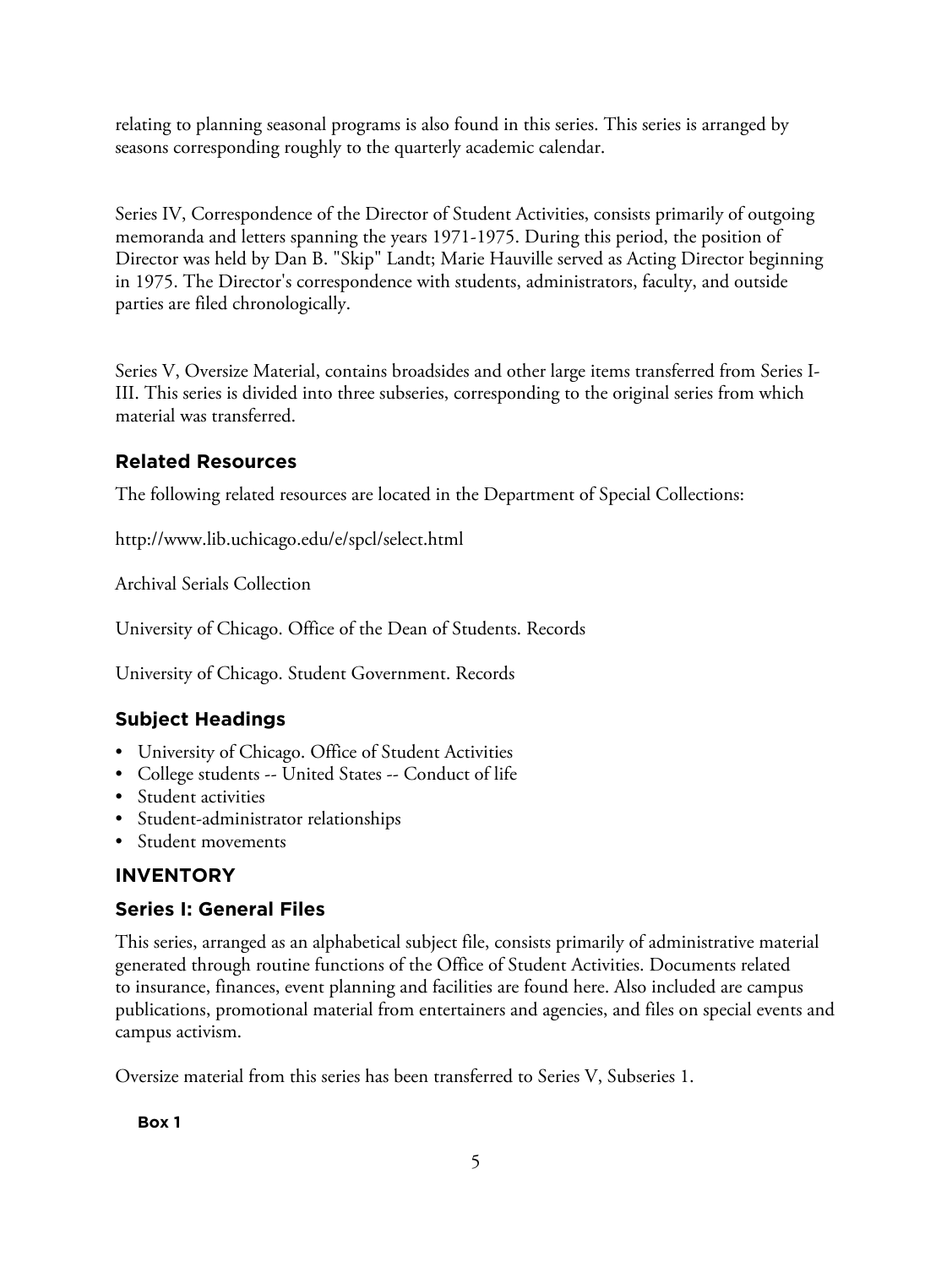**Folder 1** Announcements, 1973-1974 **Box 1 Folder 2** Art exhibits, 1975 **Box 1 Folder 3** Athletic Department activities, 1940-1942 **Box 1 Folder 4-5** Auditing, 1939-1967 **Box 1 Folder 6** Auditor of Student Organizations, 1921-1956 **Box 1 Folder 7-9** Avocado, 1967-1971 **Box 1 Folder 10** Bands, 1973-1975 **Box 1 Folder 11** Banfield, Edward, lecture, 1971 **Box 1 Folder 12** Bankruptcy claims, 1933-1937 **Box 1 Folder 13** Benefit funds, 1940 **Box 1 Folder 14** Blind student readers, 1962-1966 **Box 2 Folder 1** Building keys and locks, 1969-1971 **Box 2 Folder 2** Bulletin boards, 1939-1961 **Box 2 Folder 3** Bursar's deposit accounts, 1964-1967 **Box 2 Folder 4** Chicago Dance Council, 1944 **Box 2 Folder 5**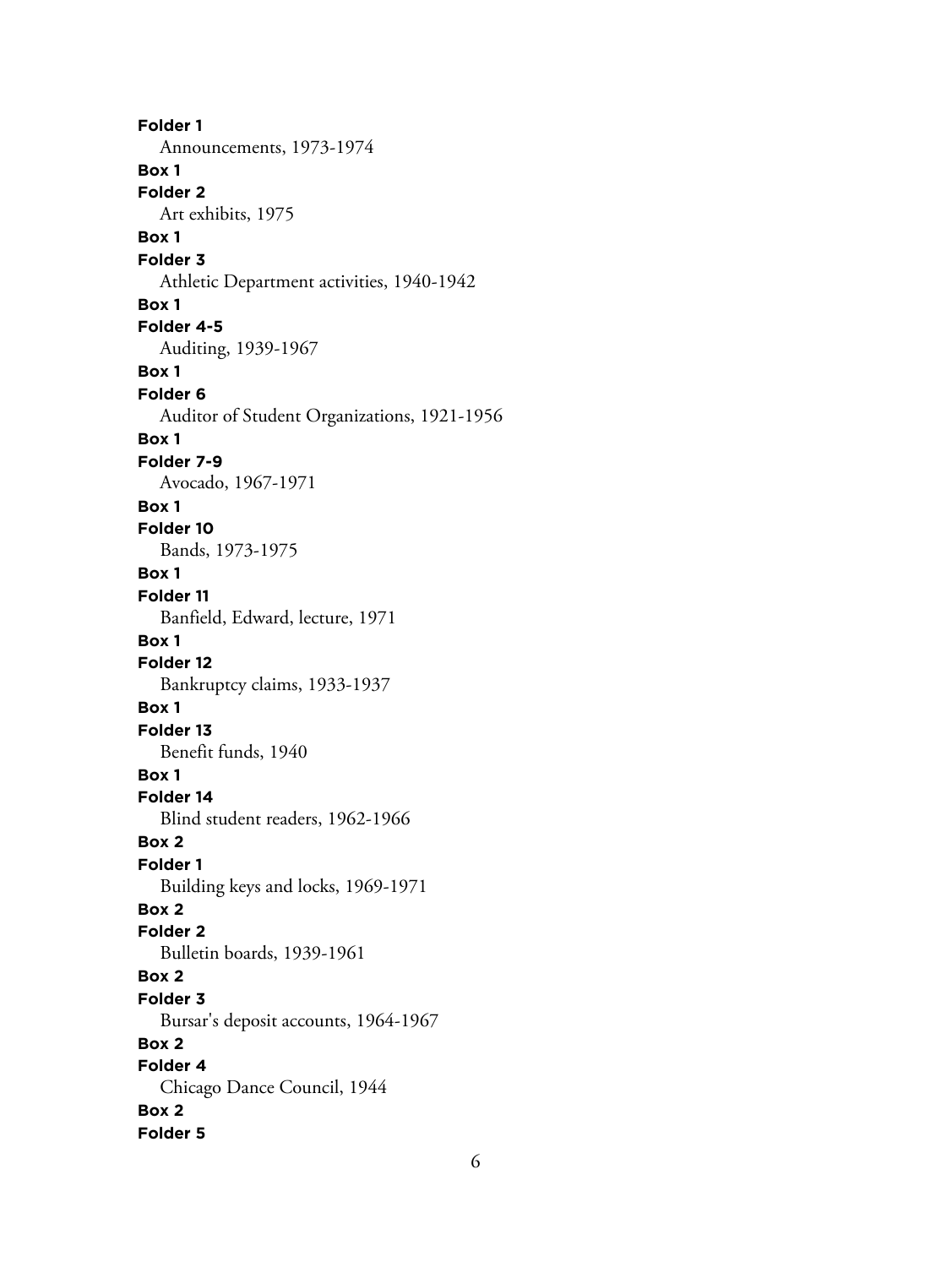Chicago Park District, 1943 **Box 2 Folder 6** City amusement tax, 1947-1948 **Box 2 Folder 7** Committee on Institutional Cooperation, 1975 **Box 2 Folder 8** Comptroller's reports, 1965-1966 **Box 2 Folder 9** Conferences, 1968-1972 **Box 2 Folder 10** Contracts, 1937-1947 **Box 2 Folder 11** Co-operatives, 1940-1942 **Box 2 Folder 12** C-Shop, 1970 **Box 2 Folder 13** Darwin Centennial, 1959-1960 **Box 2 Folder 14** Dixon, Marlene, sit-in activities, 1969 **Box 2 Folder 15** Emmett Kelly Jr. All-Star Circus, 1974 **Box 2 Folder 16** Employee identification cards, 1967-1973 **Box 2 Folder 17** Employee manual, ca. 1950s **Box 2 Folder 18** Facilities reports, 1959-1961 **Box 2 Folder 19** Faculty advisors, 1941 **Box 2 Folder 20** Faculty Exchange, 1969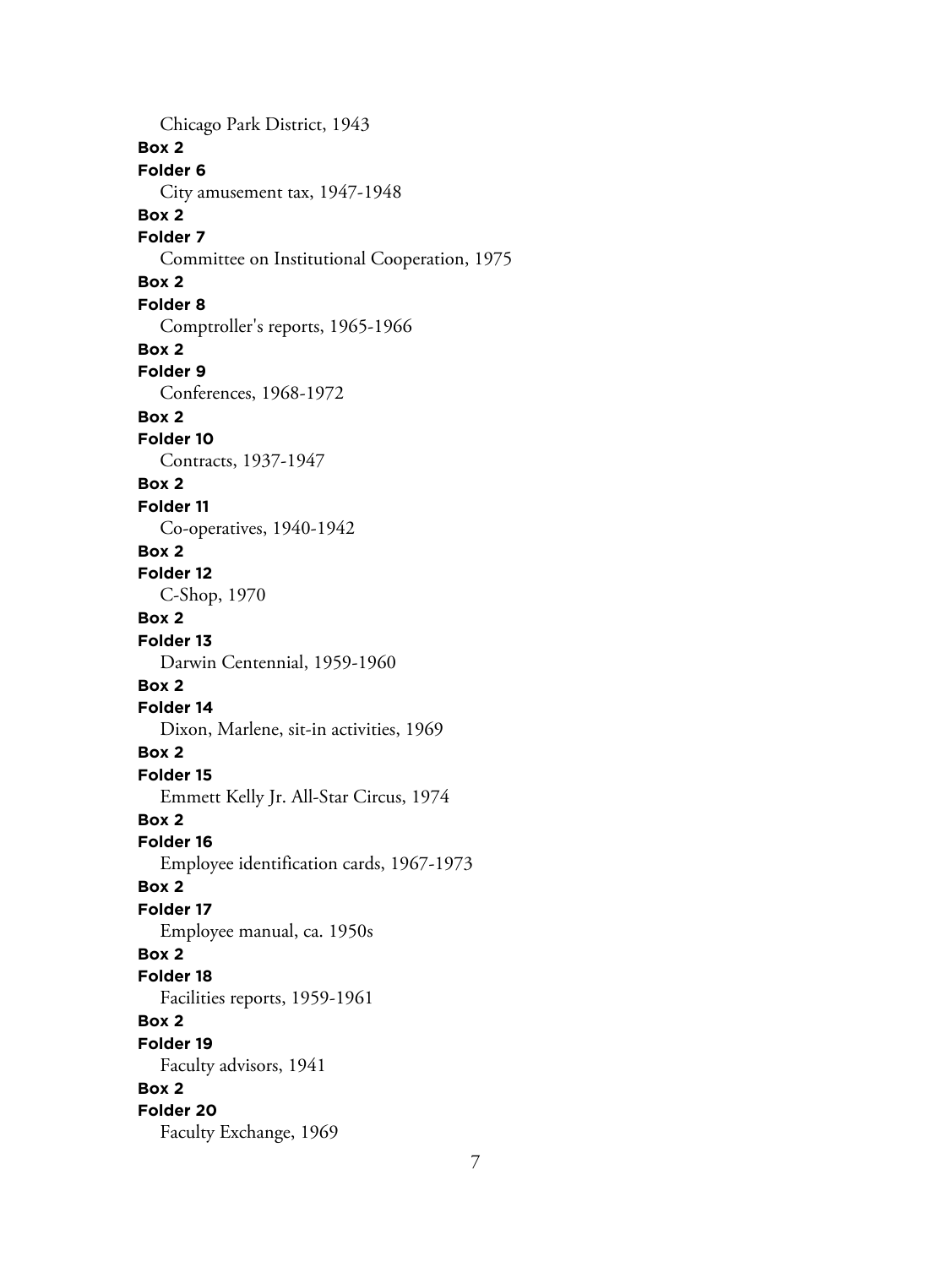**Box 2 Folder 21** Faculty-Student Committee on Campus Student Life, 1969-1970 **Box 2 Folder 22** Film groups, 1967 **Box 3 Folder 1** Film groups, scheduling, 1968 **Box 3 Folder 2** Film groups, scheduling, 1968-1969 **Box 3 Folder 3** Film Scheduling Committee, 1967-1968 **Box 3 Folder 4** Financial forms, 1928-1941 **Box 3 Folder 5** Financial memos and reports, 1968-1964 **Box 3 Folder 6** Financial reporting coordination, 1958-1961 **Box 3 Folder 7-8** Financial statements, 1967-1968 **Box 3 Folder 9-10** Football, 1955-1961 **Box 3 Folder 11** Foreign student groups, 1935-1938 **Box 3 Folder 12** Fraternities, Alpha Delta Phi, 1955-1962 **Box 3 Folder 13** Fraternities, Beta Theta Phi, 1955-1962 **Box 4 Folder 1** Fraternities, brochures, ca. 1940s-1950s **Box 4 Folder 2** Fraternities, Delta Upsilon, financial reports, 1955-1962 **Box 4**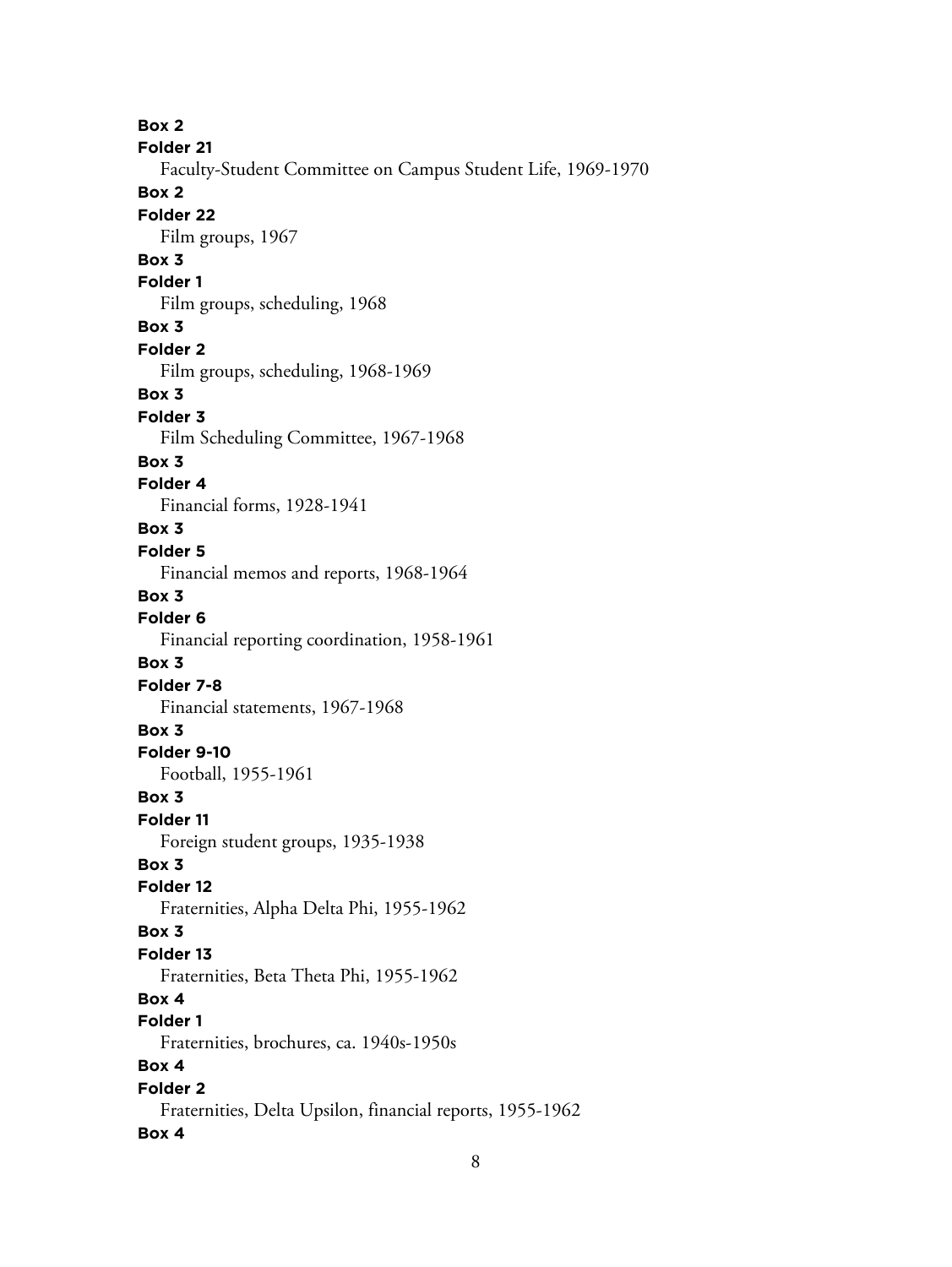**Folder 3** Fraternities, financial reports, 1940-1960 **Box 4 Folder 4** Fraternities, Interfaith Court of Justice, n.d. **Box 4 Folder 5** Fraternities lists, 1952-1963 **Box 4 Folder 6** Fraternities, Phi Delta Theta, financial reports,1955-1962 **Box 4 Folder 7-8** Fraternities, Phi Gamma Delta, financial reports, 1955-1963 **Box 4 Folder 9** Fraternities, Phi Kappa Psi, financial reports, 1956-1962 **Box 5 Folder 1** Fraternities, Phi Kappa Psi,financial reports, 1957-1962 **Box 5 Folder 2** Fraternities, Psi Upsilon, financial reports, 1955-1962 **Box 5 Folder 3** Fraternities and sororities, alumni questionnaire, 1958 **Box 5 Folder 4-8** Fraternities, quarterly membership reports, 1958-1962 **Box 6 Folder 1** Fraternities, Zeta Beta Tau, financial reports, 1955-1962 **Box 6 Folder 2** Gift and grant procedures, 1949 **Box 6 Folder 3** Hopkins, "Doc" Howard, ca. 1970s **Box 6 Folder 4** Housing system, 1961 **Box 6 Folder 5** Hunt, ca. 1960s **Box 6 Folder 6-7**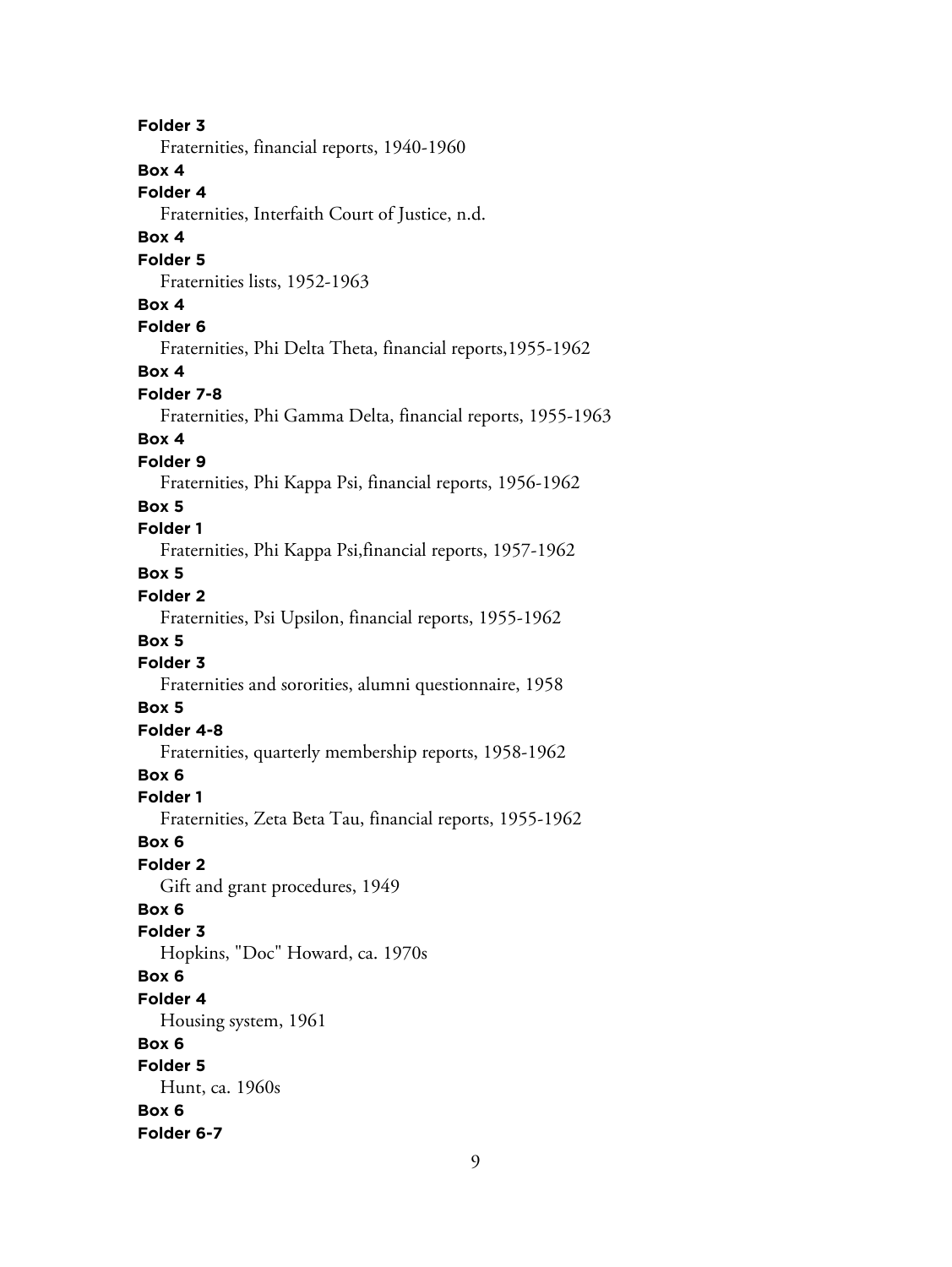Ida Noyes Hall, 1957-1977 **Box 6 Folder 8** Ida Noyes Hall, policies, 1947-1953 **Box 6 Folder 9** Inactive organization accounts, 1934-1960 **Box 6 Folder 10-11** Insurance, 1958-1969 **Box 6 Folder 12** Insurance, art shows, 1962-1963 **Box 6 Folder 13** Insurance, Doc Films, 1960-1967 **Box 6 Folder 14** Insurance, Festival of the Arts, 1963-1969 **Box 6 Folder 15** Insurance, Maroon, 1963-1977 **Box 6 Folder 16-18** Insurance, photographic activities, 1947-1962 **Box 7 Folder 1** Insurance, radio stations, 1964-1968 **Box 7 Folder 2-3** International Student Identification Cards, 1975 **Box 7 Folder 4** Key deposits, 1965-1968 **Box 7 Folder 5** Major Activities Board, 1981 **Box 7 Folder 6** Mandel Hall, 1960 **Box 7 Folder 7** Morton-Murphy Awards, 1966-1977 **Box 7 Folder 8** National On-Campus Report, 1973-1974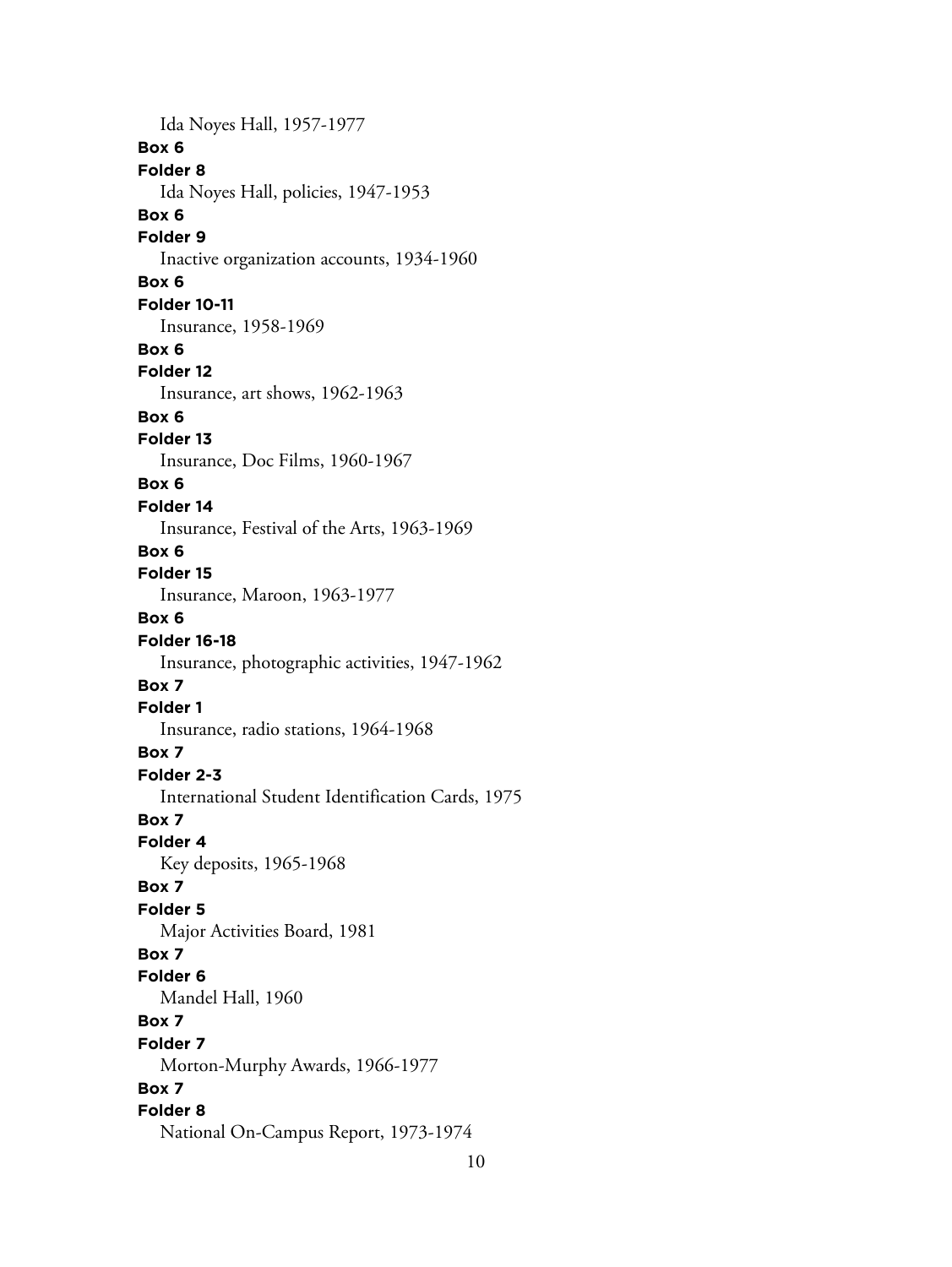**Box 7 Folder 9-10** National Student Association vs. Committee on Recognized Student Organizations, 1967-1971 **Box 7 Folder 11** Notes, n.d. **Box 8 Folder 1** Orientation, 1952-1967 **Box 8 Folder 2-5** Pan-American Games, 1959-1960 **Box 8 Folder 6** Peace Center, 1959 **Box 8 Folder 7** Periodicals subscriptions, 1961 **Box 8 Folder 8** Post office regulations and receipts, 1962-1968 **Box 8 Folder 9** Powderpuffs, all-girl rock and roll band, 1968 **Box 8 Folder 10** President's Reception, 1952-1962 **Box 8 Folder 11** Publications and clippings, ca. 1960s **Box 8 Folder 12** Reed and Barton Silverware Scholarships, 1955-1957 **Box 8 Folder 13** Renaissance Society, 1973-1974 **Box 8 Folder 14** Renovations, Ida Noyes Hall and Reynolds Club, 1956-1965 **Box 8 Folder 15** Reports, 1947-1949 **Box 8 Folder 16** Reservations, 1956-1973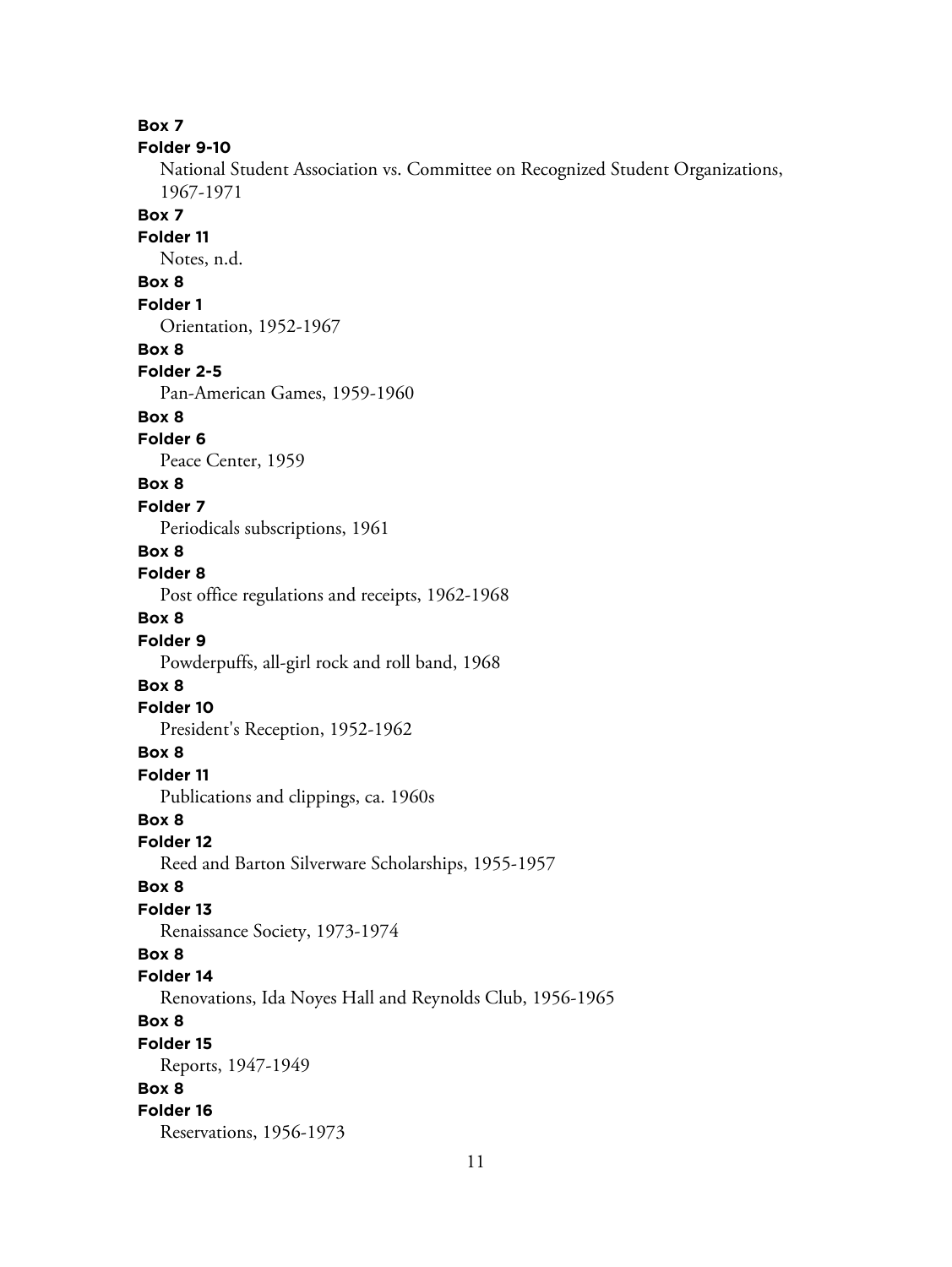**Box 9 Folder 1-7** Reservations, 1961-1980 **Box 9 Folder 8** Reynolds Club, 1951-1958 **Box 10 Folder 1-3** Reynolds Club, 1958-1962 **Box 10 Folder 4** Royal Lichtenstein ¼ Ring Sidewalk Circus, 1975 **Box 10 Folder 5** Sex education, 1947-1958 **Box 10 Folder 6** Snack bar reports, 1963-1966 **Box 10 Folder 7** Snow Sculpture Contest, 1975 **Box 10 Folder 8** Soap Carving Contest, 1974-1976 **Box 10 Folder 9** Student activities, eligibility for participation, 1937 **Box 10 Folder 10** Student Activities Night, 1978 **Box 10 Folder 11-12** Student Co-op, 1965-1969 **Box 10 Folder 13** Student deposit accounts, 1945 **Box 10 Folder 14** Student-Faculty Administration Court, 1959-1973 **Box 11 Folder 1-4** Student-Faculty Administration Court, 1952-1974 **Box 11 Folder 5** Student-Faculty Administration Court, East House trial, n.d. **Box 11**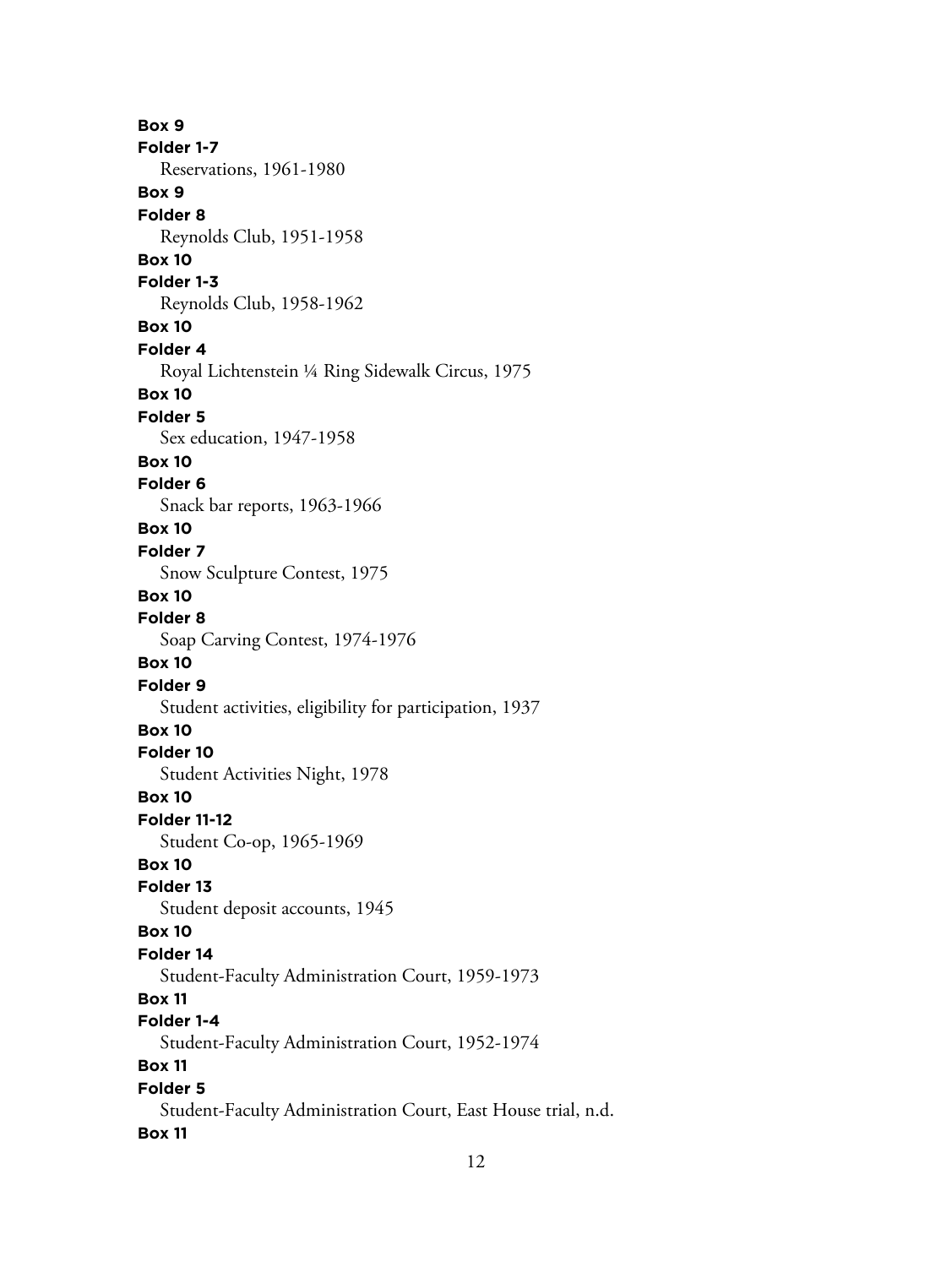#### **Folder 6**

Student-Faculty Committee on the University Policy of Submitting Rank to Draft Boards, report, 1966

# **Box 11**

#### **Folder 7**

Student Government, "How to Run a Speaker's Program in 27 Steps," ca. 1967

## **Box 11**

# **Folder 8**

Student organizations, 1936-1945

#### **Box 11**

#### **Folder 9**

Student organizations directory, 1969

#### **Box 11**

#### **Folder 10**

Student organizations, employment of professionals, 1939

#### **Box 11**

#### **Folder 11**

Student organizations, financial reports, 1929-1955

# **Box 12**

#### **Folder 1-3**

Student organizations, financial reports, 1954-1961

#### **Box 12**

# **Folder 4-5**

Student organizations lists, 1960-1972

#### **Box 12**

#### **Folder 6**

Student organizations regulations, 1940-1957

# **Box 12**

# **Folder 7**

Student organizations regulations manuals, 1939-1944

#### **Box 12**

#### **Folder 8**

Taxes and licenses, 1959-1962

# **Box 12**

# **Folder 9**

Telephone charges, 1975-1976

#### **Box 12**

# **Folder 10**

Telephone lines, 1965-1967

# **Box 12**

# **Folder 11**

Transcription services ledger, 1974

#### **Box 12**

# **Folder 12-13** Washington Promenade, 1962-1968

#### **Box 13**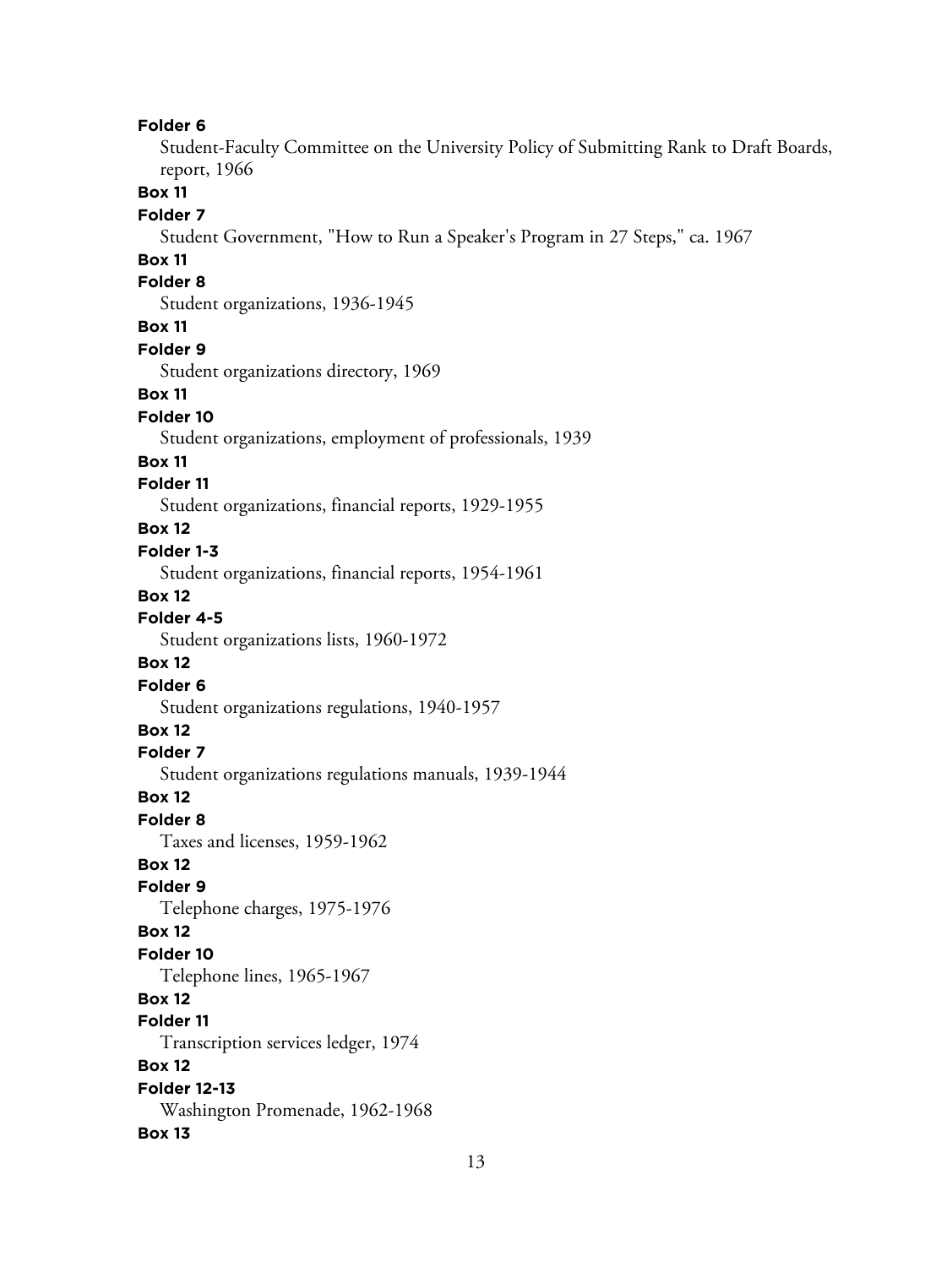```
Folder 1-3
  Washington Promenade, 1965-1969
Box 13
Folder 4
  Worker's compensation, 1966
```
# **Series II: Student Organizations**

The Office of Student Activities formed individual files for each student group, in which material relating to the group's status and activities was collected. This series is arranged alphabetically by the group's name. The materials include paperwork required for official recognition of a student group, correspondence with members, broadsides, publications and other material promoting groups' activities.

Oversize material from this series has been transferred to Series V, Subseries 2.

**Box 13 Folder 5** Actor's Company, 1960-1962 **Box 13 Folder 6** Adat Sholom, 1964-1973 **Box 13 Folder 7** Ad Hoc Committee for April 6th South African Demonstrations, 1952 **Box 13 Folder 8** Ad Hoc Committee for a Free Choice, 1964-1966 **Box 13 Folder 9** Ad Hoc Committee for a New Bookstore, 1966-1967 **Box 13 Folder 10** Ad Hoc University Committee on the Environment, 1970 **Box 13 Folder 11** African Studies Association, 1966-1970 **Box 13 Folder 12** Alice's Restaurant, 1966-1968 **Box 13 Folder 13** All African People's Alliance, 1970 **Box 13 Folder 14** All Campus Committee for Civil Rights, 1960-1961 **Box 13**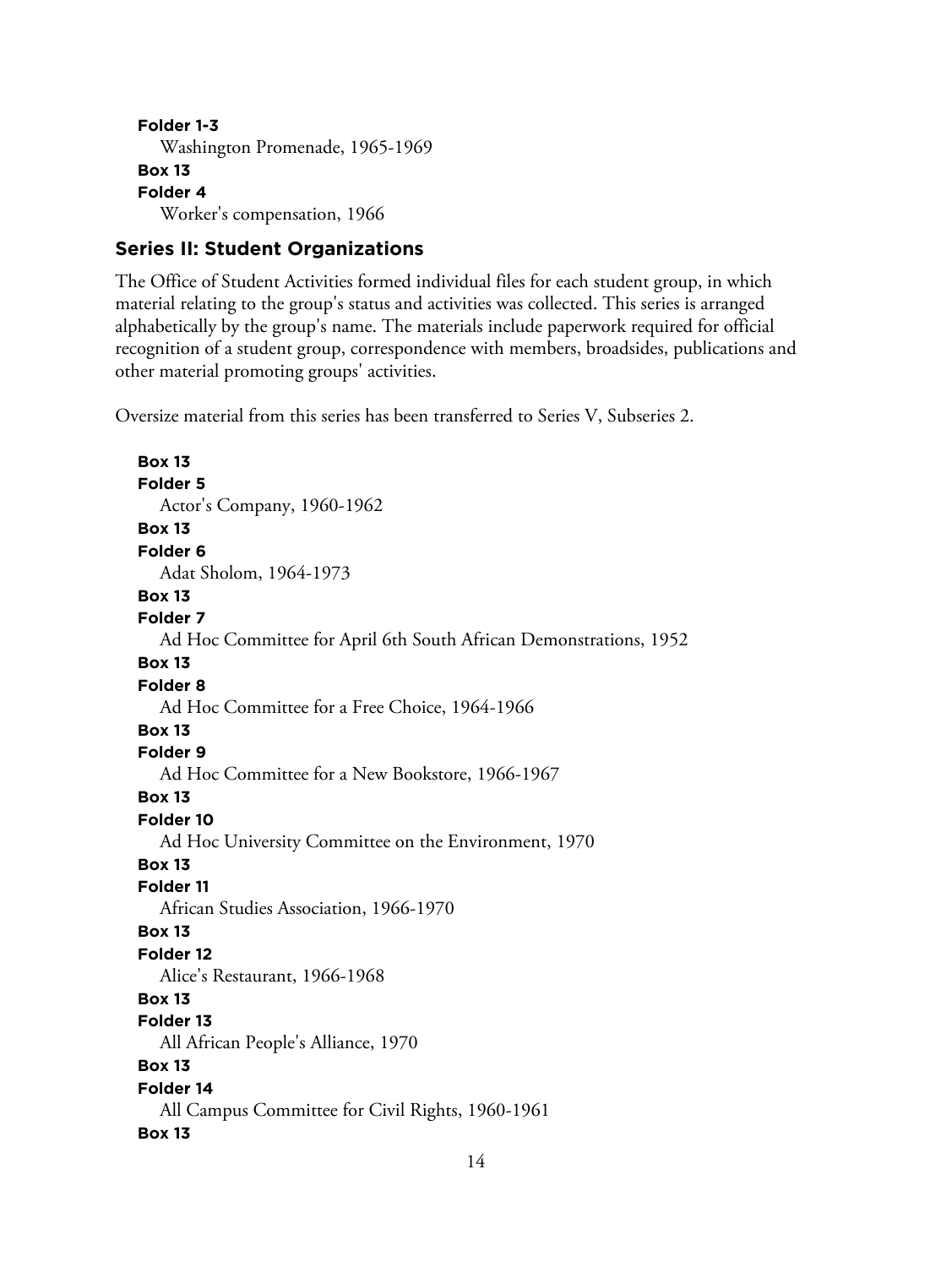**Folder 15** Allegro Conspirito, 1969-1970 **Box 13 Folder 16** Alpha Club, 1960-1962 **Box 13 Folder 17** American Committee for the Recognition of Eliot Ness, 1964-1966 **Box 13 Folder 18** American Finance Association, 1956-1958 **Box 13 Folder 19** American Negro Emancipation Centennial Authority, 1963 **Box 13 Folder 20** Americans for Democratic Action, 1971 **Box 13 Folder 21** Antinomies, 1955-1962 **Box 13 Folder 22** Anuig, 1969 **Box 13 Folder 23** Apollonian Society, 1957-1959 **Box 13 Folder 24** Arab-American Association, 1974 **Box 13 Folder 25** Arab Student Association, 1959-1961 **Box 13 Folder 26** Archeology Club, 1964-1971 **Box 13 Folder 27** Art Club, 1956-1959 **Box 13 Folder 28** Associated Women Students, 1955 **Box 13 Folder 29** Association for the Advancement of Moral Re-Armament, 1960- 1961 **Box 13 Folder 30**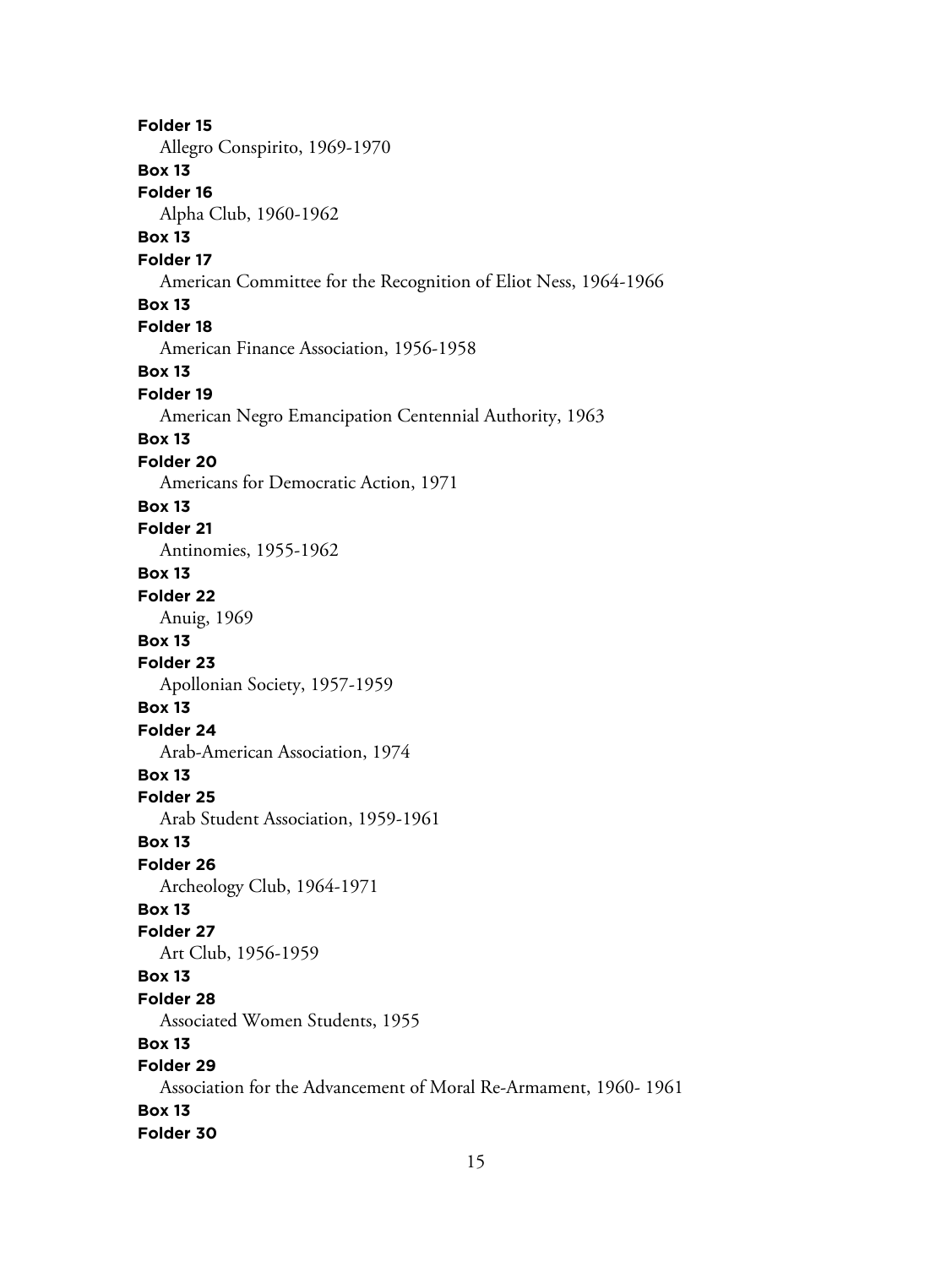Association of Interns and Medical Students, 1952 **Box 13 Folder 31** Association of Non-Tolerating Independents, 1960-1961 **Box 13 Folder 32** Astronomical Society, 1955-1968 **Box 13 Folder 33** Ateneo Hispanico, 1956-1959 **Box 13 Folder 34** Baha'i Fellowship, 1957 **Box 14 Folder 1** Baha'i Fellowship, 1966-1975 **Box 14 Folder 2** Balkanske Igre, 1964-1971 **Box 14 Folder 3** Bandersnatch, 1968 **Box 14 Folder 4** Baptist Graduate Student Union, 1960 **Box 14 Folder 5** Baptist Student Fellowship, 1956-1957 **Box 14 Folder 6** Baptist Student Union, 1959 **Box 14 Folder 7** Big Table, 1959 **Box 14 Folder 8** Black Alliance of the School of Social Service Administration, 1971- 1973 **Box 14 Folder 9** Black Choir, 1972 **Box 14 Folder 10** Black Colony, 1969-1970 **Box 14 Folder 11** Black Communications Center, 1969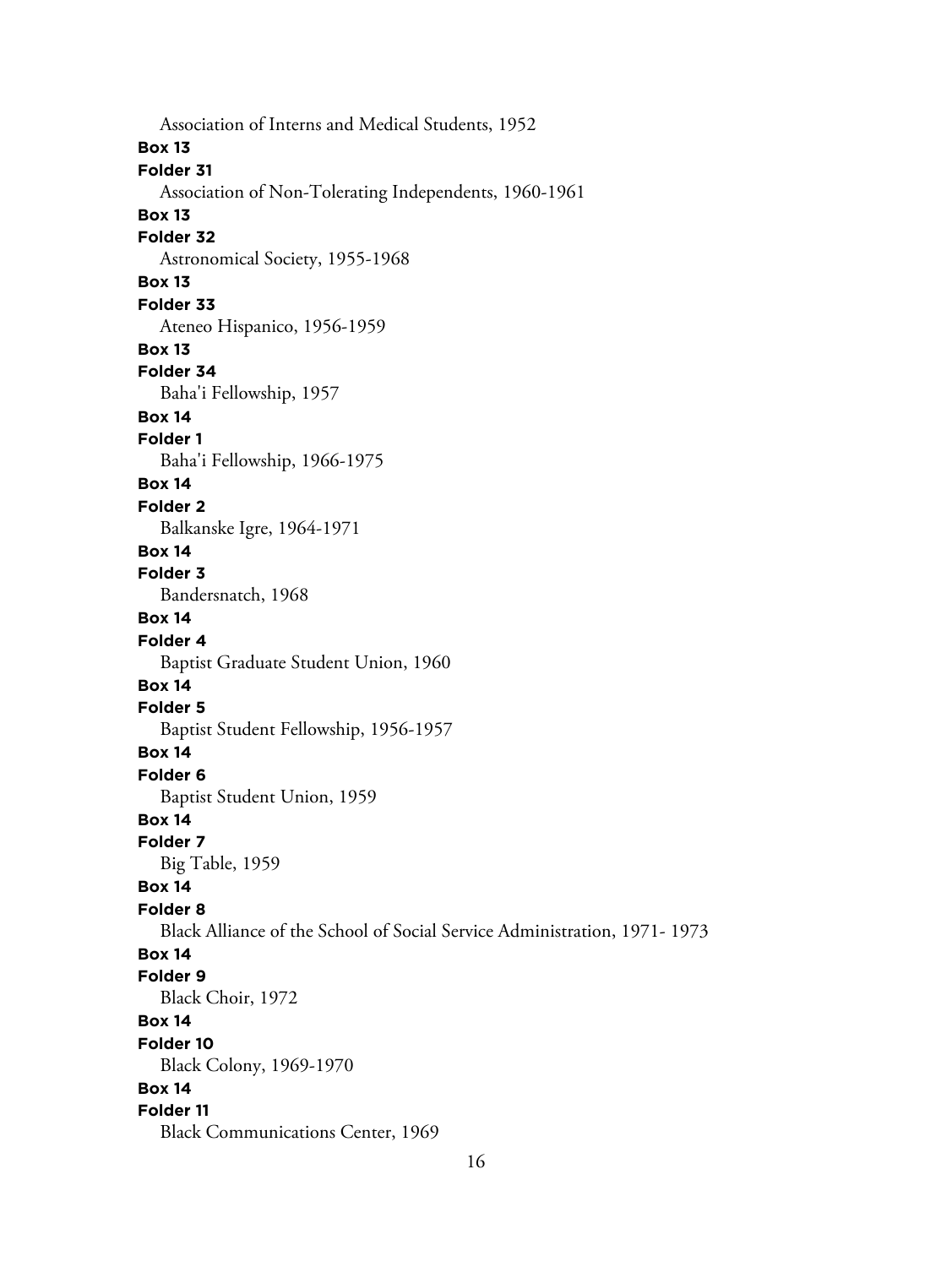**Box 14 Folder 12** Black Music Association, 1969 **Box 14 Folder 13** Black Student Psychological Association, 1970 **Box 14 Folder 14** Blackfriars, 1960-1963 **Box 14 Folder 15** Body Dynamics, 1969 **Box 14 Folder 16** Bug, 1961 **Box 14 Folder 17** Business Club, 1959-1963 **Box 14 Folder 18** Calligraphy, 1974-1975 **Box 14 Folder 19** Caltex Scholars Association, 1958 **Box 14 Folder 20** Calvert Club, 1966-1968 **Box 14 Folder 21** Camera Club, 1952-1960 **Box 14 Folder 22** Campus Coalition, 1971 **Box 14 Folder 23** Canterbury Club, 1949 **Box 14 Folder 24-26** Cap and Gown, 1952-1961 **Box 15 Folder 1-5** Cap and Gown, 1962-1968 **Box 15 Folder 6** Center for Radical Research, 1967 **Box 15**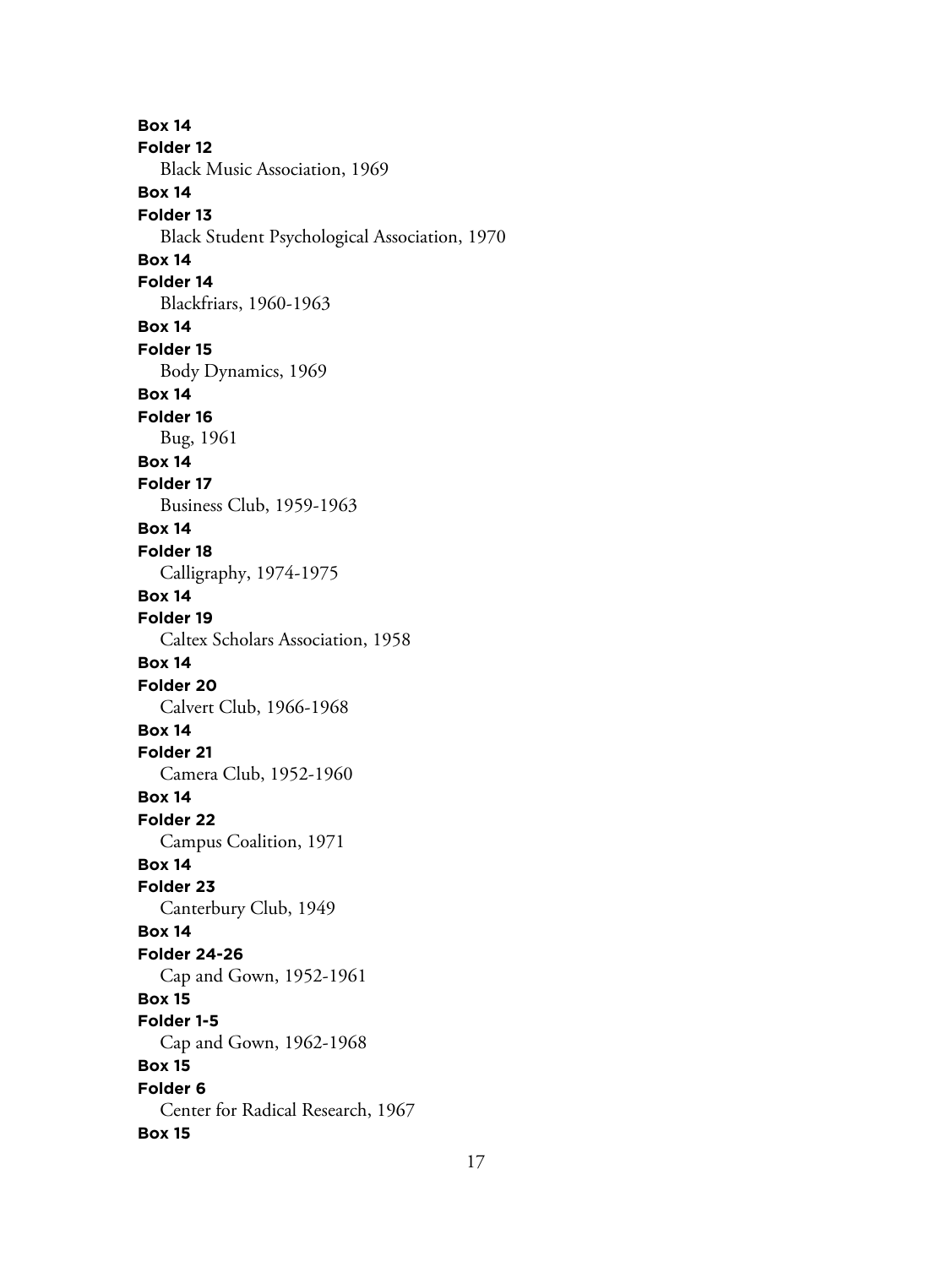**Folder 7** Cercle Français, 1957-1958 **Box 15 Folder 8** Change-Ringing Society, 1956-1962 **Box 15 Folder 9** Chapel Ushers' Association, 1960 **Box 15 Folder 10** Chaperones, 1957-1959 **Box 15 Folder 11** Cheerleaders, 1965-1967 **Box 15 Folder 12** Chicago Area College Union and Student Activity Directors, 1975 **Box 15 Folder 13** Chicago Area Draft Resisters, 1967-1970 **Box 15 Folder 14** Chicago Change-Ringing Society, 1970 **Box 15 Folder 15** Chicago Cricket Club, 1963 **Box 15 Folder 16** Chicago Experimental College, 1969-1970 **Box 15 Folder 17** Chicago Minority Opinion Club, 1962 **Box 16 Folder 1** Chicago Quad, 1974 **Box 16 Folder 2** China Study Group, 1971-1973 **Box 16 Folder 3** Choral Society, 1952-1961 **Box 16 Folder 4** Christian Medical Society, 1960-1962 **Box 16 Folder 5**

18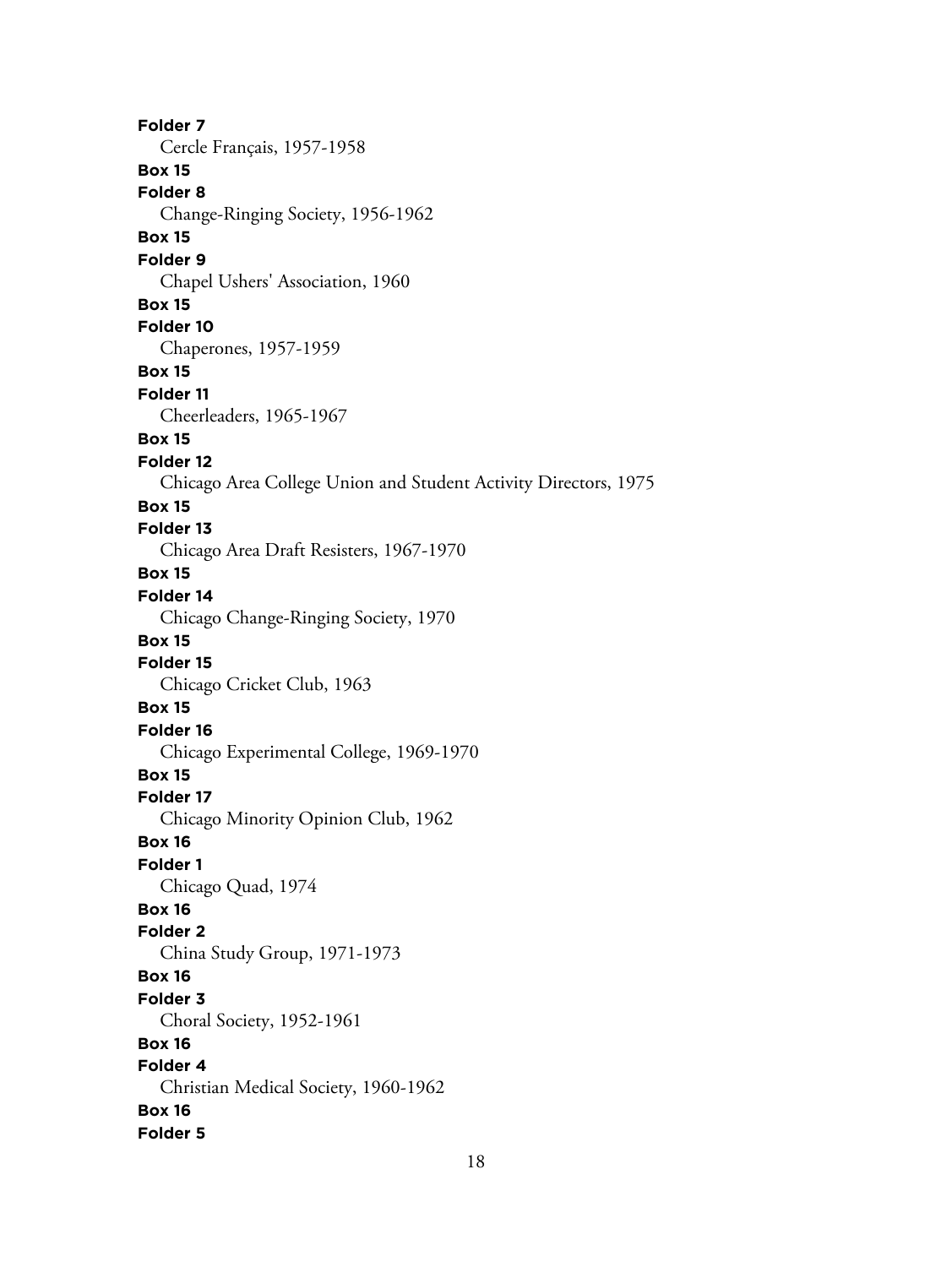Christian Science Association, 1955-1972 **Box 16 Folder 6** Circolo Italiano, 1959-1961 **Box 16 Folder 7** Citizens Forum, 1967 **Box 16 Folder 8** Cloister Club, 1955-1957 **Box 16 Folder 9** Club for Responsible Individualism, 1972-1974 **Box 16 Folder 10** Coalition to Stop Pollution Now, 1970 **Box 16 Folder 11** Comment, 1956-1957 **Box 16 Folder 12** Committee Against the Expulsion of the Thirty-one, 1969 **Box 16 Folder 13** Committee Against Racism, 1974 **Box 16 Folder 14** Committee to Aid Bloomington Students, 1964-1965 **Box 16 Folder 15** Committee to Alter Bookstore Policy, 1961 **Box 16 Folder 16** Committee to End the War in Vietnam, 1965-1968 **Box 16 Folder 17** Committee of 500-plus Against Disciplinary Procedures, 1969 **Box 16 Folder 18** Committee to Further Student Affairs, 1956 **Box 16 Folder 19** Committee for Improved Student Faculty Housing, 1963 **Box 16 Folder 20** Committee for Informed Opinion on Nuclear Arms, 1962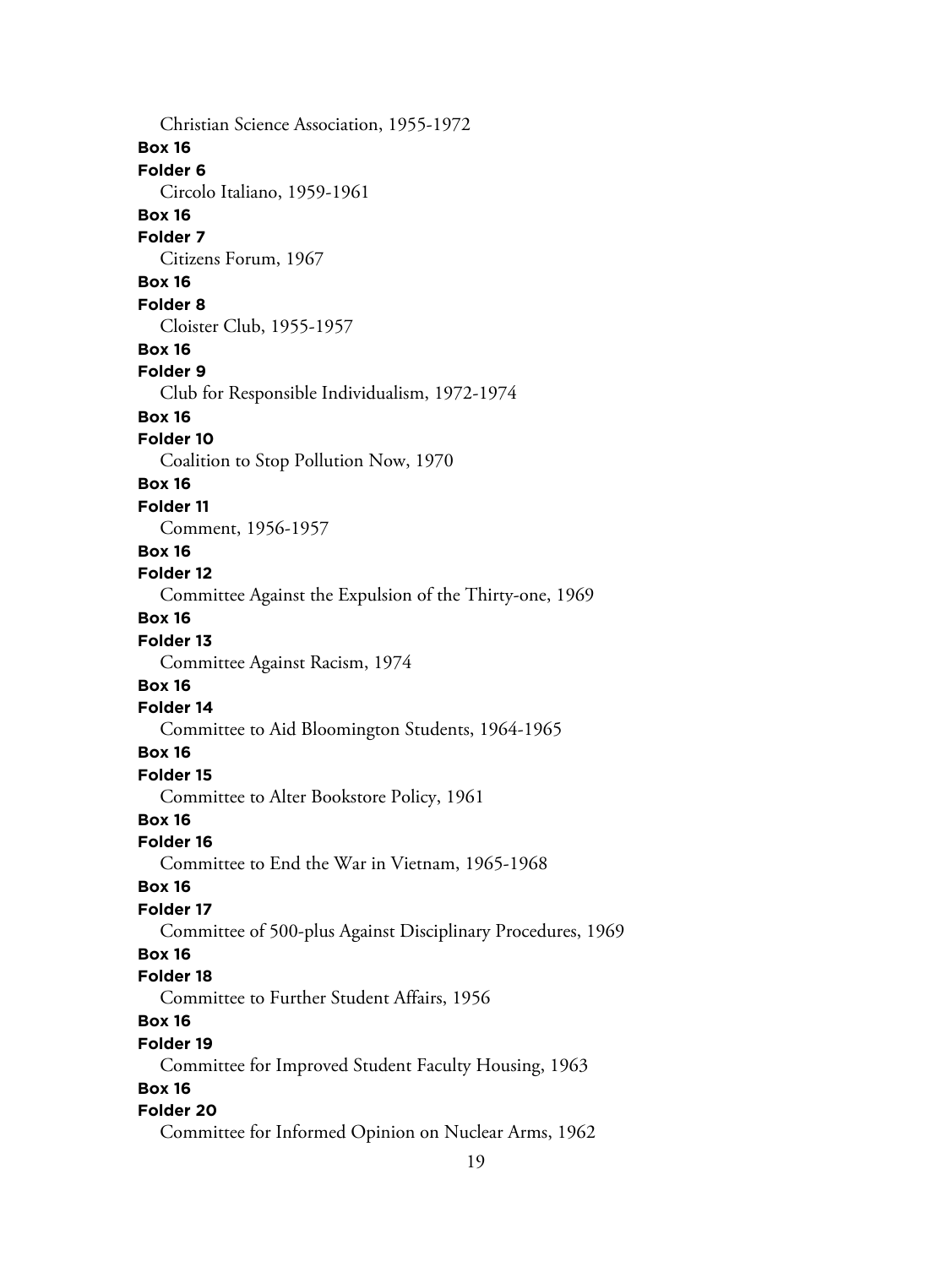**Box 16 Folder 21** Committee for 75th Anniversary Plans, 1964-1966 **Box 16 Folder 22** Committee for Student Action, 1967 **Box 16 Folder 23** Committee for the Support of the Southern Students' Protest, 1960 **Box 16 Folder 24** Committee for Women's Rights, 1967 **Box 16 Folder 25** Communication Club, 1958 **Box 16 Folder 26** Commuters' Association, 1955 **Box 16 Folder 27** Concern, 1959-1960 **Box 16 Folder 28** Concerned Science Students, 1968-1969 **Box 16 Folder 29** Concerned Students in Education, 1969 **Box 16 Folder 30** Concert Band, 1953-1958 **Box 16 Folder 31** Concert of Europe, 1963 **Box 17 Folder 1** Concert Jazz Band, 1962 **Box 17 Folder 2** Conference on the City and the University, 1966-1969 **Box 17 Folder 3** Conference on Draft Resistance, 1967 **Box 17 Folder 4-5** Congress of Racial Equality, 1961-1968 **Box 17**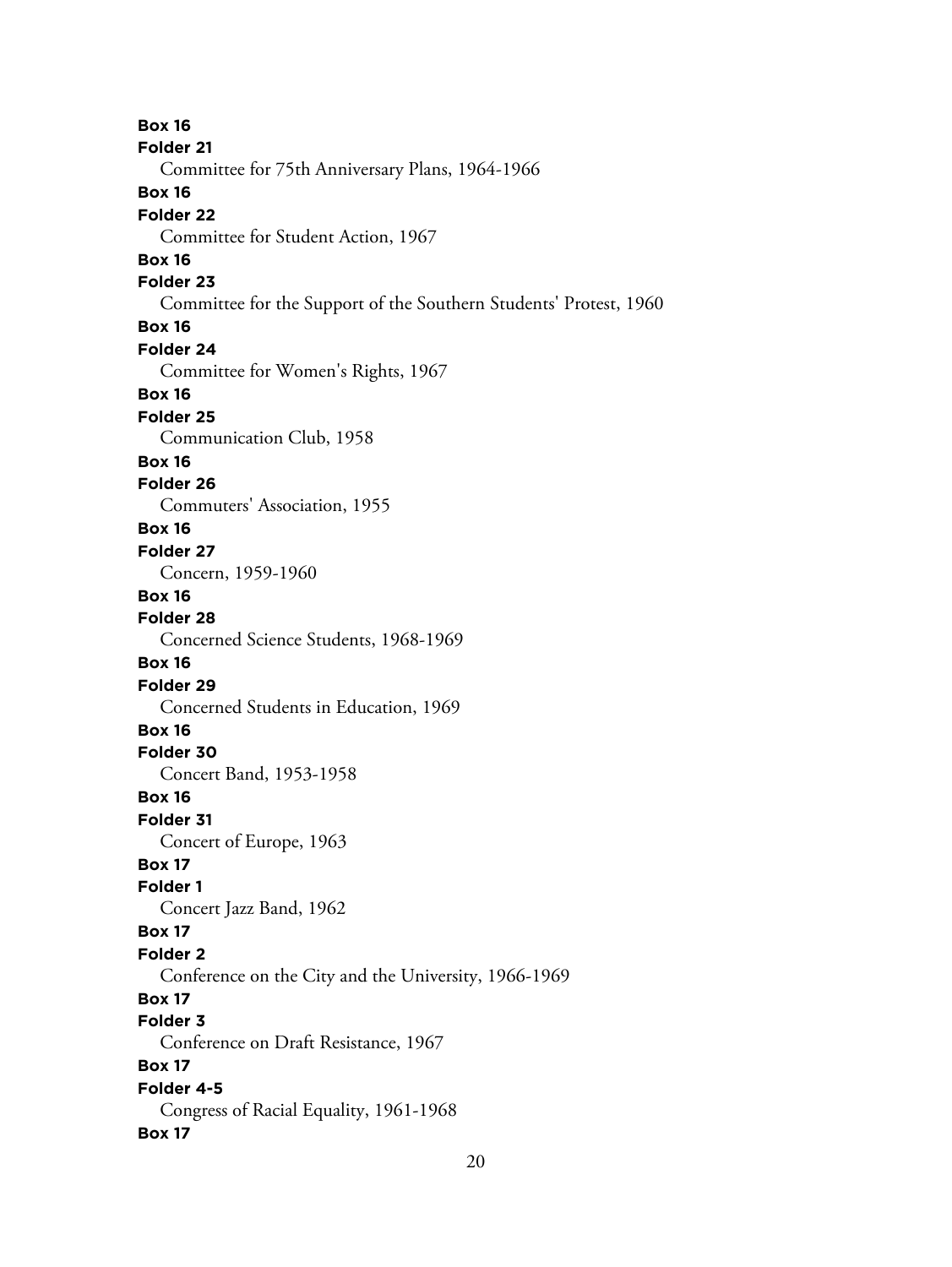**Folder 6** Conservative Club, 1962-1966 **Box 17 Folder 7** Contemporary Drama Club, 1970 **Box 17 Folder 8-10** Contemporary European Films, 1968-1974 **Box 17 Folder 11** Contemporary Music Society, 1967-1969 **Box 17 Folder 12** Context, 1961 **Box 17 Folder 13** Council of Jewish Youth Organizations, 1961 **Box 17 Folder 14** Council for a Livable World, 1963 **Box 17 Folder 15** Council for a Volunteer Military, 1968 **Box 17 Folder 16** Crafts Cooperative, 1969-1970 **Box 17 Folder 17** Crossroads Student Center, 1961-1965 **Box 17 Folder 18** Cycling Club, 1968 **Box 17 Folder 19** Daily Granite, 1971-1972 **Box 17 Folder 20** Delta Sigma Women's Club, 1960-1965 **Box 17 Folder 21** Democracy for Greece Committee, 1965 **Box 17 Folder 22** Democratic Organization to Withstand Nonsense, 1962 **Box 17 Folder 23**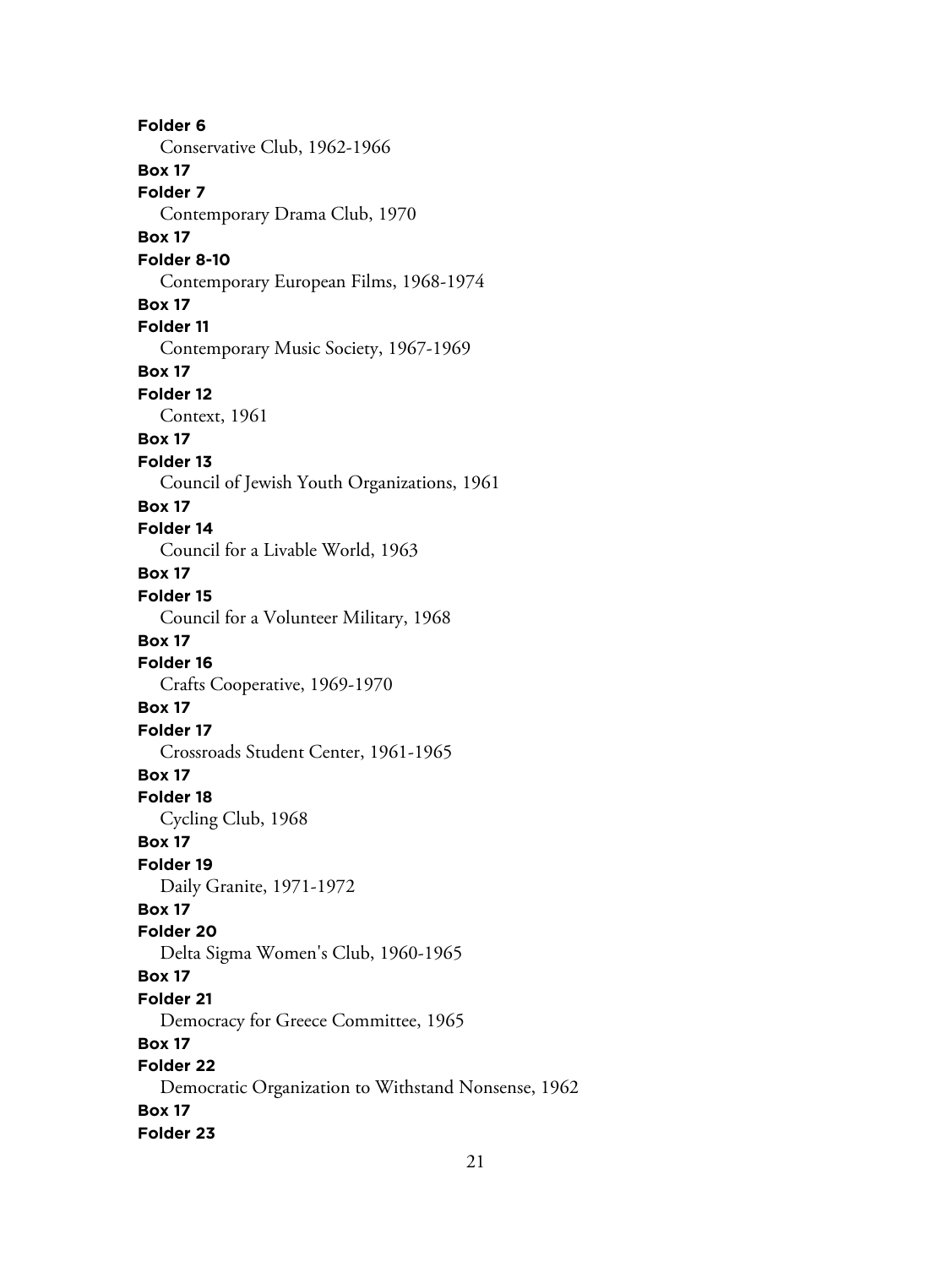Democratic Socialists Organizing Committee, 1974 **Box 17 Folder 24** Divinity School Association, 1959-1968 **Box 17 Folder 25-26** Documentary Films Group (Doc Films), 1962-1969 **Box 18 Folder 1-2** Documentary Films Group, 1968-1970 **Box 18 Folder 3** Dolphin Honorary Swimming Fraternity, 1955-1957 **Box 18 Folder 4** Dormitory Residents Union, 1959 **Box 18 Folder 5** Drinking Club, 1967-1968 **Box 18 Folder 6** DuBois Club, 1965-1968 **Box 18 Folder 7** Economics Club, 1967 **Box 18 Folder 8** Ecumenical Christian Council, 1965-1968 **Box 18 Folder 9** Educational Psychology Club, 1958 **Box 18 Folder 10** Educational Psychology Service Association, 1970 **Box 18 Folder 11** Egyptian Student Association, 1967 **Box 18 Folder 12** Emil Lawrence Orchestra, 1960 **Box 18 Folder 13** Encounter, 1969-1970 **Box 18 Folder 14** English Club, 1960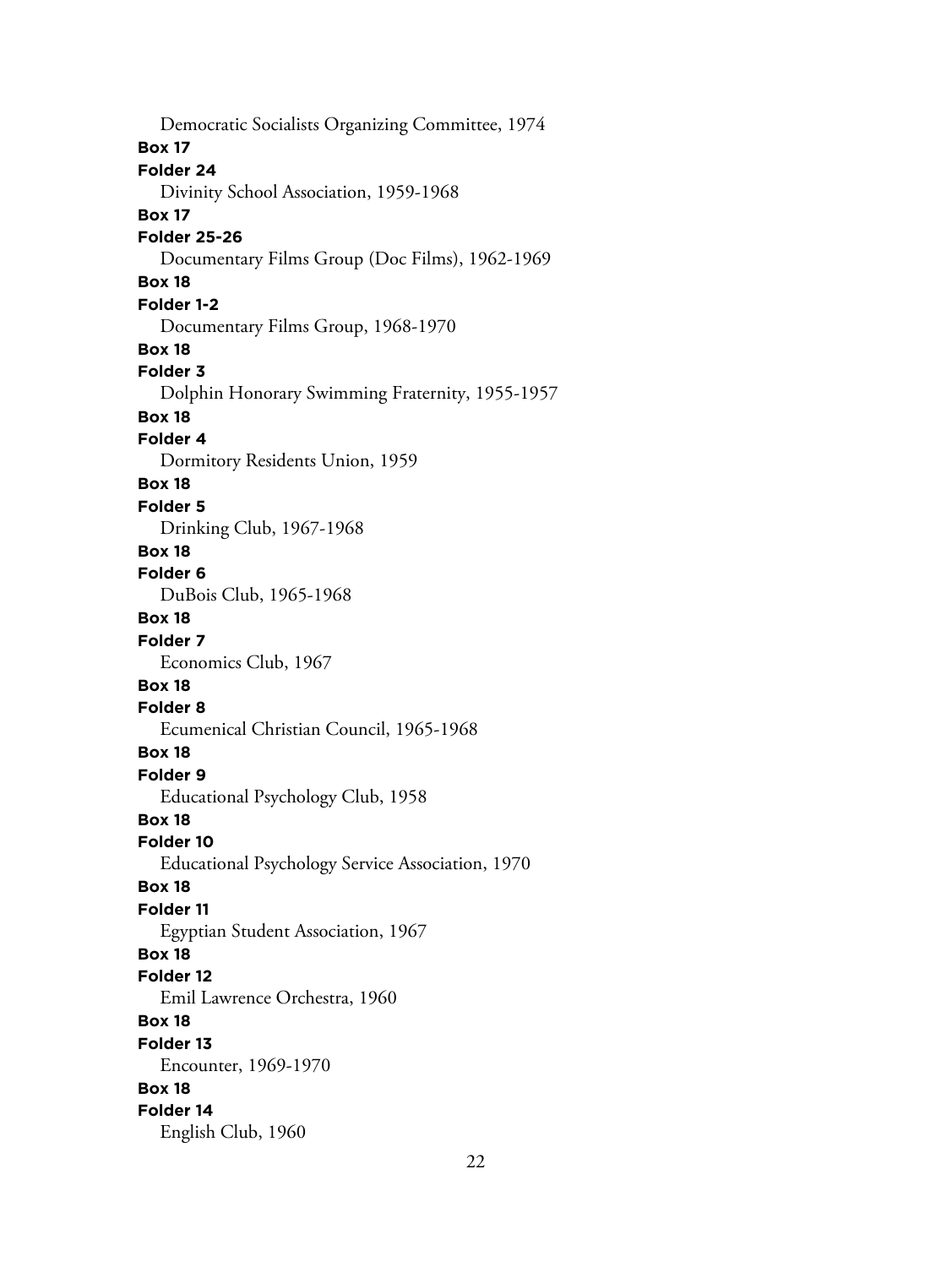**Box 18 Folder 15** English Country Dancers, 1966 **Box 18 Folder 16** Environmental Law Society, 1970 **Box 18 Folder 17** Episcopal Student Choir, 1967-1969 **Box 18 Folder 18-19** Esoteric Club, 1935-1962 **Box 18 Folder 20** Exhibition Momentum, 1956 **Box 18 Folder 21** Experiment in International Living, 1961-1962 **Box 18 Folder 22** Experimental Theater Group, 1962 **Box 18 Folder 23** Fair Housing Alliance, 1968 **Box 18 Folder 24-25** Fair Play for Cuba Committee, 1960-1962 **Box 18 Folder 26** Far Eastern Association, 1960-1969 **Box 18 Folder 27** Farmworkers Support Committee, 1974 **Box 18 Folder 28** Fate, 1965-1967 **Box 18 Folder 29-30** Festival of the Arts, 1969-1972 **Box 18 Folder 31** 57th Street Chorale, 1963-1965 **Box 18 Folder 32** Filipino Nurses Association, 1957-1958 **Box 18**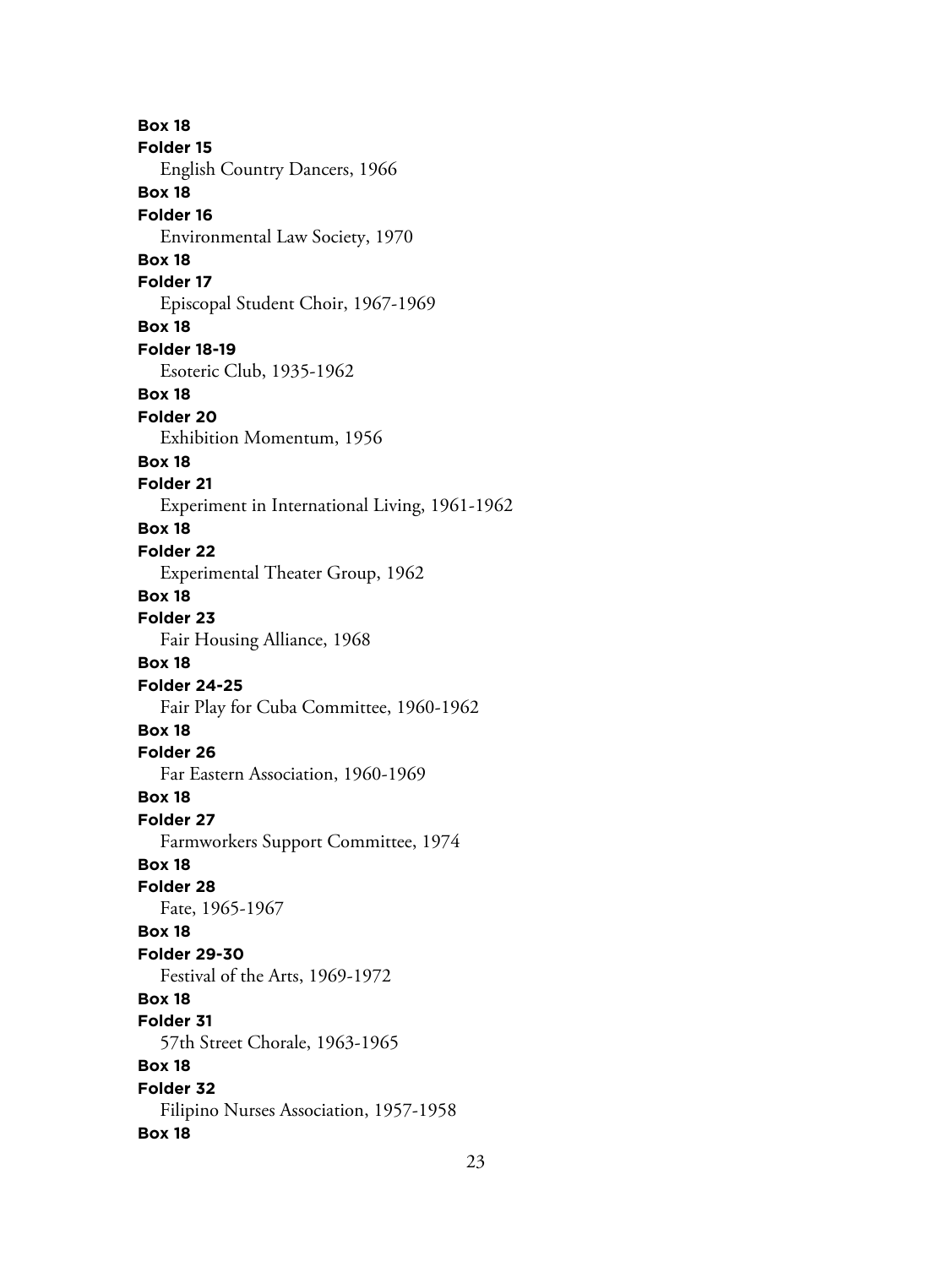**Folder 33** Flying Maroons, 1958 **Box 18 Folder 34** Focus, 1970 **Box 18 Folder 35** Folk Dance Associates, 1961-1962 **Box 19 Folder 1-4** Folklore Society, 1957-1980 **Box 19 Folder 5** Forum for Judaism, 1957 **Box 19 Folder 6** Football Club, 1969 **Box 19 Folder 7** Free University, 1972 **Box 19 Folder 8** Freesocial Party, 1957 **Box 19 Folder 9** Friday Club, 1964-1966 **Box 19 Folder 10** Friends of New Individualist Review, 1961-1969 **Box 19 Folder 11** Friends of the Peace Corps, 1973 **Box 19 Folder 12** Friends of PL, 1970 **Box 19 Folder 13** Friends of Sciamachy, 1962 **Box 19 Folder 14** Frumious Press, 1966-1968 **Box 19 Folder 15** Futhark, 1968 **Box 19 Folder 16**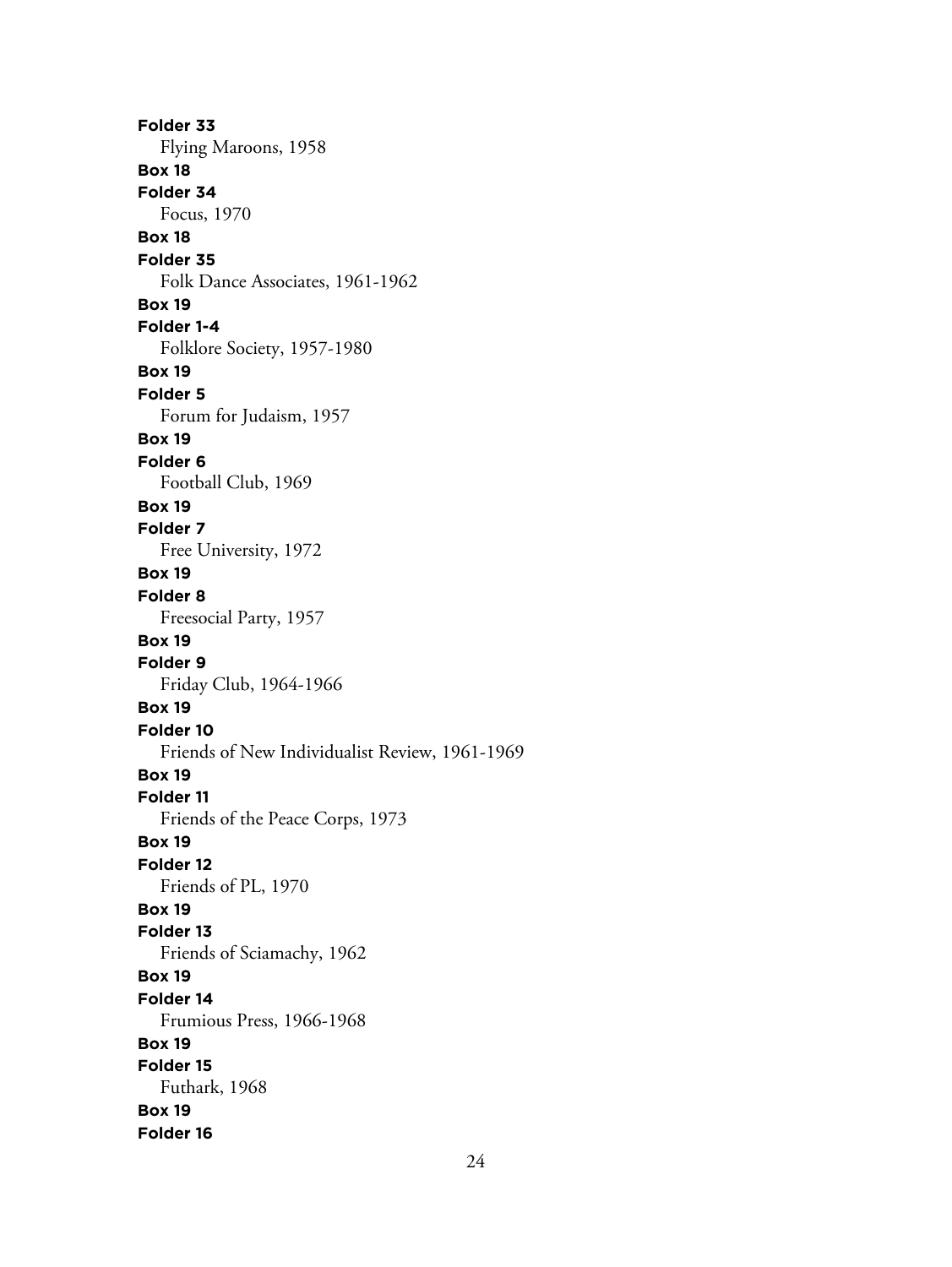Galileo Society, 1966 **Box 19 Folder 17** Gamma Beta Gamma, 1961 **Box 19 Folder 18** Gargoyle Club, 1958-1963 **Box 19 Folder 19** Gastrofizzical Society, 1968 **Box 19 Folder 20** Gazzari Modern Music Club, 1965 **Box 19 Folder 21** Gnosis, 1963-1966 **Box 19 Folder 22** Graduate Germanics Club, 1959-1973 **Box 19 Folder 23** Graduate Library School Club, 1956-1960 **Box 19 Folder 24** Graduate and Professional Students Party, 1960 **Box 19 Folder 25** Graduate Women's Group, ca. 1966 **Box 19 Folder 26** Greek Students Club, 1958-1959 **Box 19 Folder 27** Groups Project Council, 1970 **Box 19 Folder 28** Health Professions Resistance Union, 1968 **Box 19 Folder 29** He-Men, 1974 **Box 19 Folder 30** History Club, 1956-1969 **Box 20 Folder 1** History of Medicine Society, 1958-1965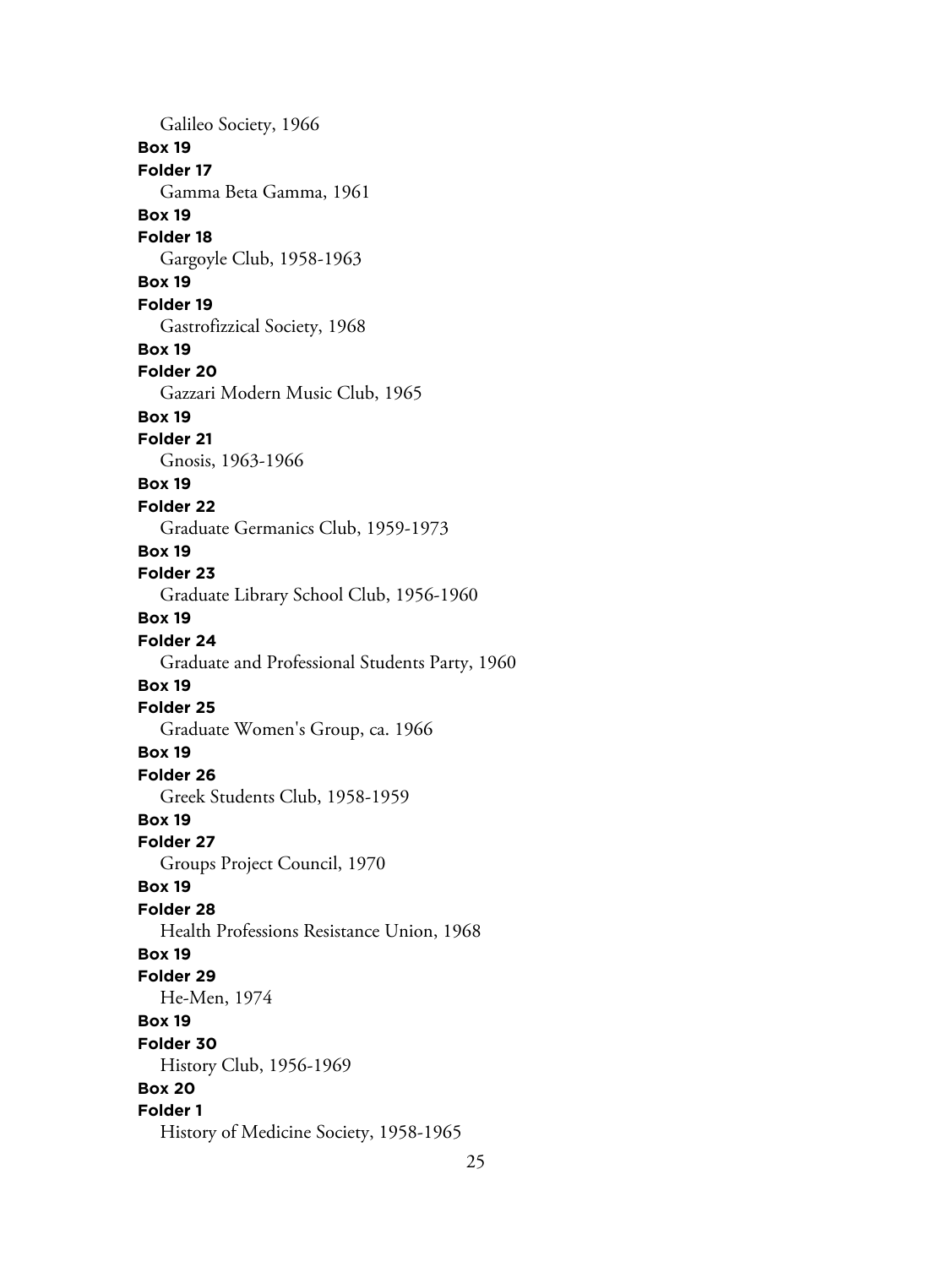**Box 20 Folder 2** History of Religions Club, 1955 **Box 20 Folder 3** History of Science Colloquium, 1965 **Box 20 Folder 4** Hockey Club, 1965-1966 **Box 20 Folder 5** Human Development Student Organization, 1955-1965 **Box 20 Folder 6-7** Hyde Park Anti-Draft Union, 1968-1969 **Box 20 Folder 8** Hyde Park Area Tenants Action Committee, 1967 **Box 20 Folder 9** Hyde Park-Kenwood Centennial Committee, 1962 **Box 20 Folder 10** Hyde Park Peace and Freedom Party, 1968 **Box 20 Folder 11** Iceberg Company, 1967 **Box 20 Folder 12** Illinois Campus Crusade for Christ, 1964 **Box 20 Folder 13** Illinois Public Interest Research Group, 1973 **Box 20 Folder 14** Inauguration Day Committee, 1968 **Box 20 Folder 15** Independent Action Coalition, 1969 **Box 20 Folder 16** Independent Party, 1965 **Box 20 Folder 17** Independent Reform Party, 1960-1962 **Box 20**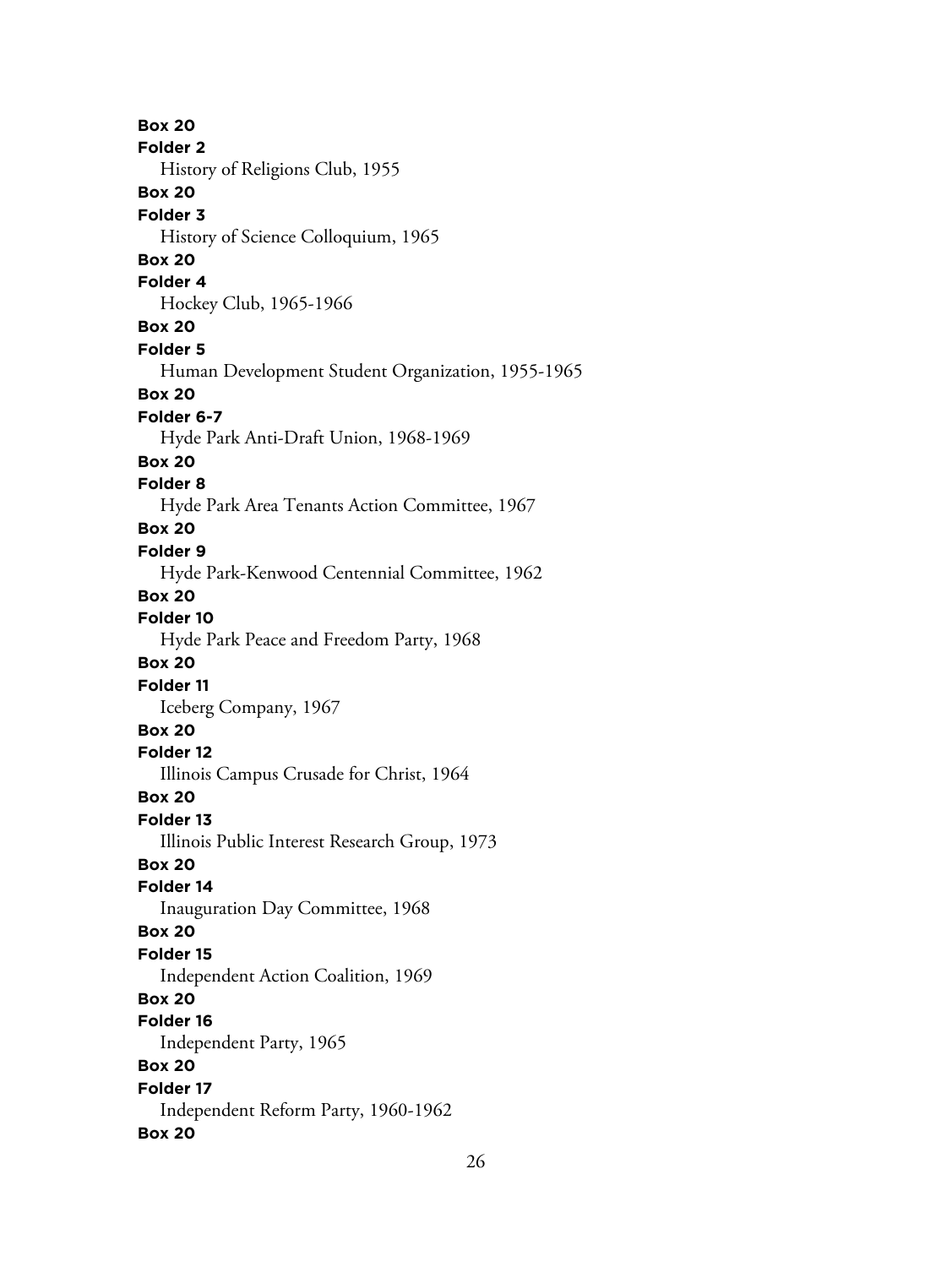**Folder 18** Independent Revolutionary Party, 1959-1960 **Box 20 Folder 19-20** Independent Students' League, 1954-1961 **Box 20 Folder 21** India Association, 1964-1978 **Box 20 Folder 22** India Music Circle, 1973 **Box 20 Folder 23** Inspirational and Venerable Latrial Fellowship, 1963 **Box 20 Folder 24** Intercollegiate Society of Individualists, 1960-1963 **Box 20 Folder 25** Interfraternity Council, 1959-1961 **Box 20 Folder 26** Inter-house Council, 1957-1974 **Box 20 Folder 27** International Language Society, 1968 **Box 20 Folder 28** International Players, ca. 1960s **Box 20 Folder 29** International Socialists, 1970-1972 **Box 20 Folder 30** International Student Society, 1968-1975 **Box 21 Folder 1** International Student Society, 1972-1975 **Box 21 Folder 2** Interregnum, 1972-1973 **Box 21 Folder 3** Inter-religious Fellowship, 1960-1961 **Box 21 Folder 4**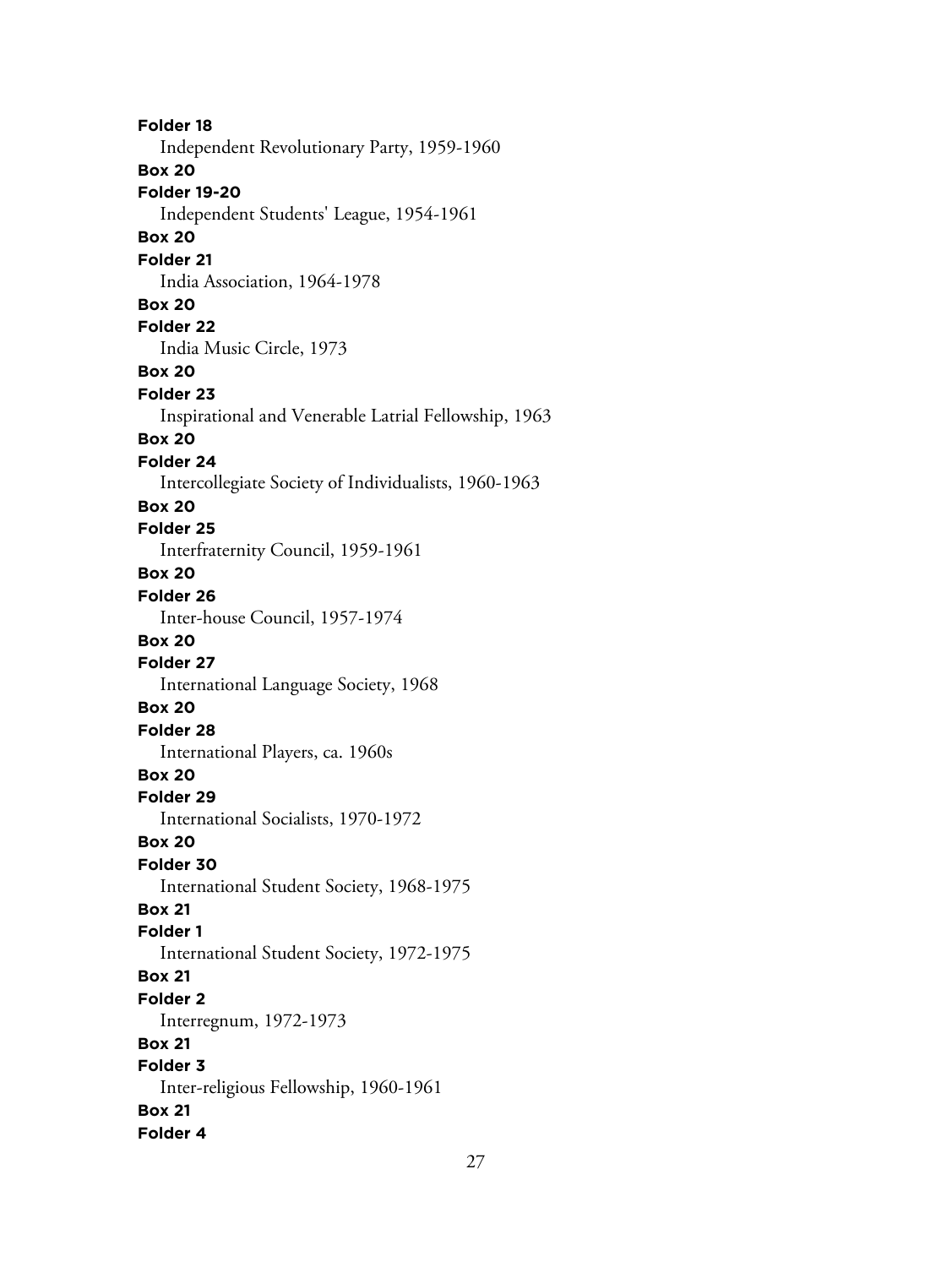Iraqi Student Federation, 1959 **Box 21 Folder 5** Iron Guard, 1962 **Box 21 Folder 6** Iron Mask Honor Society, 1947-1967 **Box 21 Folder 7** Israeli Students Organization, 1970-1971 **Box 21 Folder 8** Jack the Ripper Society, 1973-1974 **Box 21 Folder 9** Japanese Study Group, 1955 **Box 21 Folder 10** Jazz Club, 1956-1959 **Box 21 Folder 11** Jazz Ensemble, 1973 **Box 21 Folder 12** John Dewey Society, 1961-1963 **Box 21 Folder 13** Junior Mathematics Club, 1963 **Box 21 Folder 14** Kelly House, 1940 **Box 21 Folder 15** Kent Chemical Society, 1966-1968 **Box 21 Folder 16** Labor Committee, 1974-1975 **Box 21 Folder 17** Labor Youth League, 1952-1955 **Box 21 Folder 18** Latter-Day Saints Institute, 1966 **Box 21 Folder 19** Law Students Club, ca. 1950s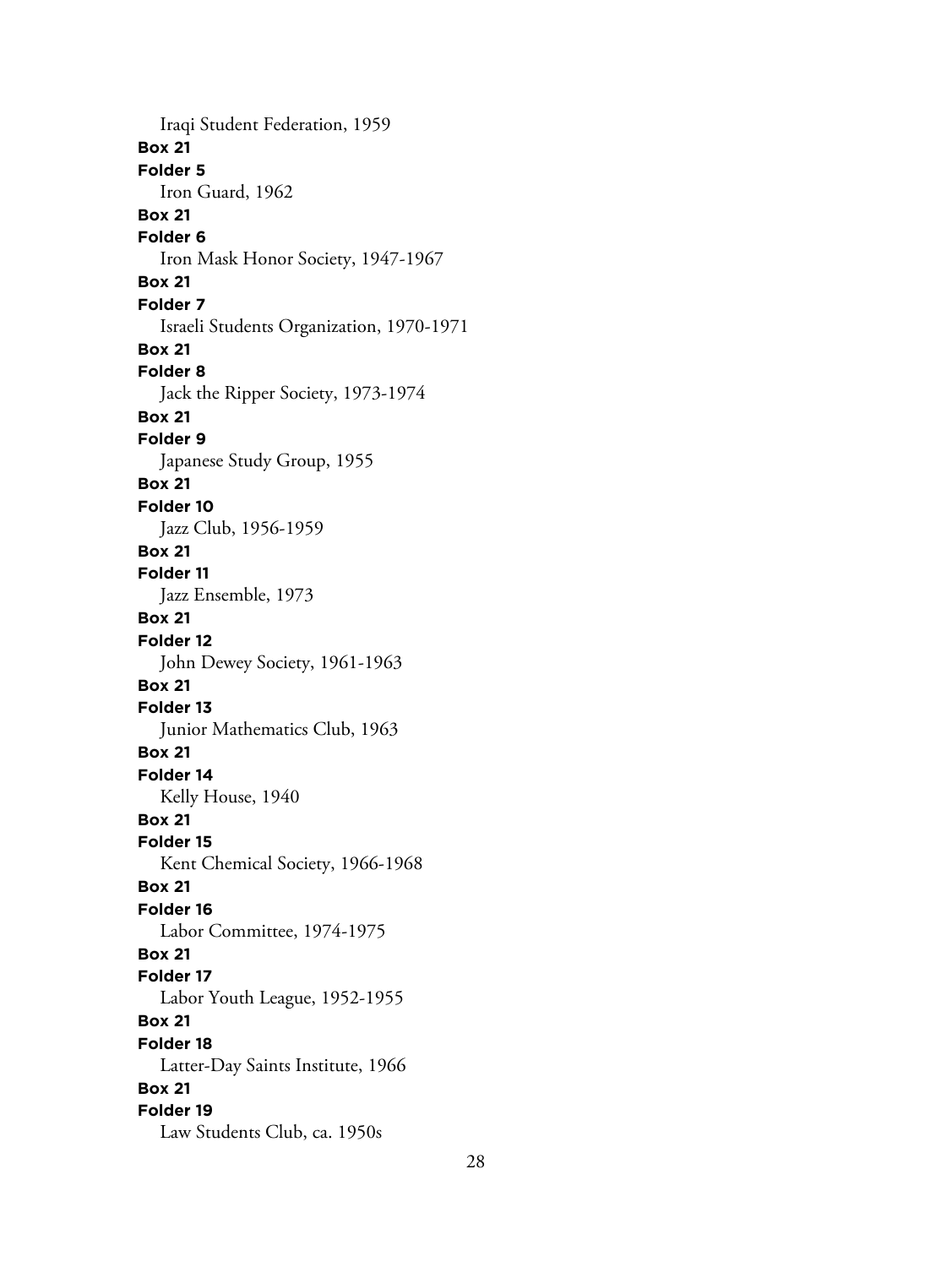**Box 21 Folder 20** Lexington Art Club, 1961 **Box 21 Folder 21** Lithuanian Club, 1960-1961 **Box 21 Folder 22** Little Wing, 1975 **Box 21 Folder 23** Lutheran Church, 1956-1961 **Box 21 Folder 24** Madrigal Singers, 1956 **Box 21 Folder 25** Mandel Legal Aid Society, 1957-1958 **Box 21 Folder 26** Manticore, 1959 **Box 21 Folder 27** Marduk and Related Divine United Cults, 1963 **Box 21 Folder 28** Maroon, 1966-1968 **Box 22 Folder 1-2** Maroon, 1968-1970 **Box 22 Folder 3** Married Students Association, 1955-1962 **Box 22 Folder 4** Masaryk Club, 1952-1969 **Box 22 Folder 5** Medical Committee for Human Rights, 1972 **Box 22 Folder 6** Medical Students Forum, 1955 **Box 22 Folder 7** Meher Baba People, 1970-1971 **Box 22**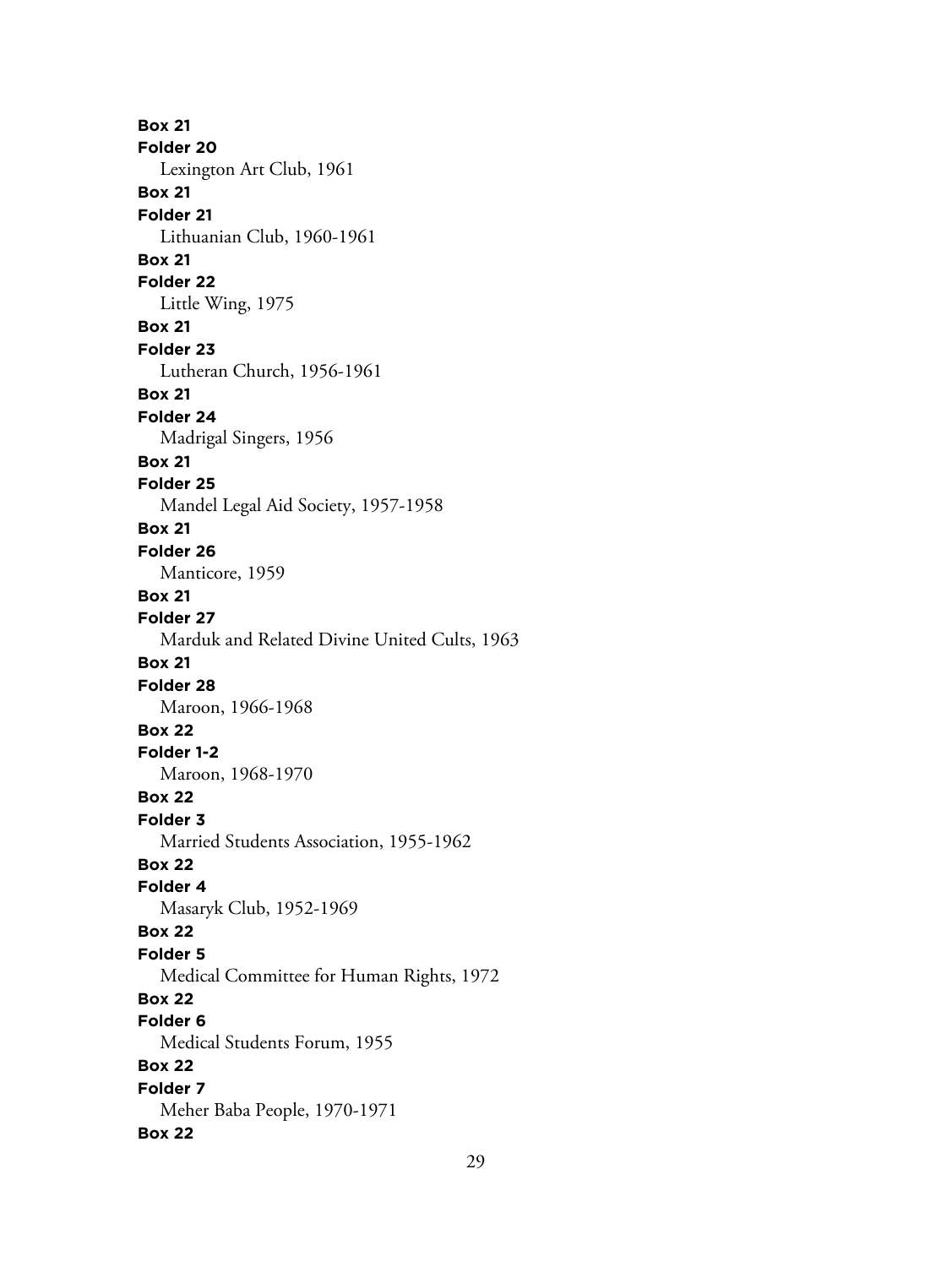**Folder 8** Methodist Student Fellowship, 1956-1961 **Box 22 Folder 9** Minority Coalition Organization, 1970 **Box 22 Folder 10** Modern Dance Club, 1972 **Box 22 Folder 11** Modern Greek Class, 1961 **Box 22 Folder 12** Mortar Board, 1957-1968 **Box 22 Folder 13** Mother Drama, 1968 **Box 22 Folder 14** Motorcycle Association, 1963 **Box 22 Folder 15** Mountaineering Club, 1955-1968 **Box 22 Folder 16** Movement for a New Congress, 1970 **Box 22 Folder 17** Musical organizations, 1963-1980 **Box 22 Folder 18** Musical Society, 1961-1974 **Box 23 Folder 1** National Association for the Advancement of Colored People, 1949- 1970 **Box 23 Folder 2** National Entertainment Conference, 1973-1975 **Box 23 Folder 3-8** National Student Association, 1957-1971 **Box 23 Folder 9-11** National Student Association Congress, 1956-1965 **Box 24 Folder 1**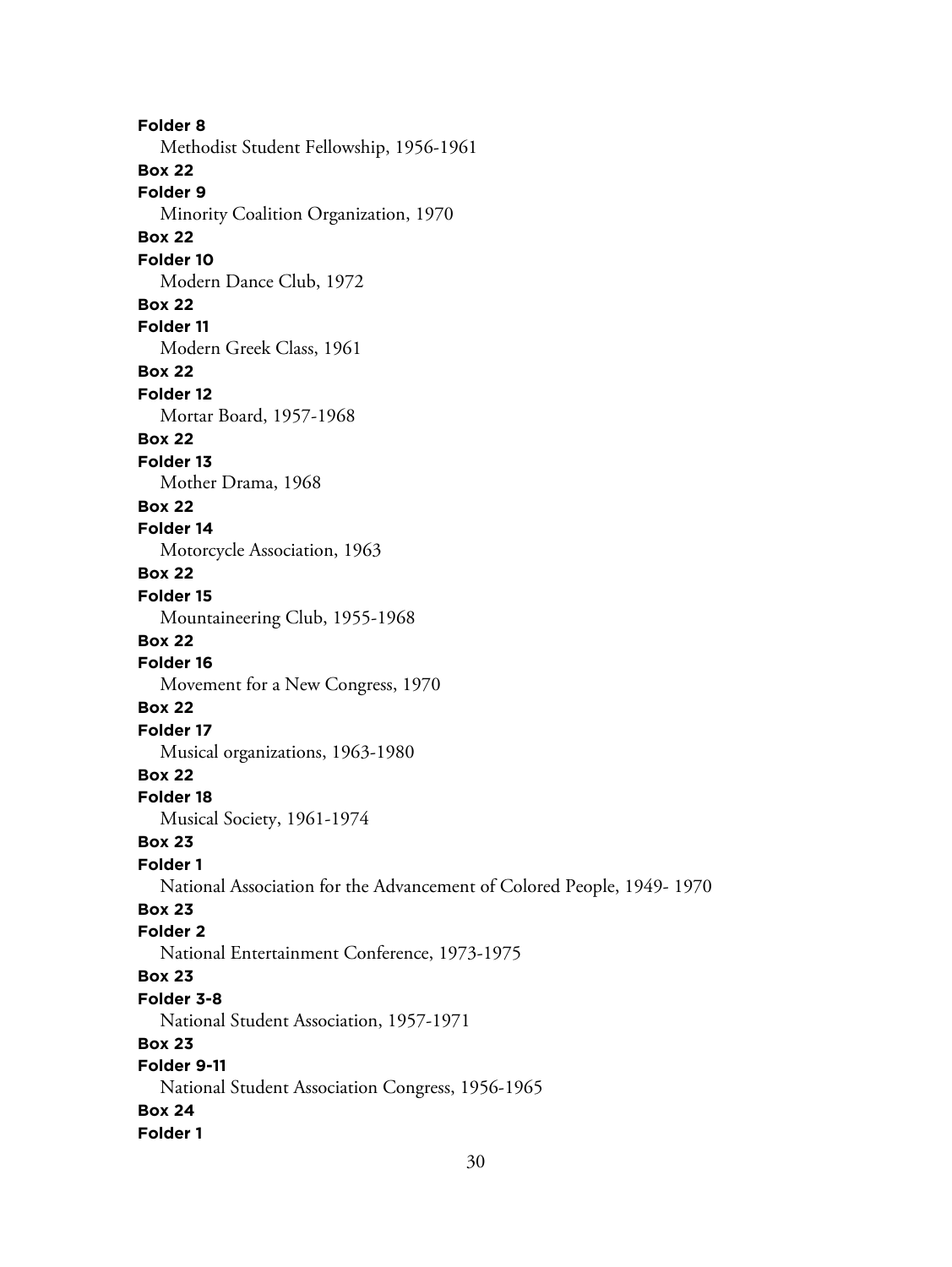National Student Association Congress, 1957-1961 **Box 24 Folder 2-3** National Student Association, Foreign Student Leadership Project, 1956-1962 **Box 24 Folder 4** National Student Association, Midwest Regional Conference, 1960- 1965 **Box 24 Folder 5-7** National Student Association, publications, 1956-1962 **Box 24 Folder 8** National Student Association Reform Party, 1967-1969 **Box 24 Folder 9** New Boys and Girls of the Stagg Party, 1963 **Box 24 Folder 10** New Democratic Coalition, 1968-1970 **Box 24 Folder 11** New Improved Left, 1969 **Box 24 Folder 12** New Individualist Review, 1971 **Box 24 Folder 13** New University of Chicago Bridge Playing Association, 1969 **Box 24 Folder 14** New University Conference, 1968-1973 **Box 25 Folder 1** New York Club, 1960 **Box 25 Folder 2** New Voice, 1962 **Box 25 Folder 3** Nia, 1971-1973 **Box 25 Folder 4** Nihon Bunka Kai, 1968 **Box 25 Folder 5** North American Student Association, 1968-1969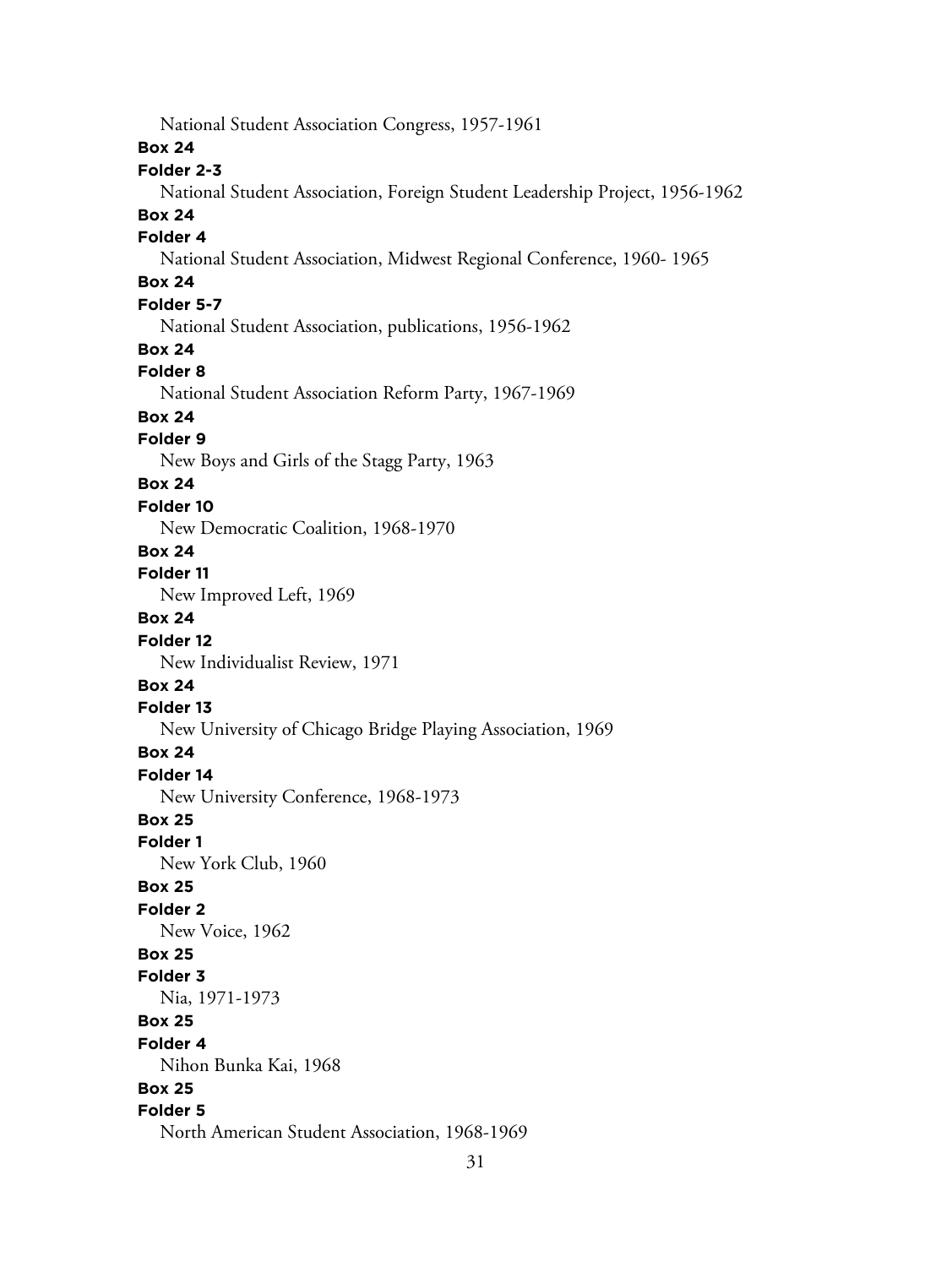**Box 25 Folder 6** Open Housing Coalition, 1968 **Box 25 Folder 7** Operation Reach-Out, 1970 **Box 25 Folder 8** Organization Against Football, 1957 **Box 25 Folder 9** Orientation Board, 1957-1968 **Box 25 Folder 10** Other, 1967 **Box 25 Folder 11** Panther Defense Committee, 1971 **Box 25 Folder 12** Parapsychology Club, 1957-1962 **Box 25 Folder 13-16** Particle, 1960-1968 **Box 25 Folder 17** Party of Change, 1968 **Box 25 Folder 18** Peace Center, 1957-1959 **Box 25 Folder 19** Peace Corps, 1969-1970 **Box 25 Folder 20** Penny Poems, 1959 **Box 25 Folder 21** Pepper People, 1970 **Box 26 Folder 1-2** Phoenix, 1960-1969 **Box 26 Folder 3** Pierce Tower Cinema, 1969-1972 **Box 26**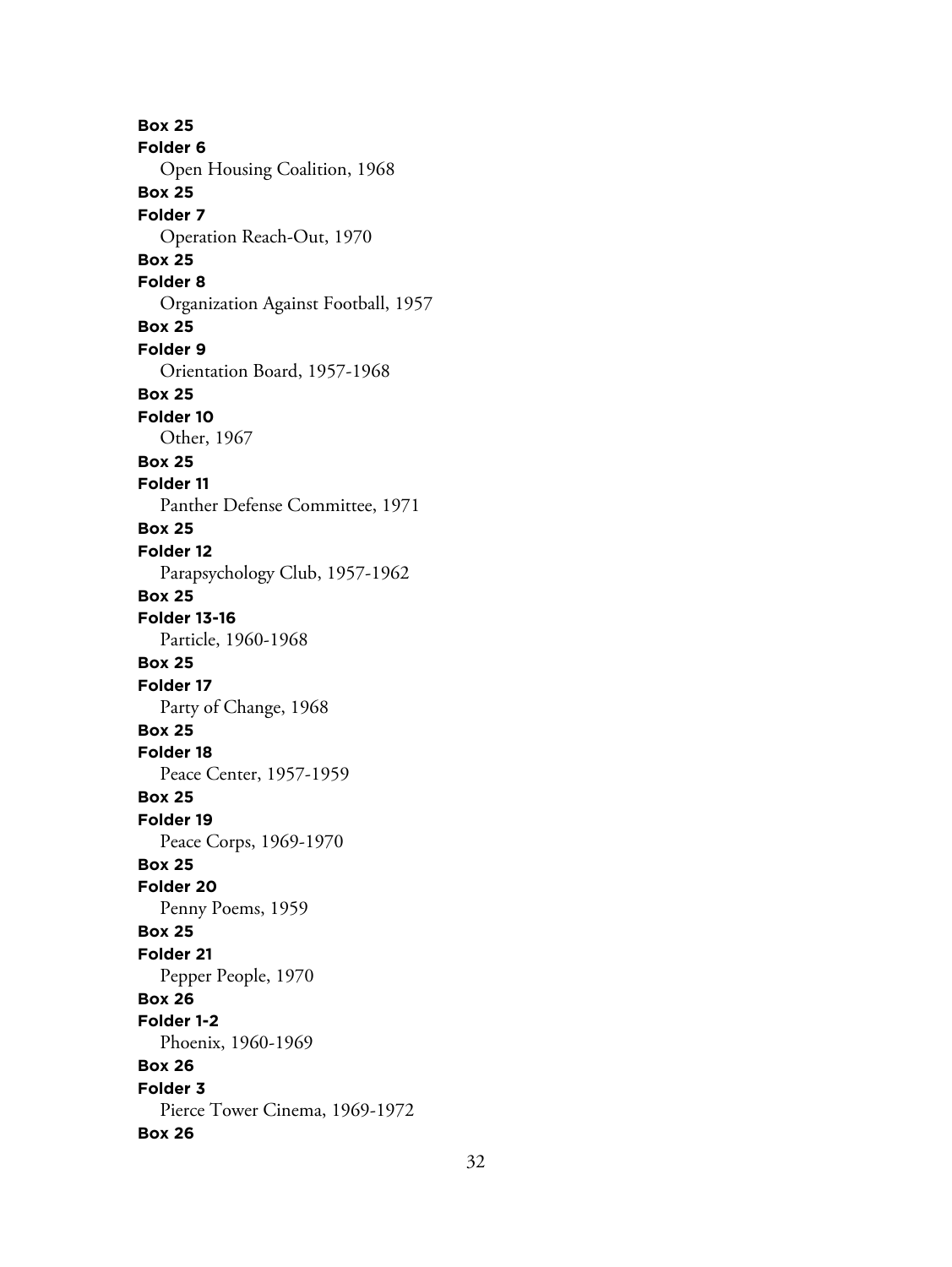**Folder 4** Political Economy Club, 1956-1969 **Box 26 Folder 5** Political Science Association, 1959-1960 **Box 26 Folder 6** Politics for Peace, 1967 **Box 26 Folder 7** Porphyrogenite, 1957-1959 **Box 26 Folder 8** Pre-Med Club, 1969-1973 **Box 26 Folder 9** Progressive Insight, 1961 **Box 26 Folder 10** Progressive Labor Party, 1969 **Box 26 Folder 11** Psychodrama Group, 1970 **Box 26 Folder 12** Psychology Club, 1956-1961 **Box 26 Folder 13** Public Affairs Forum, 1956-1957 **Box 26 Folder 14** Publicity, Inc., 1959 **Box 26 Folder 15** Quadranglers, 1959-1972 **Box 26 Folder 16** Quaker Student Fellowship, 1949-1968 **Box 26 Folder 17** Quiz Bowl, 1954 **Box 26 Folder 18** Radical Libertarian Alliance, 1969-1970 **Box 26 Folder 19**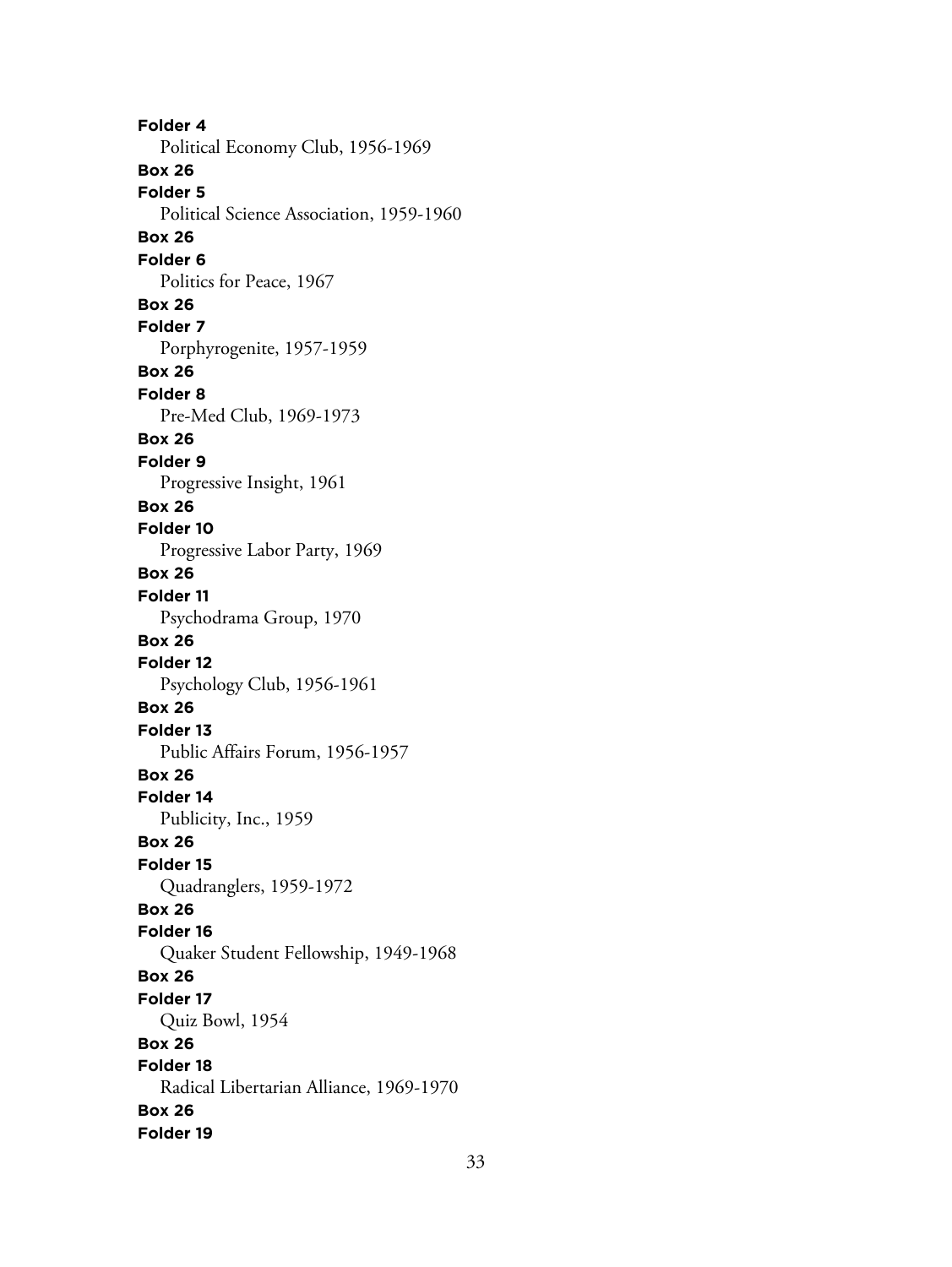Radical Study Group, 1969 **Box 26 Folder 20** Rap, 1974-1975 **Box 26 Folder 21** Recorder Society, 1957-1961 **Box 26 Folder 22** Recycling Center, 1975 **Box 27 Folder 1-3** Red Cross, 1948-1955 **Box 27 Folder 4** Renaissance Players, 1968-1970 **Box 27 Folder 5** Returned Peace Corps Volunteers, 1970 **Box 27 Folder 6-9** Revitalization, 1968-1971 **Box 27 Folder 10** Revolt Against a Polluted Environment, 1969 **Box 27 Folder 11** Revolutionary Youth Movement, 1969 **Box 27 Folder 12** Richard R. Fasch Society, 1963 **Box 27 Folder 13** Riding Club, 1963-1969 **Box 27 Folder 14** Rifle Club, 1960-1964 **Box 27 Folder 15** Rifle Club, 1975 **Box 27 Folder 16** Robin Hood's Merrie Men, ca. 1960s **Box 27 Folder 17** Russian Choir, 1961-1963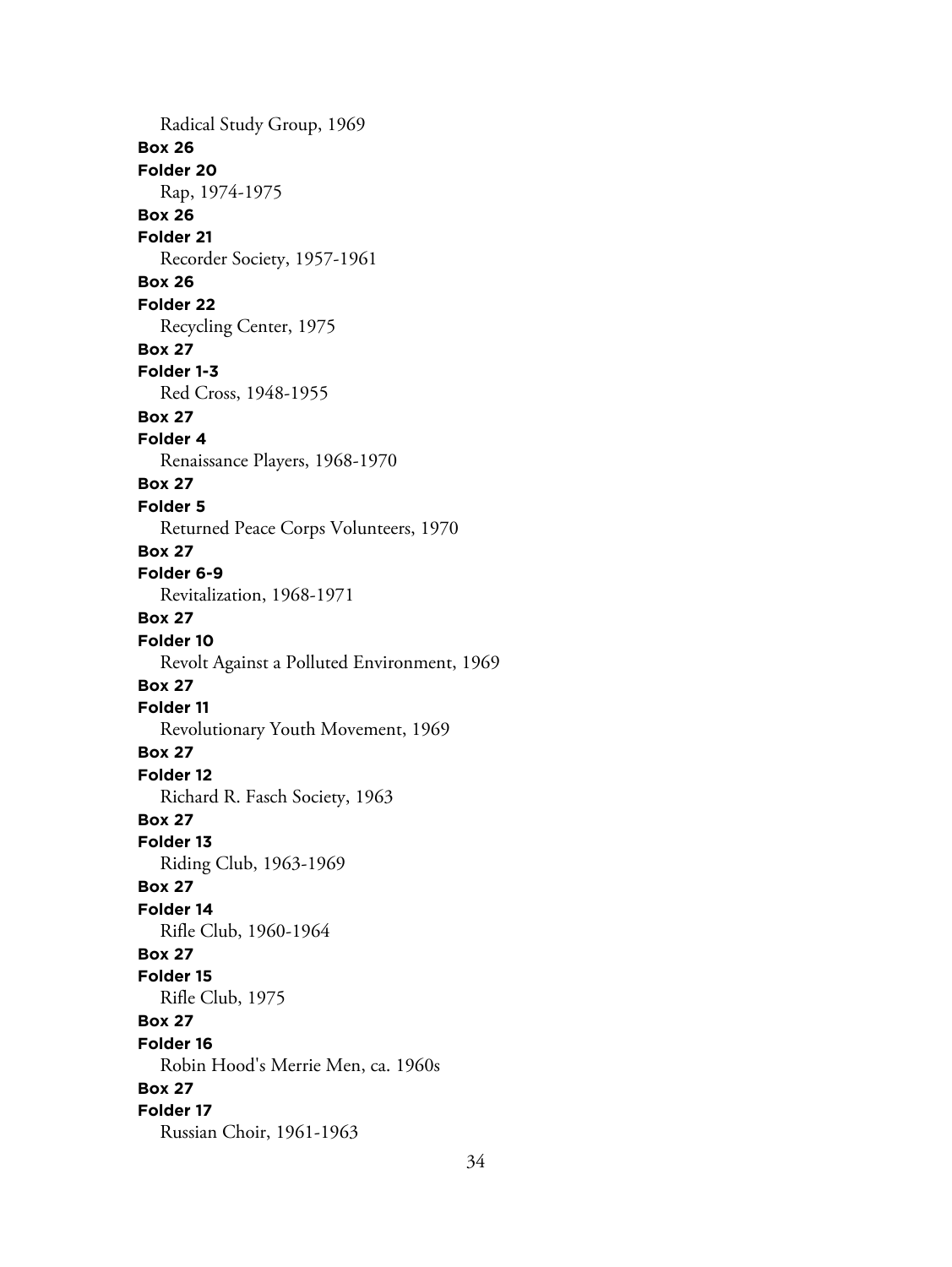**Box 27 Folder 18** Russian Circle, 1959 **Box 27 Folder 19** Sailing Club, 1956-1970 **Box 27 Folder 20** Salisbury University of Chicago Cricket Club, 1968 **Box 27 Folder 21** Scandinavian Club, 1956-1971 **Box 27 Folder 22** Scanners Club, 1956 **Box 27 Folder 23** Science Fiction Club, 1956-1962 **Box 27 Folder 24** Science Fiction Society, 1968-1975 **Box 28 Folder 1** Science Organizing Committee, 1970-1971 **Box 28 Folder 2** Science for Viet Nam, 1971-1973 **Box 28 Folder 3** Scientific Exploration Society, 1955 **Box 28 Folder 4** Self-Defense Class, 1965-1967 **Box 28 Folder 5** Sheena Fan Club, 1956 **Box 28 Folder 6** Sigma Club, 1935-1961 **Box 28 Folder 7** Sigma Women's Club, 1957-1965 **Box 28 Folder 8** Sikh Study Circle, ca. 1960 **Box 28**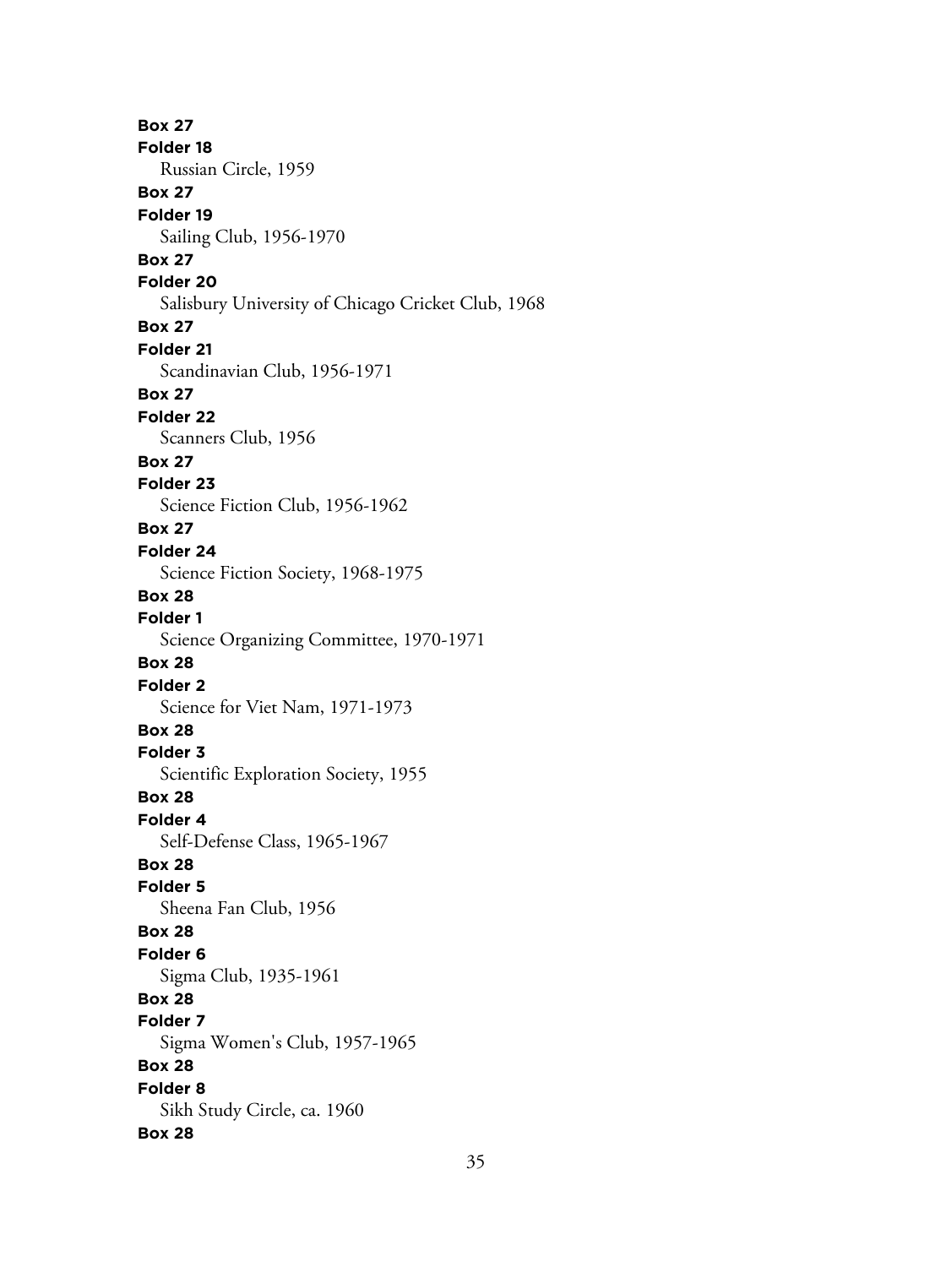**Folder 9** Skating Club, 1959 **Box 28 Folder 10** Ski Club, 1965-1972 **Box 28 Folder 11** Skindivers Club, 1955-1956 **Box 28 Folder 12** Snell-Hitchcock Forum, 1952 **Box 28 Folder 13** Social Action Coordinating Committee, 1965 **Box 28 Folder 14** Social Democratic Forum, ca. 1960s **Box 28 Folder 15** Social Issues Forum, ca. 1960s **Box 28 Folder 16** Social Service Administration Club, 1955-1967 **Box 28 Folder 17** Socialist Studies Group, 1957 **Box 28 Folder 18** Society of Charles, King and Martyr of His People, 1969 **Box 28 Folder 19** Society for Creative Anachronism, ca. 1970s **Box 28 Folder 20** Society of the Iron Horse, 1967 **Box 28 Folder 21** Society for Non-Entrance of Unauthorized Bodies, 1962 **Box 28 Folder 22** Society for the Preservation and Encouragement of Barbershop Quartet Singing in America, 1967 **Box 28 Folder 23** Society for the Protection and Perpetuation of Gargoyles, 1968- 1973 **Box 28**

36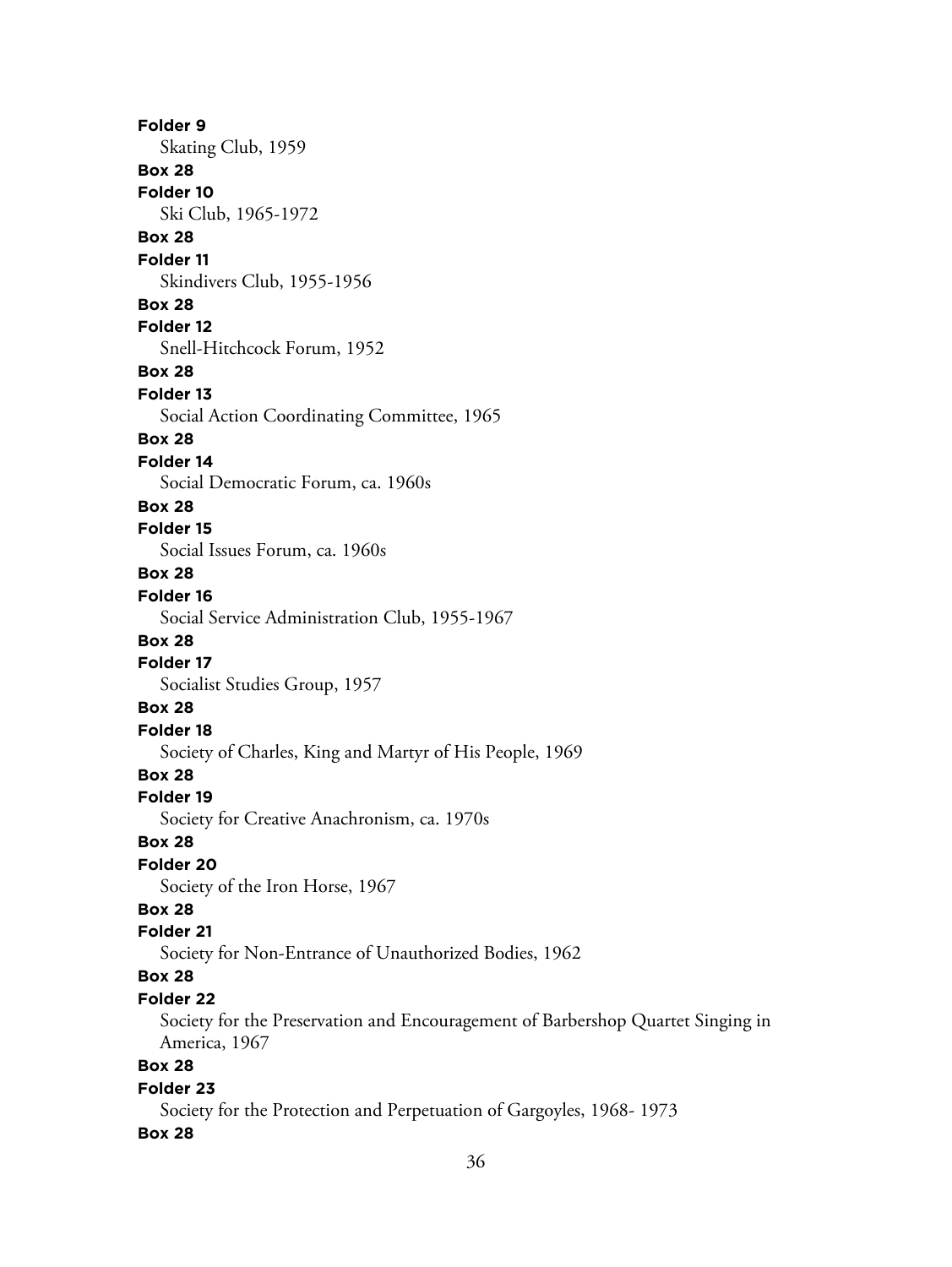# **Folder 24** Society for Rocket Research, 1949-1959 **Box 28 Folder 25** Society for Social Research, 1956-1973 **Box 28 Folder 26** Sounds for the People, 1973-1974 **Box 28 Folder 27** South Africa Defense Fund Committee, 1958-1960 **Box 28 Folder 28** South Asia Association, 1968 **Box 28 Folder 29** South Side Women's Center, 1971-1972 **Box 28 Folder 30** Southern Christian Leadership Conference and Summer Community Organization and Political Education, 1961-1968 **Box 28 Folder 31** Southern Work Project Committee, 1965-1966 **Box 28 Folder 32** Spectator, 1961 **Box 28 Folder 33** Speakers Bureau, 1962 **Box 28 Folder 34** Special Vietnam Congregation Group, 1968 **Box 28 Folder 35** Spring Mobilization Committee, 1967 **Box 28 Folder 36** Stamp and Coin Club, 1974-1975 **Box 28 Folder 37** Strike Support Committee, 1974 **Box 28 Folder 38** Stripes, ca. 1980 **Box 29**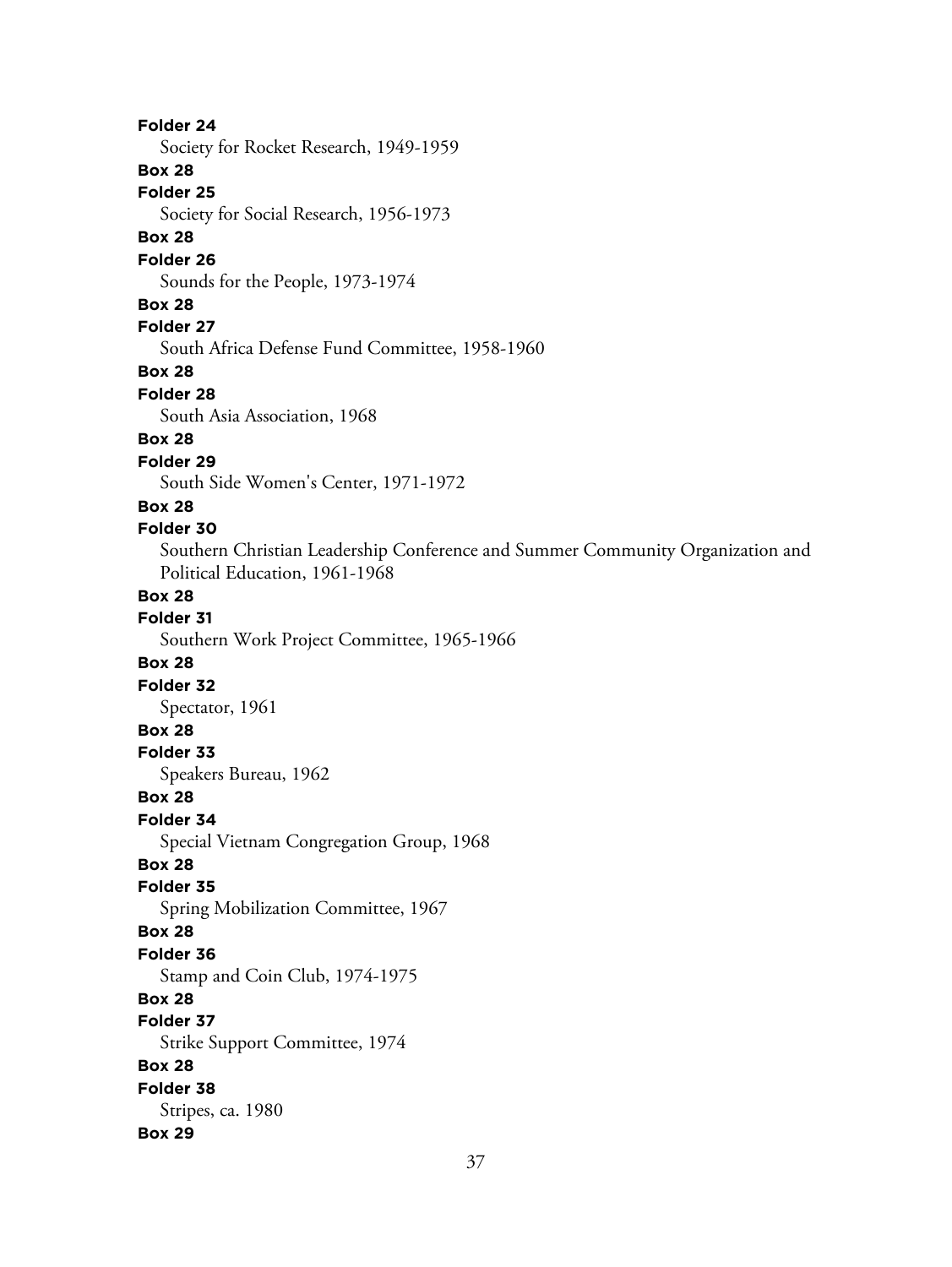# **Folder 1**

Student Activities Council, 1958-1959

# **Box 29**

# **Folder 2**

Student Advisory Committee and Graduate Student Union for the Department of English, 1969

# **Box 29**

# **Folder 3**

Student Activities Board, Department of Chemistry, Christmas party, 1951-1967

# **Box 29**

#### **Folder 4**

Student Activities Board, Department of Chemistry, picnic, 1962- 1968

#### **Box 29**

#### **Folder 5-6**

Student Affairs Board, Department of Chemistry, 1951-1968

#### **Box 29**

# **Folder 7**

Student American Medical Association, 1960-1966

# **Box 29**

#### **Folder 8**

Student Coalition for Humphrey-Muskie, 1968

#### **Box 29**

**Folder 9**

Student Committee for the Other Side, 1967

# **Box 29**

**Folder 10** Student Committee for a Sane Nuclear Policy, 1958

#### **Box 29**

#### **Folder 11-12**

Student Forum, 1951-1960

#### **Box 29**

**Folder 13-14**

Student Government, 1952-1956

# **Box 30**

#### **Folder 1**

Student Health Organization, 1966-1969

#### **Box 30**

#### **Folder 2**

Student Mobilization Committee: 1966-1968

## **Box 30**

# **Folder 3-4**

Student Peace Union, 1959-1964

# **Box 30**

# **Folder 5** Student Political Action Committee, 1965-1969

#### **Box 30**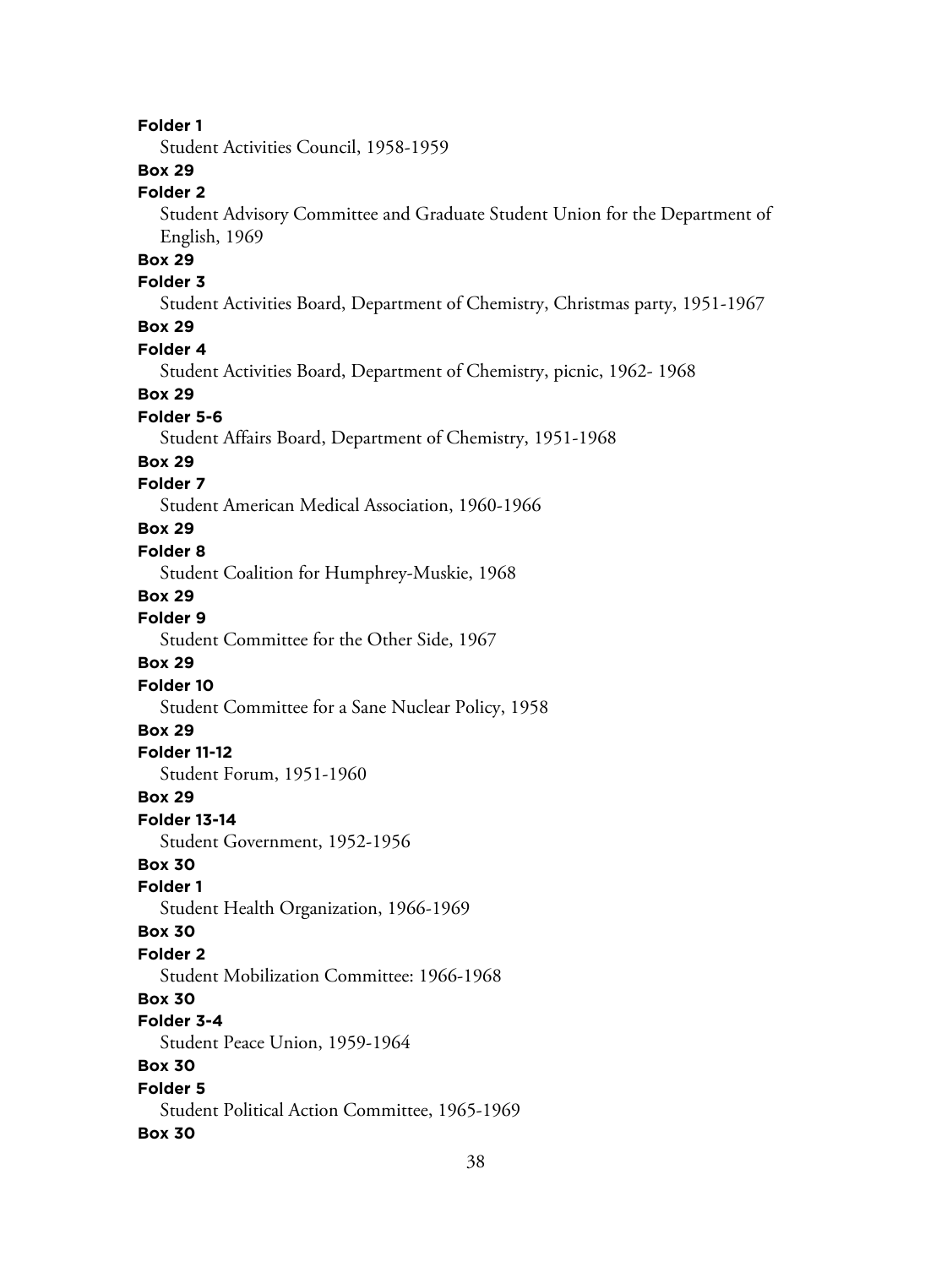**Folder 6** Student Religious Liberals, 1966-1969 **Box 30 Folder 7** Student Representative Party, jazz concerts, 1959 **Box 30 Folder 8-11** Student Union, 1950-1960 **Box 31 Folder 1-5** Student Union, 1954-1964 **Box 31 Folder 6** Student Union, board meeting minutes, 1950-1963 **Box 31 Folder 7** Student Union, election night party, 1962 **Box 31 Folder 8** Student Union, Forecast, 1953-1963 **Box 31 Folder 9** Student Union, graduation dance, 1959-1960 **Box 31 Folder 10** Student Union, membership, 1956-1960 **Box 31 Folder 11** Student Union, "Night of Sin," 1957-1959 **Box 31 Folder 12** Student Union, twist parties, 1963 **Box 32 Folder 1-4** Student Union, Washington Promenade, 1948-1964 **Box 32 Folder 5** Student Woodlawn Area Project, 1965 **Box 32 Folder 6** Students for an Aristocratic Society, 1968 **Box 32 Folder 7** Students for Capitalism and Freedom, 1969-1971 **Box 32 Folder 8**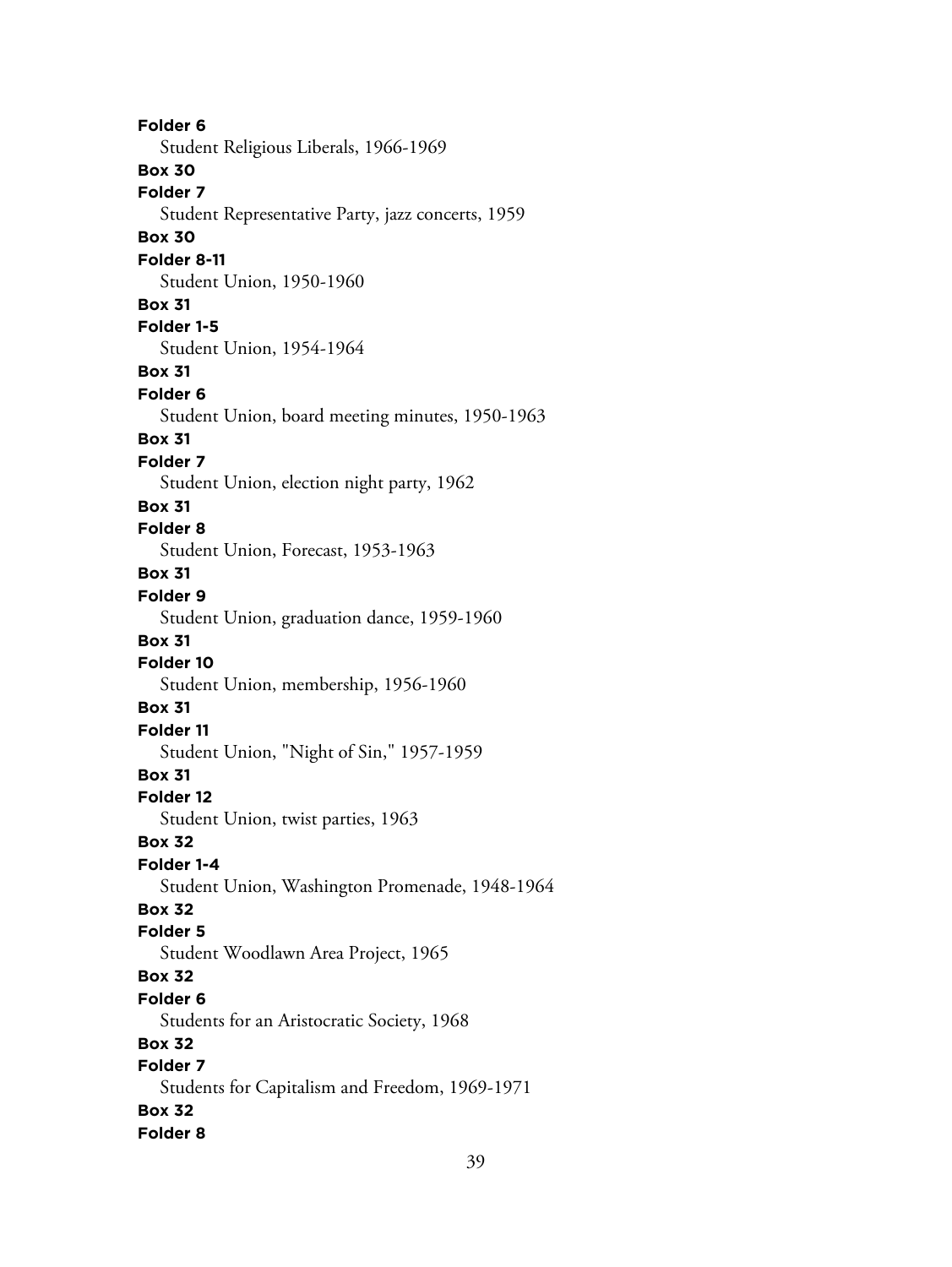Students for Civil Liberties, 1960-1965 **Box 32 Folder 9** Students for a Constitutional Convention, 1969 **Box 32 Folder 10-11** Students for a Democratic Society, 1965-1968 **Box 33 Folder 1-2** Students for a Democratic Society, 1967-1974 **Box 33 Folder 3** Students and Faculty for Clark, 1968 **Box 33 Folder 4** Students against Machine Politics, 1968 **Box 33 Folder 5** Students for McGovern, 1972 **Box 33 Folder 6** Students for the New Collegiate Division, 1969 **Box 33 Folder 7** Students for an Open Chicago, 1968-1969 **Box 33 Folder 8** Students for a Political Alternative, 1967-1968 **Box 33 Folder 9-10** Students against the Rank, 1966-1967 **Box 33 Folder 11** Students in Support of United Farm Workers, 1974 **Box 33 Folder 12** Students for a University, 1969 **Box 33 Folder 13** Students for Violent Non-Action, 1968-1971 **Box 33 Folder 14** Students for Walker, ca. 1970 **Box 33 Folder 15** Symphony Orchestra, 1959-1970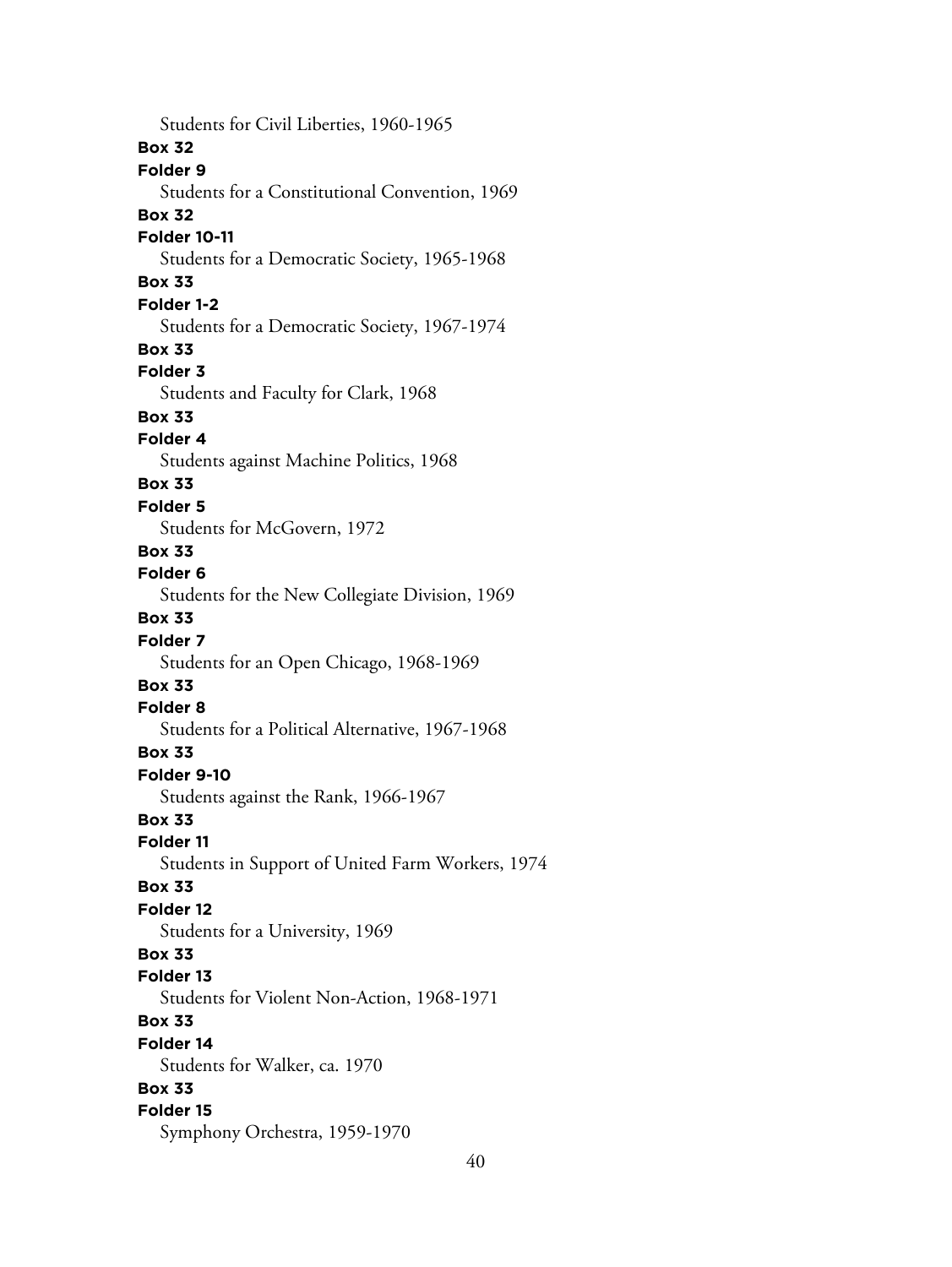**Box 33 Folder 16** Tower Times, 1964 **Box 33 Folder 17** Ukrainian Student Association, 1966-1970 **Box 33 Folder 18** Undergraduate Mathematics Club, 1969-1971 **Box 33 Folder 19** Undergraduate Political Science Association, 1968-1969 **Box 33 Folder 20** Undergraduate Psychology Club, 1965-1969 **Box 33 Folder 21** Union of Students, ca. 1970 **Box 33 Folder 22** United States Committee for Justice to Latin American Political Prisoners, 1975-1978 **Box 34 Folder 1-2** University Theatre, 1961-1978 **Box 34 Folder 3** University Tot Lot, 1969-1970 **Box 34 Folder 4** University Women's Association, 1969-1971 **Box 34 Folder 5** Vietnam Moratorium Committee, ca. 1968 **Box 34 Folder 6** Voters for McCarthy, ca. 1974 **Box 34 Folder 7** White Water Club, 1967-1970 **Box 34 Folder 8** Wild Onions, 1974-1975 **Box 34 Folder 9** Wilhelm Johannes Kaufenbach Memorial Society, ca. 1973 **Box 34**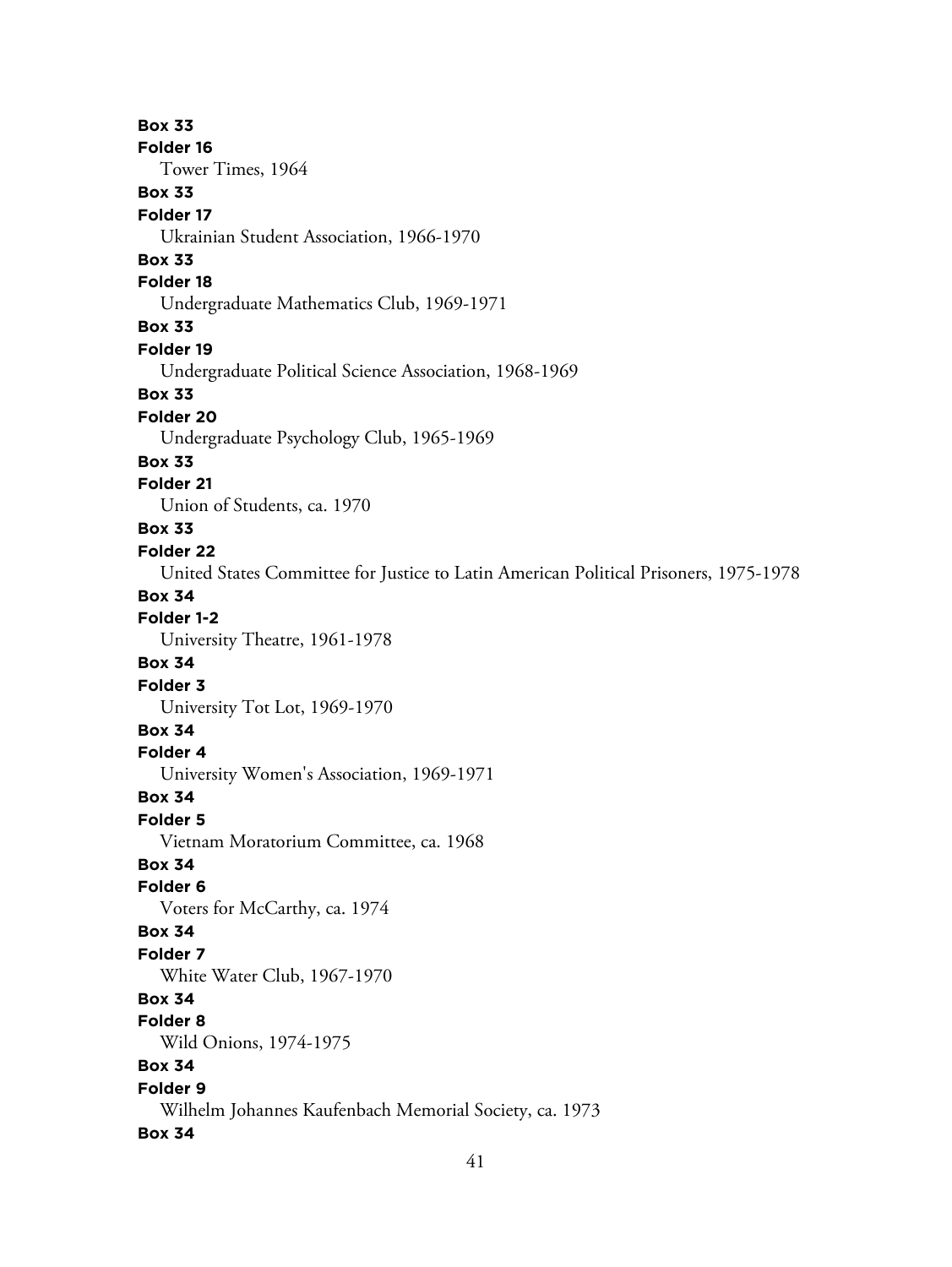**Folder 10** Women for Radical Action in Politics, 1966-1969 **Box 34 Folder 11** Women's Liberation Union, 1970-1971 **Box 34 Folder 12** Women's Radical Action Project, 1968 **Box 34 Folder 13** Women's Union, 1970 **Box 34 Folder 14** Woodlawn Residence, 1960-1961 **Box 34 Folder 15** Woodward Court Lecture Series, 1972-1978 **Box 34 Folder 16** World Federalists, 1970 **Box 34 Folder 17** Write-On, 1970 **Box 34 Folder 18-21** WUCB radio, 1952-1965 **Box 35 Folder 1** WUCB radio, 1963-1968 **Box 35 Folder 2** Wyvern Club, 1935-1959 **Box 35 Folder 3** Year Box, 1969-1973 **Box 35 Folder 4** Young People's Socialist League, 1969-1976 **Box 35 Folder 5** Young Socialist Alliance, ca. 1970s **Box 35 Folder 6** Youth Committee for Peace and Democracy in the Middle East, 1969 **Box 35 Folder 7**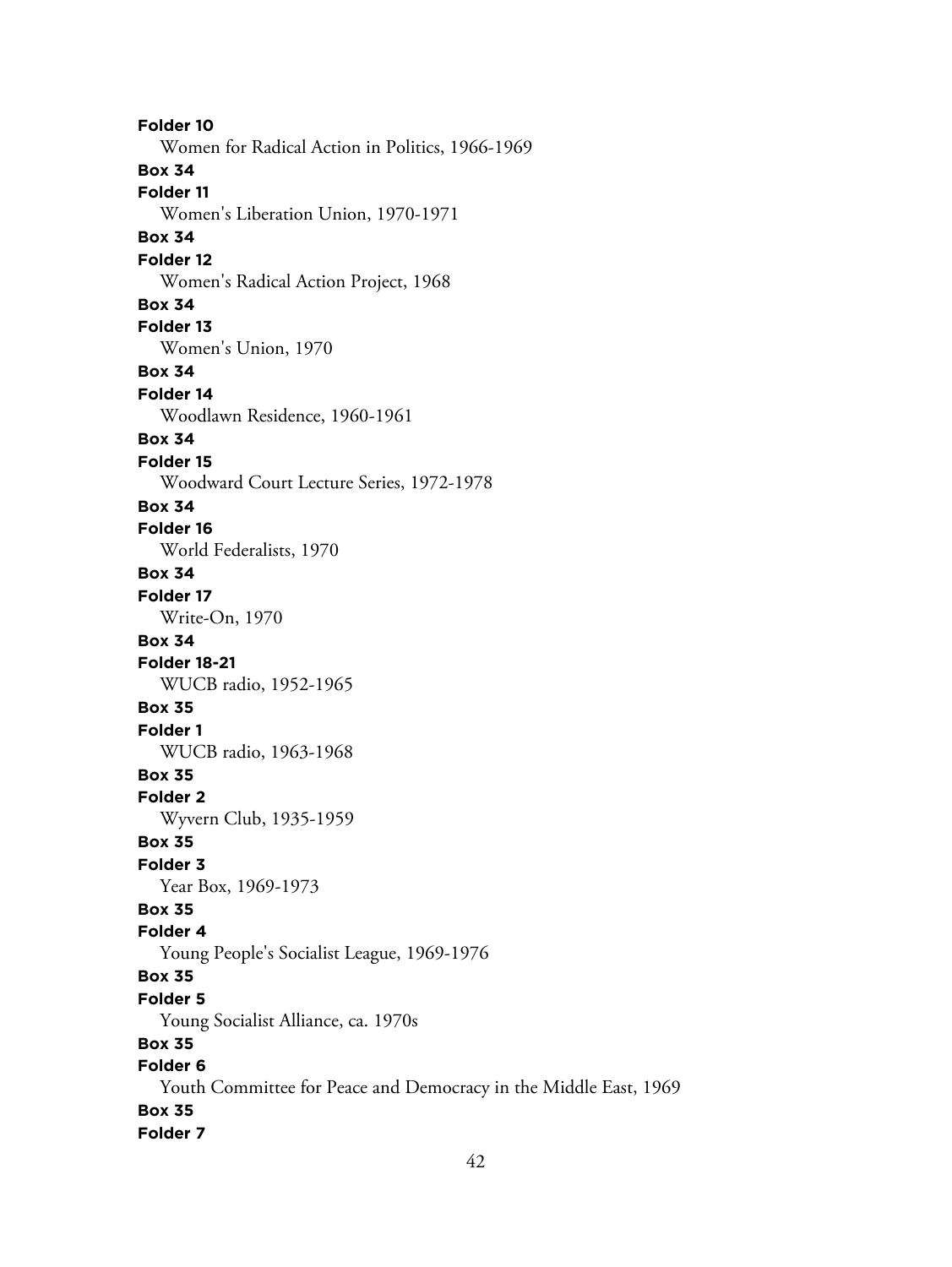Zero Population Growth, 1971-1972

# **Series III: Programming**

This series consists of files on seasonal programming held by the Office of Student Activities. The files are arranged seasonally by the quarter in which events were held, then chronologically. Found here are calendars, broadsides, and programs promoting concerts, lectures and other campus events. Also included is artwork and layouts for some of the promotional pieces, as well as correspondence and administrative material.

Oversize material from this series has been transferred to Series V, Subseries 3.

**Box 35 Folder 8-14** Autumn, 1972-1978 **Box 36 Folder 1-5** Winter, 1974-1978 **Box 36 Folder 6-7** Winter Carnival, 1972-1973 **Box 36 Folder 8** Winter, Fireside Concerts, 1976 **Box 36 Folder 9-10** Winter on the Quads, 1971-1972 **Box 36 Folder 11-15** Spring, 1972-1980 **Box 36 Folder 16-19** Summer on the Quads, 1970-1974 **Box 37 Folder 1-6** Summer on the Quads, 1974-1975 **Box 37 Folder 7** Summer on the Quads, film purchase orders, 1975 **Box 37 Folder 8** Summer on the Quads, film scheduling, 1975 **Box 37 Folder 9** Summer on the Quads, 1976 **Box 37 Folder 10**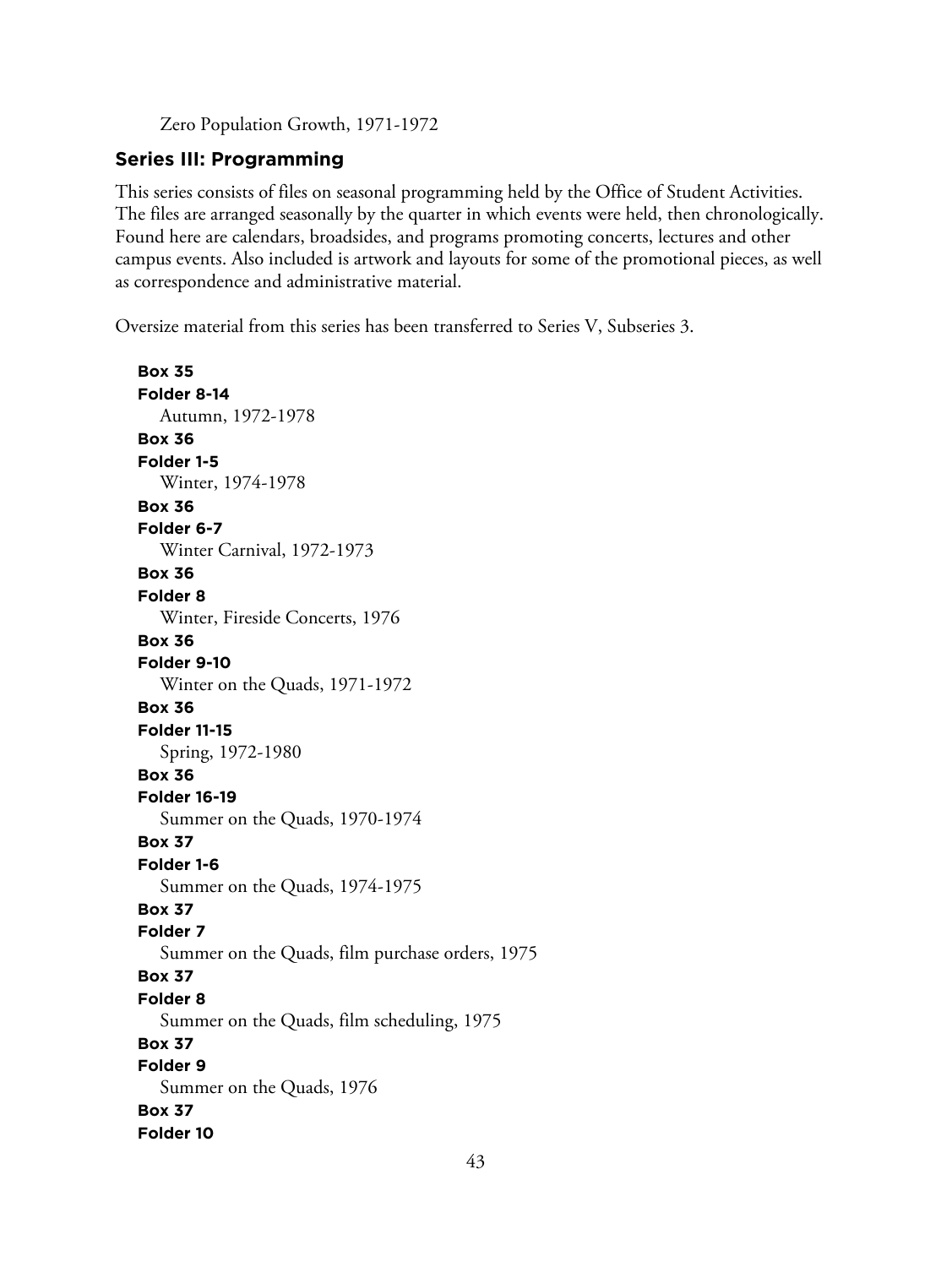```
Summer on the Quads, film schedule, 1976
Box 38
Folder 1-7
  Summer on the Quads, 1977-1979
```
# **Series IV: Correspondence of the Director of Student Activities**

This series consists of correspondence files, primarily outgoing memos and letters, of the Director of Student Activities. During the date span of this series, the position of Director was filled by Dan B. "Skip" Landt. Marie L. Hauville served as Assistant Director, then Acting Director beginning in 1975. The Director corresponded extensively with students, university administrators, and faculty as well as vendors and other outside parties. This series is arranged chronologically.

```
Box 38
Folder 8-11
  Dan B. "Skip" Landt, 1971-1974
Box 39
Folder 1-4
  Dan B. "Skip" Landt, 1974-1975
Box 39
Folder 5
  Dan B. "Skip" Landt and Marie Hauville, 1975
```
# **Series V: Oversize Material**

Oversize material has been transferred to this series from Series I-III. This series is divided into three subseries, corresponding to the original series from which items were transferred. The arrangement of each subseries is also consistent with the original location of the files. The majority of items in this series are

broadsides produced by student organizations, or by the Office of Student Activities. Other oversize items include architectural drawings and publications.

## **Subseries 1: General Files**

```
Box 40
Folder 1
  C-Shop, 1975
Box 40
Folder 2
  Room reservations, n.d.
```
# **Subseries 2: Student Organizations**

```
Box 40
Folder 3
  Actor's Company, 1962
Box 40
```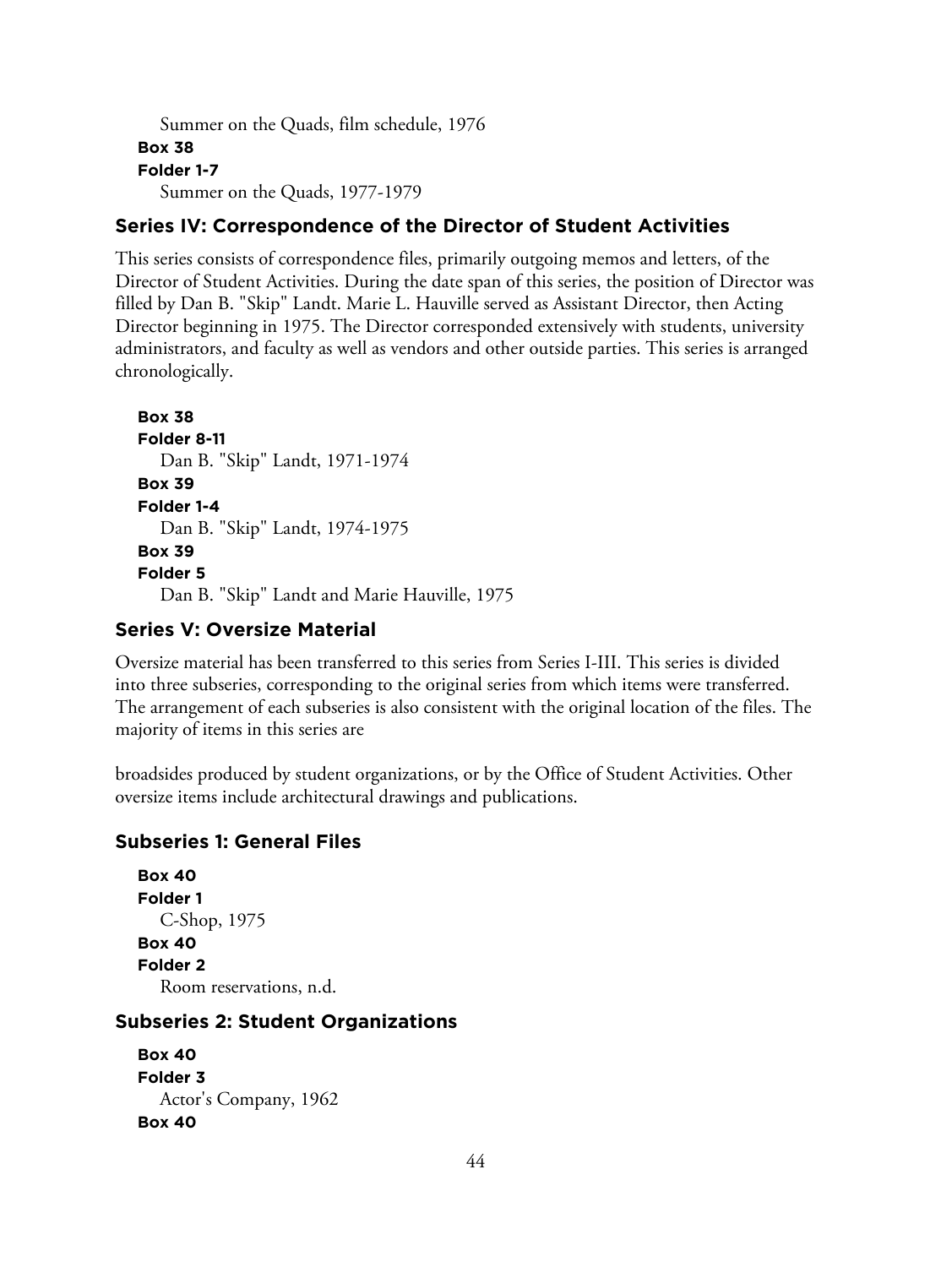**Folder 4** Alice's Restaurant, ca. 1968 **Box 40 Folder 5** Black Colony, ca. 1969-1970 **Box 40 Folder 6-7** Cap and Gown, ca. 1966-1968 **Box 40 Folder 8** Chicago Area Draft Resisters, ca. 1967 **Box 40 Folder 9** Club for Responsible Individualism, ca. 1972 **Box 40 Folder 10** Concerned Science Students, 1968-1969 **Box 40 Folder 11** Conference on the City and the University, 1967 **Box 40 Folder 12** Congress of Racial Equality, 1961-1962 **Box 40 Folder 13-21** Contemporary European Films, ca. 1970s **Box 41 Folder 1-5** Contemporary European Films, ca. 1970s **Box 41 Folder 6** Contemporary Music Society, 1967-1969 **Box 41 Folder 7** Crafts Co-Operative, 1970 **Box 41 Folder 8** Daily Granite, ca. 1971-1972 **Box 41 Folder 9-18** Documentary Films Group (Doc Films), 1968-1969 **Box 41 Folder 19** Documentary Films Group (Doc Films), Midwest Film Festival, 1960s **Box 42 Folder 1**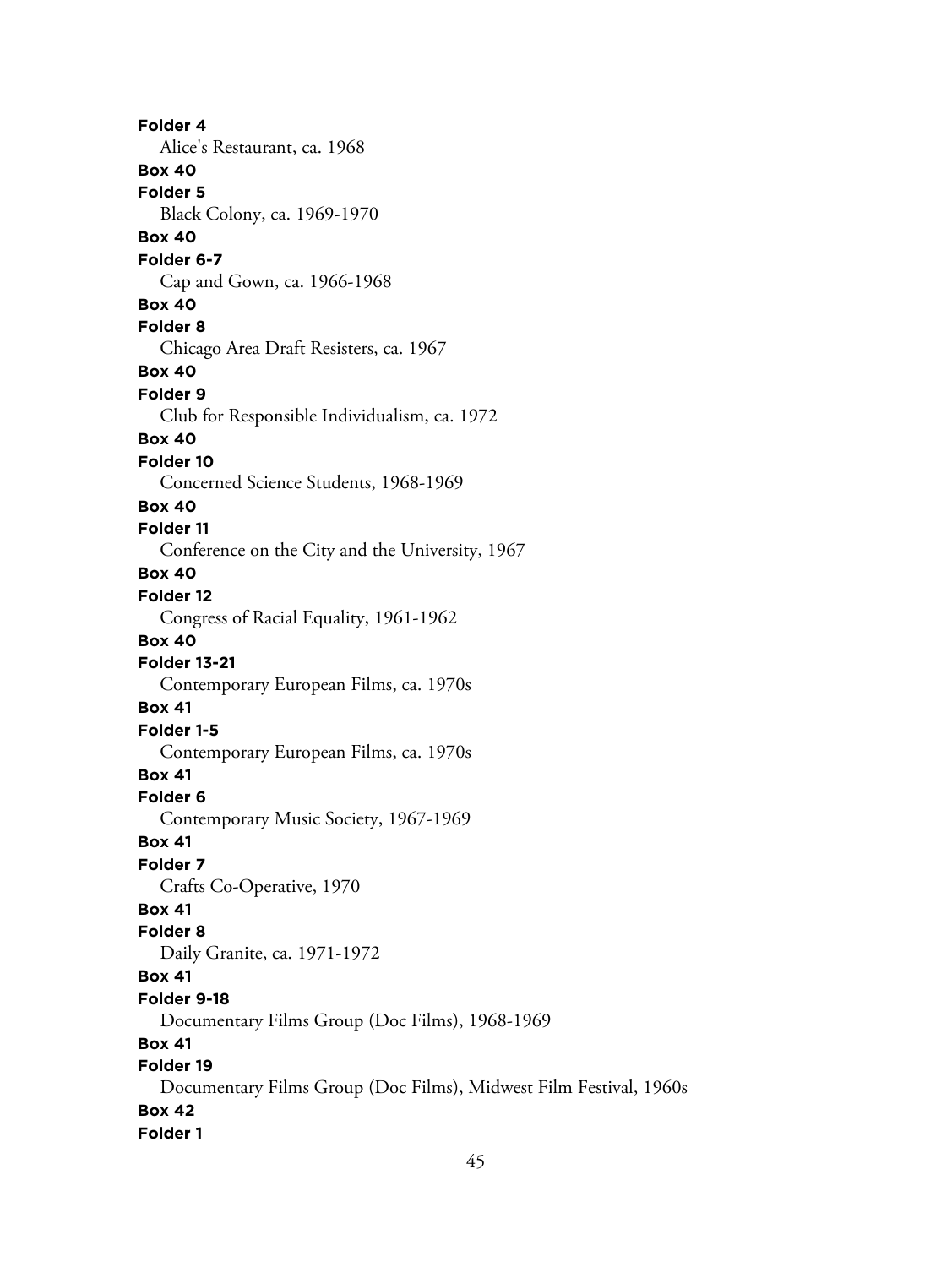Episcopal Student Choir, 1968-1969 **Box 42 Folder 2** Festival of the Arts, 1969-1970 **Box 42 Folder 3-4** Folklore Society, ca. 1960s **Box 42 Folder 5** Graduate Germanics Club, 1967 **Box 42 Folder 6** Hyde Park Anti-Draft Union, 1968 **Box 42 Folder 7** Iceberg Company, 1967 **Box 42 Folder 8** India Association, 1967-1970 **Box 42 Folder 9** Inter-House Council, ca. 1969 **Box 42 Folder 10** Meher Baba People, ca. 1970 **Box 42 Folder 11** Mortar Board, ca. 1960s **Box 42 Folder 12** Musical Society, 1969-1970 **Box 42 Folder 13** National Student Association, ca. 1968 **Box 42 Folder 14** New Democratic Coalition, 1968-1970 **Box 42 Folder 15** New University Conference, ca. 1968-1973 **Box 42 Folder 16** Nia, 1971-1973 **Box 42 Folder 17** Orientation Board, 1960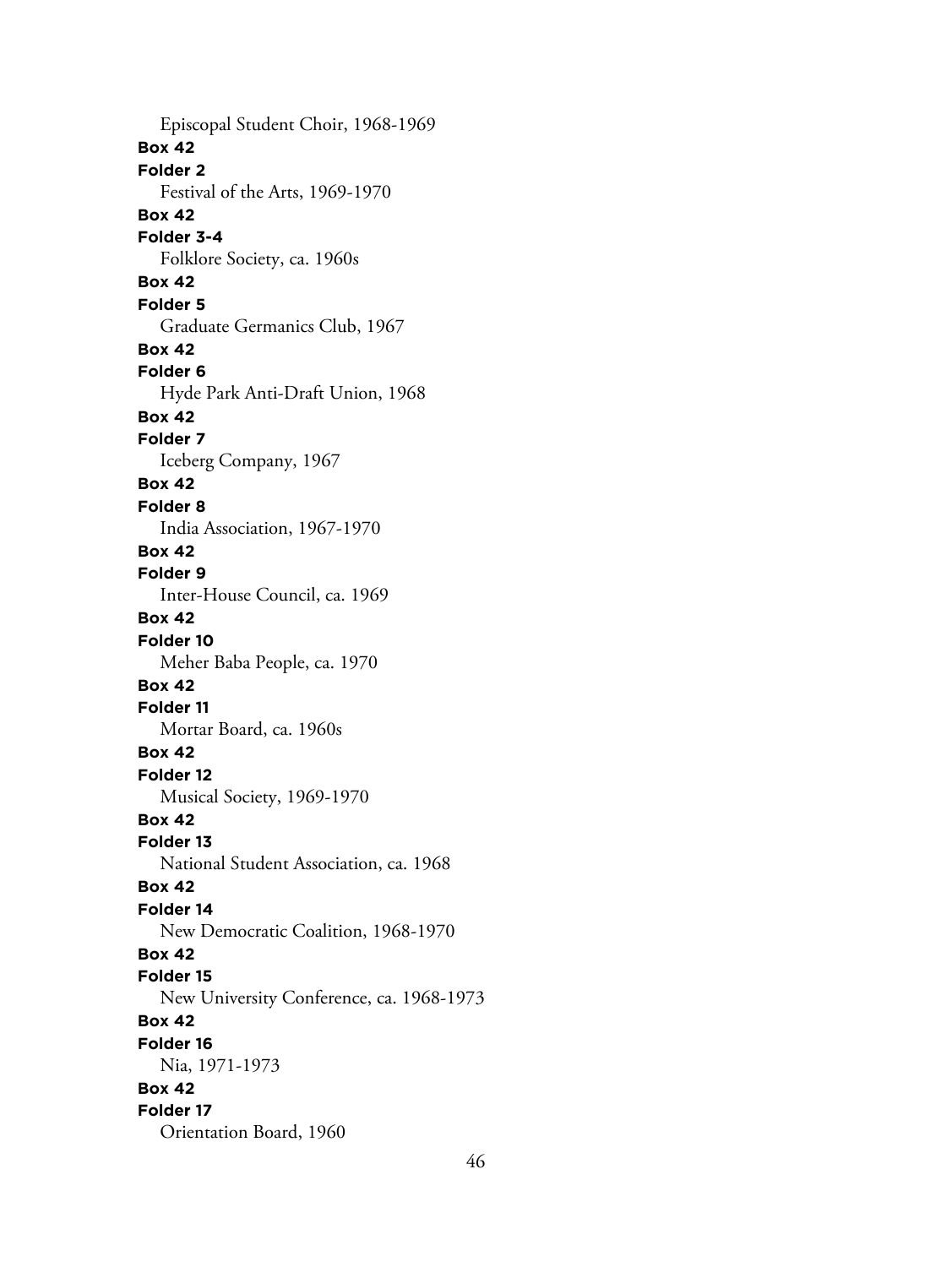**Box 42 Folder 18** Phoenix, 1966-1967 **Box 42 Folder 19** Pierce Tower Cinema, ca. 1970 **Box 42 Folder 20** Political Science Association, 1969 **Box 42 Folder 21** Politics for Peace, 1967 **Box 42 Folder 22** Rap, 1971 **Box 42 Folder 23** Renaissance Players, ca. 1970 **Box 42 Folder 24** Revitalization, 1968-1970 **Box 42 Folder 25** Science Fiction Society, ca. 1978 **Box 42 Folder 26** Science for Viet Nam, 1971 **Box 42 Folder 27** Ski Club, ca. 1960s **Box 42 Folder 28** Social Service Administration Club, 1967 **Box 42 Folder 29** Special Vietnam Convocation Group, 1968 **Box 42 Folder 30** Student Mobilization Committee, 1966-1968 **Box 43 Folder 1** Student Representative Party, jazz concerts, 1958 **Box 44 Folder 1** Student Religious Liberals, 1961 **Box 44**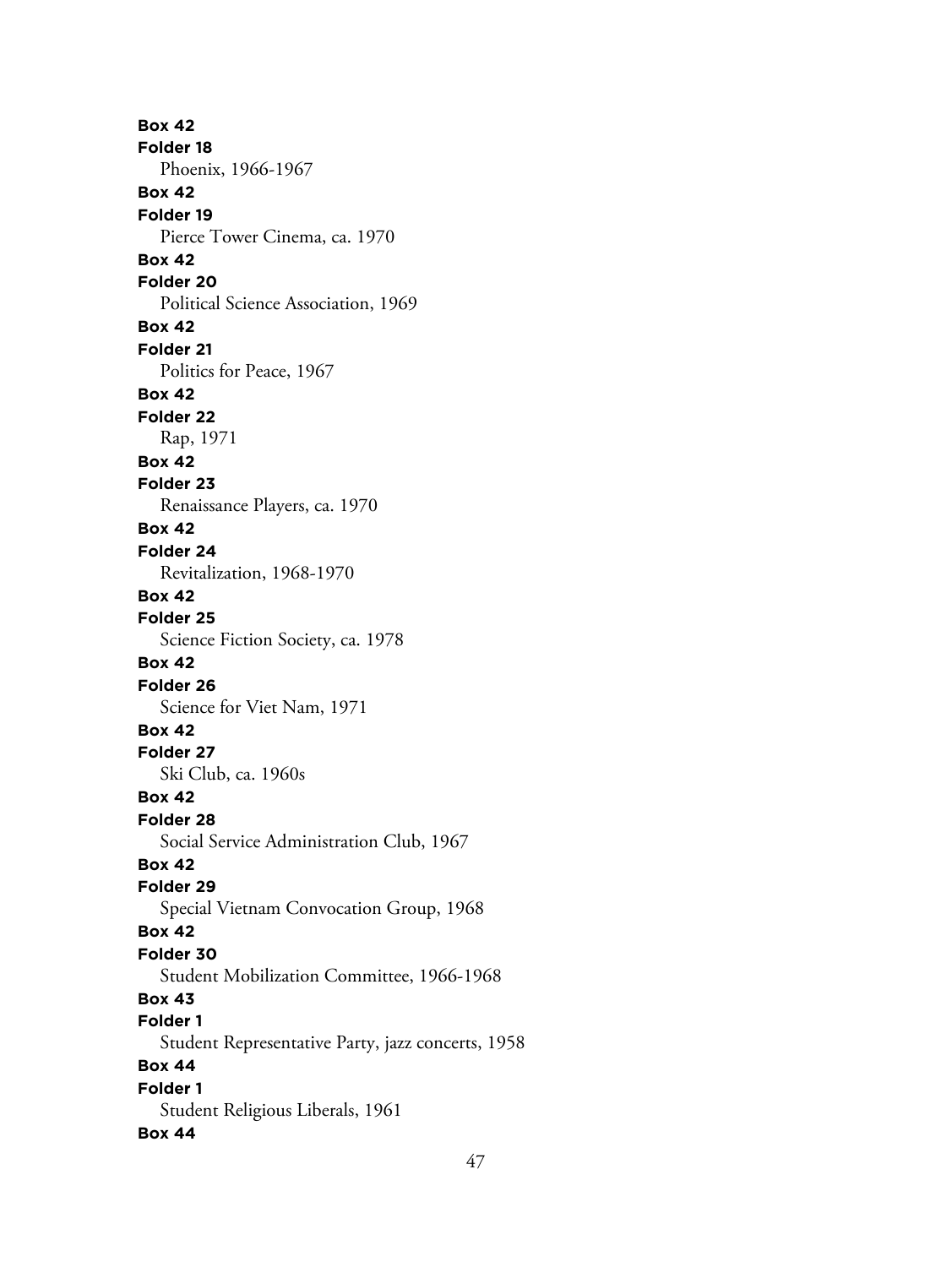**Folder 2** Student Union, Washington Promenade, 1958 **Box 44 Folder 3** Students and Faculty for Clark, 1968 **Box 44 Folder 4-9** Students for a Democratic Society, 1965-1971 **Box 44 Folder 10** Students for a Political Alternative, 1967-1968 **Box 44 Folder 11** Students against the Rank, 1966-1967 **Box 44 Folder 12** Students for Violent Non-Action, ca. 1970 **Box 44 Folder 13** Symphony Orchestra, 1964-1967 **Box 44 Folder 14-17** University Theatre, 1967-1973 **Box 44 Folder 18** University Women's Association, ca. 1970 **Box 44 Folder 19** Voters for McCarthy, 197s **Box 44 Folder 20** Wild Onions, 1974 **Box 44 Folder 21** Women's Liberation Union, 1970 **Box 44 Folder 22** Women's Radical Action Project, ca. 1970 **Box 44 Folder 23** Woodward Court Lecture Series, 1978 **Box 44 Folder 24** Year Box, 1969

**Subseries 3: Programming**